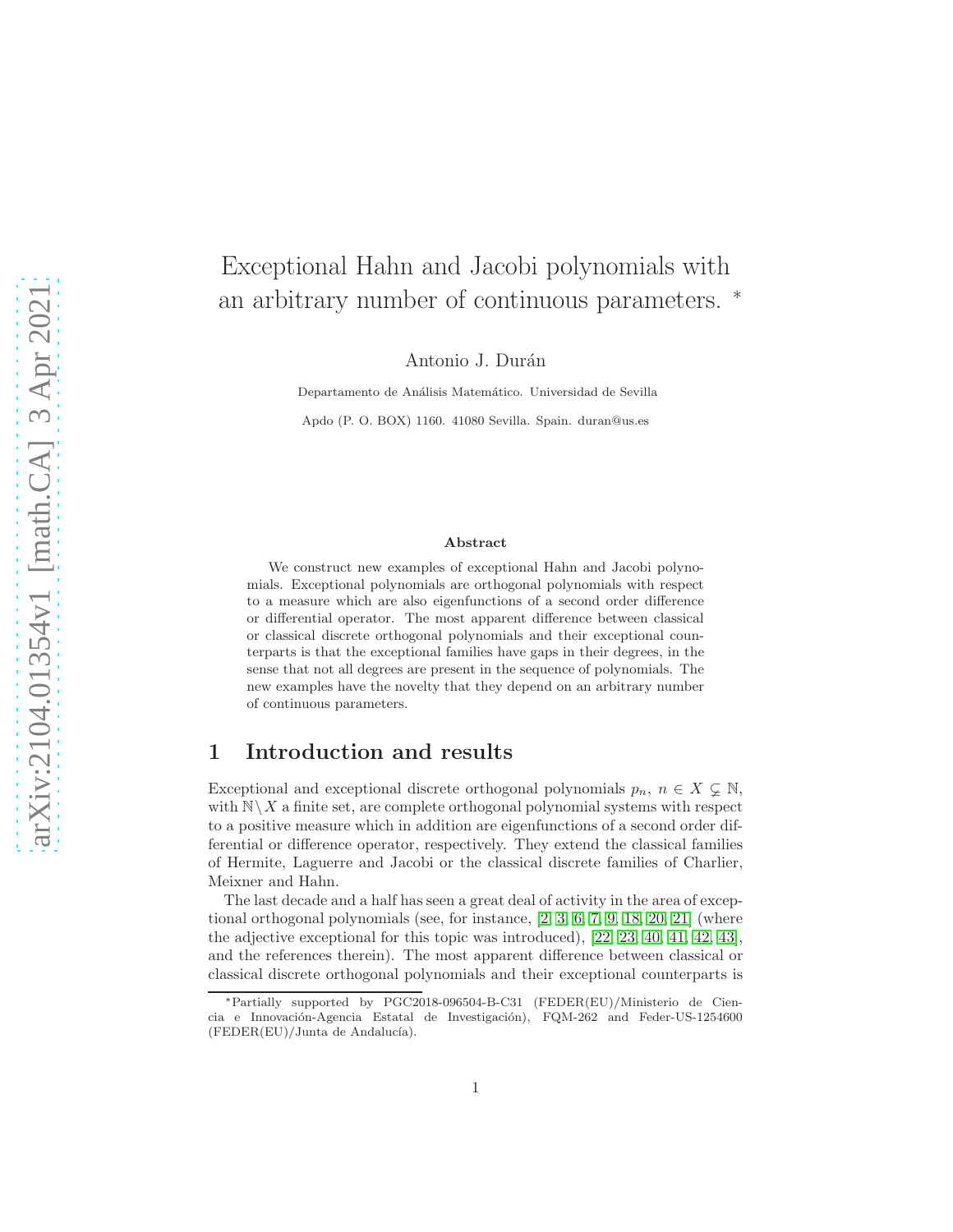that the exceptional families have gaps in their degrees, in the sense that not all degrees are present in the sequence of polynomials (as it happens with the classical families) although they form a complete orthonormal set of the underlying  $L^2$  space defined by the orthogonalizing positive measure.

In all the examples appeared before 2021 apart from the parameters associated to the classical and classical discrete weights, only discrete parameters appear in the construction of each exceptional family. This scenario has recently changed. Indeed, in [\[19\]](#page-37-5), M.A. García Ferrero, D. Gómez-Ullate and R. Milson have introduced exceptional Legendre polynomials depending on an arbitrary number of continuous parameters.

The purpose of this paper is to construct new examples of exceptional Hahn and Jacobi polynomials depending on an arbitrary number of continuous parameters. We use the same approach than in our previous paper [\[6,](#page-36-2) [7,](#page-36-3) [9\]](#page-37-0), and hence we construct new families of exceptional Hahn polynomials by dualizing the examples of Krall dual Hahn polynomials introduced in [\[11\]](#page-37-6) and which depend on an arbitrary number of continuous parameters. Krall or Krall discrete polynomials  $q_n$ ,  $n \geq 0$ , are orthogonal polynomials which are eigenfunctions of a higher order differential or difference operator, respectively. Krall polynomials we introduced more than eighty years ago when H.L. Krall raised the issue of orthogonal polynomials which are also common eigenfunctions of a higher order differential operator. He obtained a complete classification for the case of a differential operator of order four([\[35\]](#page-38-1)). Since the eighties a lot of effort has been devoted to find Krall polynomials([\[4,](#page-36-4) [5,](#page-36-5) [8,](#page-36-6) [12,](#page-37-7) [13,](#page-37-8) [14,](#page-37-9) [15,](#page-37-10) [32,](#page-38-2) [33,](#page-38-3) [34,](#page-38-4) [38,](#page-39-4) [39,](#page-39-5) [24,](#page-38-5) [27,](#page-38-6) [28,](#page-38-7) [30,](#page-38-8) [31,](#page-38-9) [46\]](#page-39-6), the list is by no mean exhaustive).

Our starting point is the following example of exceptional Hahn and Jacobi polynomials. For  $\alpha, \beta$  real numbers with  $\alpha, \beta \neq -1, -2, \dots$ , and N a positive integer let  $h_n^{\alpha,\beta,N}$ ,  $P_n^{\alpha,\beta}$  be the *n*-th Hahn and Jacobi polynomial, respectively (see  $(2.6)$  and  $(2.14)$  below). For a finite set F of positive integers, consider the following polynomials (of degree  $n$ )

<span id="page-1-0"></span>(1.1) 
$$
h_n^{\alpha,\beta,N;F}(x) = \begin{bmatrix} h_{n-u_F}^{\alpha,\beta,N}(x+j-1) & 1 \leq j \leq n_F+1 \\ \begin{bmatrix} h_f^{\alpha,\beta,N}(x+j-1) \\ f \in F \end{bmatrix} \end{bmatrix},
$$

<span id="page-1-1"></span>(1.2) 
$$
P_n^{\alpha,\beta;F}(x) = \begin{vmatrix} (P_{n-u_F}^{\alpha,\beta})^{(j-1)}(x) & 1 \leq j \leq n_F + 1 \\ \begin{bmatrix} (P_f^{\alpha,\beta})^{(j-1)}(x) \\ f \in F \end{bmatrix} \end{vmatrix},
$$

where  $n \in \sigma_F$  and

<span id="page-1-2"></span>
$$
(1.3) \quad \sigma_F = \{u_F, u_F + 1, \cdots\} \setminus \{u_F + f : f \in F\}, \quad u_F = \sum_{f \in F} f - \binom{n_F + 1}{2}
$$

(the examples [\(1.1\)](#page-1-0) and [\(1.2\)](#page-1-1) are the case  $F_2 = \emptyset$  in [\[9\]](#page-37-0)).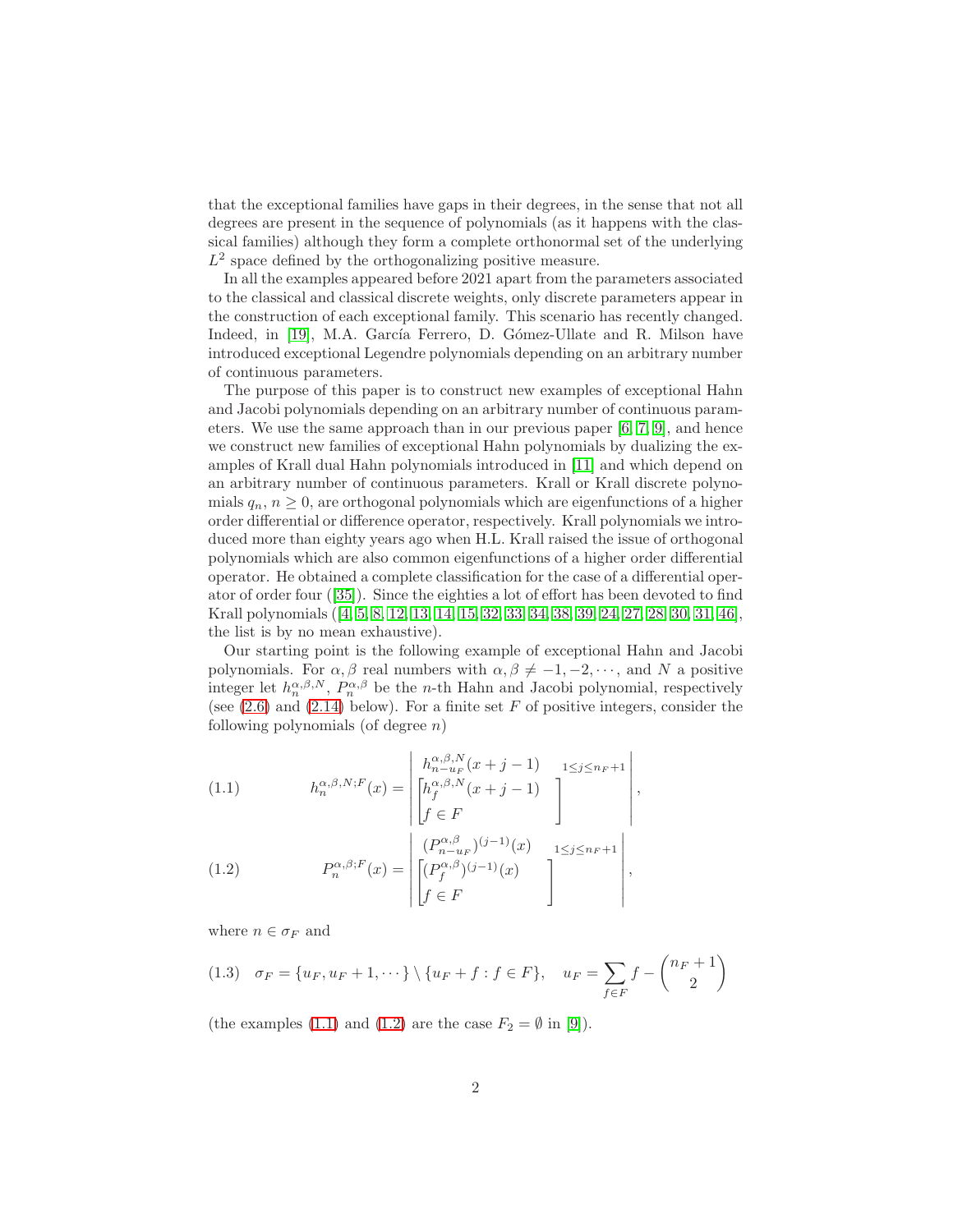Along this paper, we use the following notation: given a finite set of positive integers  $F = \{f_1, \ldots, f_{n_F}\}\,$  the expression

(1.4) 
$$
\begin{bmatrix} 1 \leq j \leq n_F \\ f \in F \end{bmatrix}
$$

inside of a matrix or a determinant will mean the submatrix defined by

$$
\left(\begin{array}{cccc}z_{f_1,1} & z_{f_1,2} & \cdots & z_{f_1,n_F} \\ \vdots & \vdots & \ddots & \vdots \\ z_{f_{n_F},1} & z_{f_{n_F},2} & \cdots & z_{f_{n_F},n_F}\end{array}\right).
$$

The determinants  $(1.1)$  and  $(1.2)$  should be understood in this form. If X is a finite set, we denote by  $n_X$  the number of elements of X.

It was proved in [\[9\]](#page-37-0), that the polynomials  $h_n^{\alpha,\beta,N;F}$ ,  $n \in \sigma_F$ , are eigenfunctions of a second order difference operator, while the polynomials  $P_n^{\alpha,\beta;F}$ ,  $n \in \sigma_F$ , are eigenfunctions of a second order differential operator. Under certain admissibility conditions on  $\alpha$ ,  $\beta$  and F both sequences of polynomials are orthogonal with  $\prod_{f \in F}(x - f) \geq 0, x \in \mathbb{N}$ . In this paper, the families [\(1.1\)](#page-1-0) and [\(1.2\)](#page-1-1) are called respect to positive measures. For instance, that is the case when  $\alpha, \beta > -1$  and standard examples.

The cases  $\alpha, \beta = -1, -2, \cdots$  were not considered in [\[9\]](#page-37-0) (and, as far as this author knows, in any other paper on exceptional polynomials) because some of the Hahn and Jacobi polynomials collapse to zero and then both determinants [\(1.1\)](#page-1-0) and [\(1.2\)](#page-1-1) collapse also to zero. Apparently this degeneracy has the consequence that the cases  $\alpha, \beta = -1, -2, \cdots$  seem to have little interest. However one should take into account that appearances can be very deceiving! Indeed, in the new examples of exceptional Hahn and Jacobi polynomials constructed in this paper the parameters  $\alpha$  and  $\beta$  are taken to be negative integers. By choosing the finite set  $F$  appropriately, we show that the degeneracy can be avoided and a pletora of new examples of exceptional Hahn and Jacobi polynomials, depending now of an arbitrary number of continuous parameters, can be constructed. More precisely, consider two negative integers a, b and a positive integer N satisfying −N ≤ a ≤ b ≤ −1 (we use the notation a, b instead of the usual  $\alpha$ ,  $\beta$  to stress that the numbers a and b are negative integers). Let F be a finite set of positive integers satisfying

<span id="page-2-0"></span>
$$
(1.5) \qquad \qquad \{-\mathsf{b}, \cdots, -\mathsf{a}-\mathsf{b}-1\} \subset F.
$$

As explained above, the formulas [\(1.1\)](#page-1-0) and [\(1.2\)](#page-1-1) does not work because  $h_f^{a,b,N}$  =  $P_f^{\mathsf{a},\mathsf{b}} = 0, f \in \{-\mathsf{a},\cdots,-\mathsf{a}-\mathsf{b}-1\} \subset F$ , and then  $h_n^{\mathsf{a},\mathsf{b},N;F} = P_n^{\mathsf{a},\mathsf{b};F} = 0, n \ge 0$ . But we can fix this problem by substituting some of the Hahn polynomials  $h_n^{\alpha,\beta,N}$  in [\(1.1\)](#page-1-0) or some of the Jacobi polynomials  $P_n^{\alpha,\beta}$  in [\(1.2\)](#page-1-1) by some relative families of polynomials  $h_n^{a,b,N;\mathcal{M}}$  and  $\tilde{P}_n^{a,b;\mathcal{M}}$ , respectively. In fact, we have found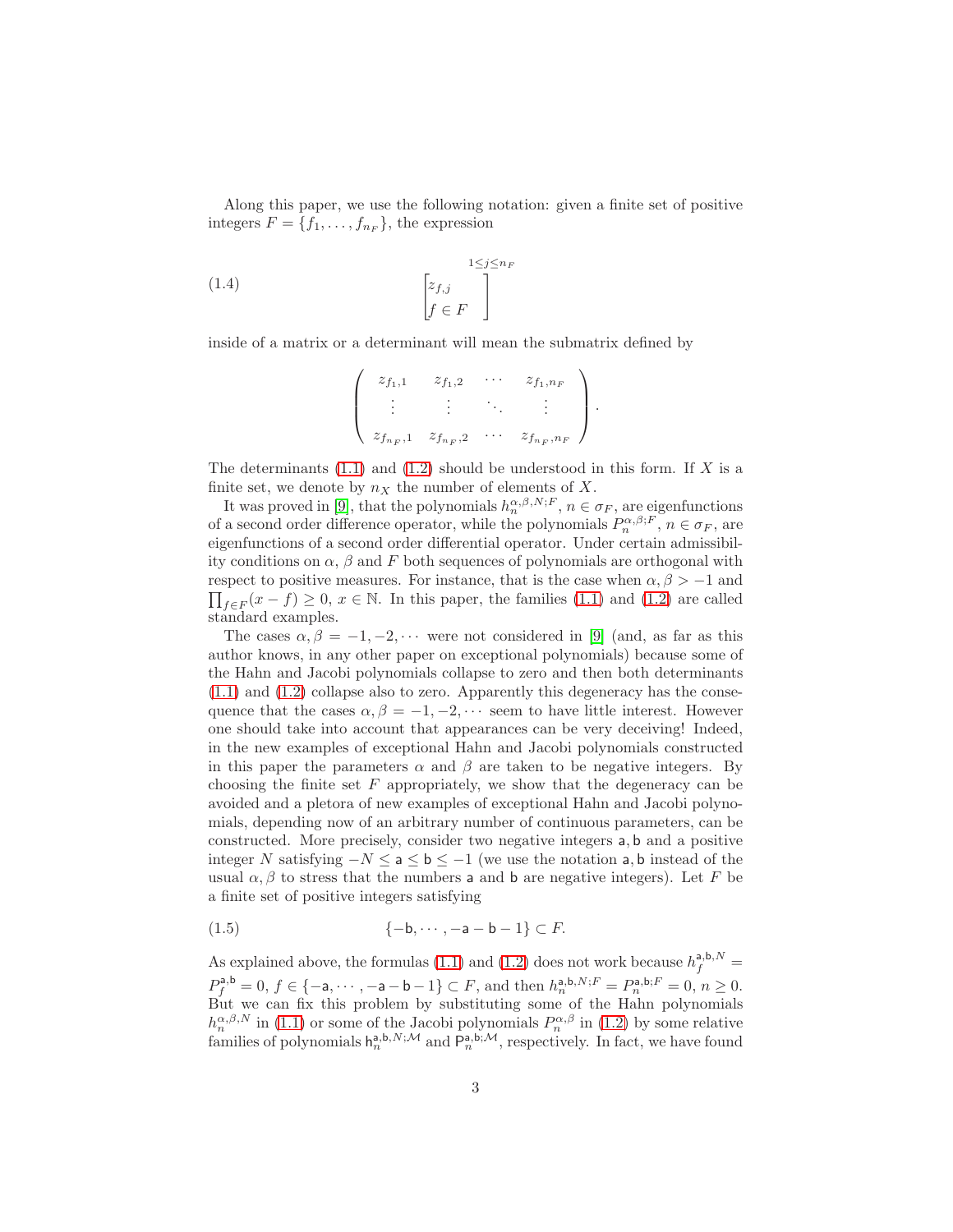such families which it turns out to depend on a finite set of −b real parameters. Miraculously, everything then works as in the standard examples: the new families are eigenfunctions of a second order difference or differential operator, respectively, and, formally these operators are identical to the operators of the standard families. And there is a surprisingly simple admissibility condition for the new families of exceptional Hahn and Jacobi polynomials to be orthogonal with respect to positive measures. These measures are of the same form as the orthogonalizing measures of the standard families. The proofs of these results are however much more complicated, and some of then have needed a different approach to the one used for the standard families (for instance, we can not use the Christoffel transform machinery as in [\[6,](#page-36-2) [7,](#page-36-3) [9\]](#page-37-0) because the new Krall dual Hahn families constructed in [\[11\]](#page-37-6) are not anymore Christoffel transform of the dual Hahn measure).

The content of this paper is as follows.

In Section [4,](#page-16-0) we construct new families of exceptional Hahn polynomials depending on an arbitrary number of parameters. We denote by

$$
\mathcal{M} = \{M_0, M_1, M_2, \cdots\}
$$

a set consisting of real parameters  $M_i$  with  $M_i \neq 0, 1$ , and consider two negative integers a, b satisfying  $a \le b \le -1$  and a real number  $N \ne 0, -1, \cdots$ .

We need to introduce some auxiliary functions. As usual,  $[x]$  denotes the ceiling function:  $[x] = \min\{n \in \mathbb{Z} : n \geq x\}$ , and  $(x)_m$ ,  $m \in \mathbb{N}$ , denotes the Pochhammer symbol  $(x)_m = x(x+1)\cdots(x+m-1)$ ; we also set  $(x, y)_m =$  $(x)_m(y)_m$ . For  $u \in \mathbb{N}$ ,  $u \leq -a-1$ , we define

$$
\varphi^{ \mathsf{a}, \mathsf{b}, N}_u(s, x) = \big( \mathsf{a} + 1, -N \big)_{ \max( u, -\mathsf{a} - \mathsf{b} - u - 1) 3} F_2 \binom{-u \ u - s + \mathsf{a} + \mathsf{b} + 1 \ - x} { \mathsf{a} - s + 1 \ - N}; 1 \bigg).
$$

Since  $u \in \mathbb{N}$ , except for normalization,  $\varphi_u^{\mathsf{a},\mathsf{b},N}(s,x)$  is the Hahn polynomial  $h_u^{a-s,b,N}(x)$ . Hence as a function of  $x \varphi_u^{a,b,N}(s,x)$  is a polynomial of degree at most  $u$ , and as a function of s it is rational and analytic at  $s = 0$  when  $u \leq -a - 1$ . We next define the sequence of polynomials  $(h_n^{a,b,N;M})_n$  which are going to play the role of the Hahn polynomials in the new examples of exceptional Hahn polynomials.

<span id="page-3-0"></span>**Definition 1.1.** Let a, b and N be two negative integers satisfying  $a \le b \le$  $-1$  and a real number  $N \neq 0, -1, \cdots$ . We define the sequence  $(h_n^{a,b,N;\overline{M}})_n$  of polynomials,  $h_n^{a,b,N;\mathcal{M}}$  of degree n, as follows. For  $\lceil \frac{-a-b}{2} \rceil \leq n \leq -a-1$ 

<span id="page-3-2"></span>(1.6) 
$$
\mathsf{h}^{\mathsf{a},\mathsf{b},N;\mathcal{M}}_n(x) = \frac{\partial}{\partial s} \varphi^{\mathsf{a},\mathsf{b},N}_n(0,x) - \frac{\partial}{\partial s} \varphi^{\mathsf{a},\mathsf{b},N}_{-\mathsf{a}-\mathsf{b}-n-1}(0,x);
$$

for  $-a \le n \le -a - b - 1$ 

<span id="page-3-1"></span>
$$
\begin{aligned} (1.7) \qquad \qquad & \mathrm{h}^{\mathrm{a},\mathrm{b},N;\mathcal{M}}_n(x) = (-1)^{\mathrm{b}+n}(n+\mathrm{b})! \Big[ (-\mathrm{a}-\mathrm{b}-n-1)!(-x)_{-\mathrm{a}}h_{\mathrm{a}+n}^{-\mathrm{a},\mathrm{b},\mathrm{a}+N}(x+\mathrm{a}) \end{aligned}
$$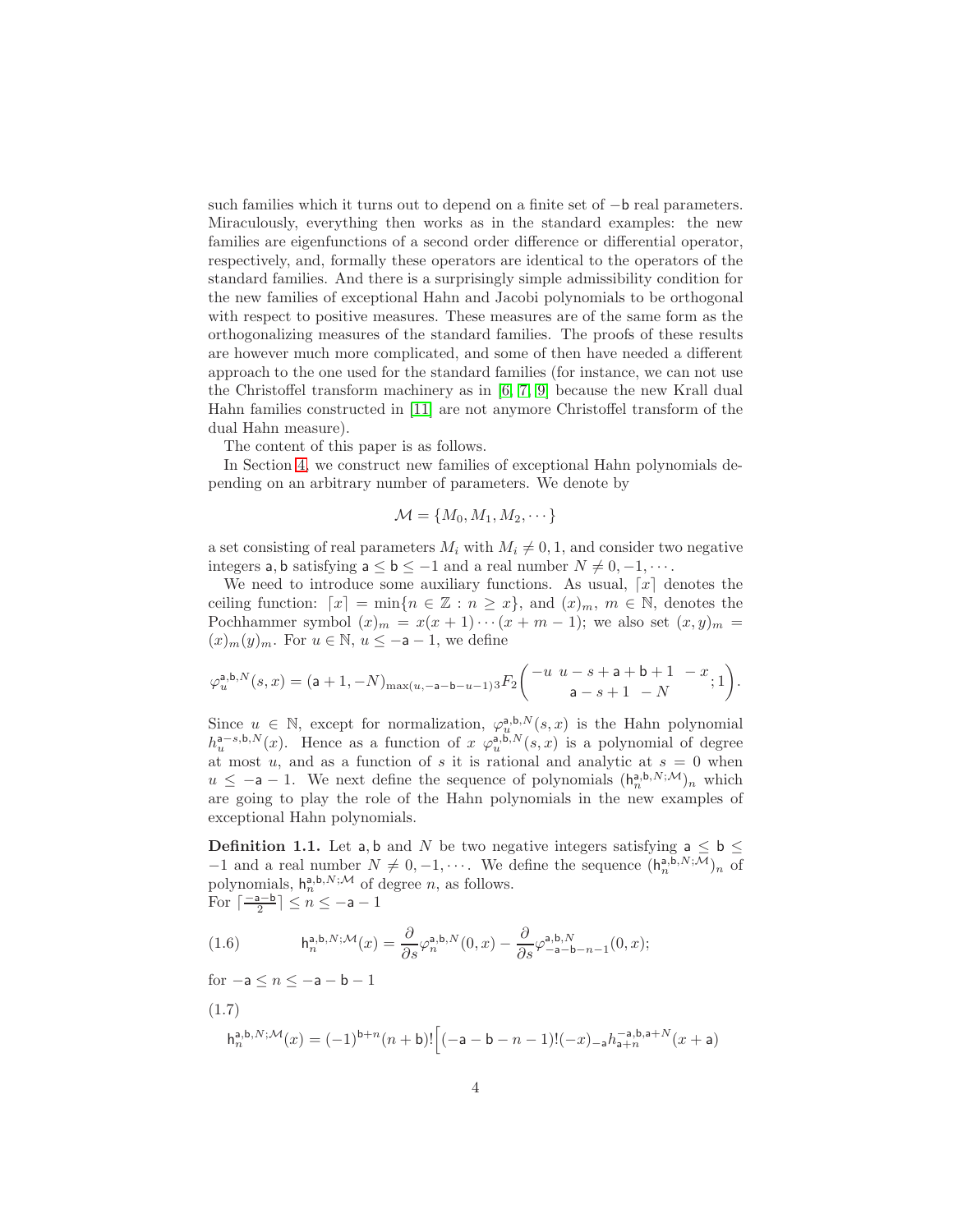$$
+\frac{(n+\mathsf{a})!(-N-\mathsf{a}-\mathsf{b}-n-1)_{2n+\mathsf{a}+\mathsf{b}+1}}{M_{\mathsf{a}+n}-1}h_{-\mathsf{a}-\mathsf{b}-n-1}^{\mathsf{a},\mathsf{b},N}(x)\Big];
$$

otherwise

(1.8) 
$$
\mathsf{h}^{\mathsf{a},\mathsf{b},N;\mathcal{M}}_n(x) = h^{\mathsf{a},\mathsf{b},N}_n(x)
$$

(as before  $h_n^{\mathsf{a},\mathsf{b},N}$  denotes the *n*-th Hahn polynomial, see [\(2.6\)](#page-9-0) below).

Notice that only the polynomials  $h_n^{a,b,N;\mathcal{M}}, -a \leq n \leq -a-b-1$ , depend on the parameters in M, more precisely: only the polynomial  $h_{i-a}^{a,b,N;\mathcal{M}}$  depends on the parameter  $M_i$ ,  $i = 0, \dots, -b-1$ . We introduced these polynomials in [\[11\]](#page-37-6), but we will explain in Section [3](#page-11-0) how these auxiliary polynomials  $(h_n^{a,b,N;\mathcal{M}})_n$ can be constructed by taking limit in a suitable way in [\(1.1\)](#page-1-0).

The new families of exceptional Hahn polynomials  $h_n^{\mathsf{a},\mathsf{b},\mathsf{N},\mathsf{M},F}$ ,  $n \in \sigma_F$  [\(1.3\)](#page-1-2), are defined by

<span id="page-4-3"></span>(1.9) 
$$
h_n^{\mathsf{a},\mathsf{b},N;\mathcal{M},F}(x) = \begin{bmatrix} h_{n-u_F}^{\mathsf{a},\mathsf{b},N;\mathcal{M}}(x+j-1) & 1 \leq j \leq n_F + 1 \\ \begin{bmatrix} h_{j}^{\mathsf{a},\mathsf{b},N;\mathcal{M}}(x+j-1) \\ f \in F \end{bmatrix} \end{bmatrix},
$$

where  $(h_n^{a,b;\mathcal{M}})_n$  are the polynomials introduced in Definition [1.1.](#page-3-0) Using Lemma 3.4 of [\[12\]](#page-37-7), we deduce that the polynomial  $h_n^{a,b,N;\mathcal{M},F}$  has degree n for  $n \in$  $\sigma_F$ . The sequence of polynomials  $h_n^{\mathsf{a},\mathsf{b},N;\mathcal{M},F}$ ,  $n \in \sigma_F$ , depend on the  $-\mathsf{b}-n_$ parameters  $b_i, i \in F_b$ , where

<span id="page-4-0"></span>(1.10) 
$$
F_{\mathsf{b}} = \{0, 1, \cdots, -\mathsf{b} - 1\} \setminus \{-\mathsf{b} - f - 1 : f \in F\},\
$$

and  $n_$  is the number of positive integers in F which are less than  $-$ b.

As mentioned above, we study the polynomials  $(h_n^{a,b,N;M,F})_n$  by dualizing the orthogonal polynomials with respect to the Krall dual Hahn measures constructed in  $[11]$ . In order to introduce here these measures we assume N to be a positive integer with  $-N \le a \le b \le -1$  and that the finite set F of positive integers satisfies [\(1.5\)](#page-2-0). We adapt the notation to that of [\[11\]](#page-37-6) and set

<span id="page-4-1"></span>(1.11) 
$$
a = -a, \quad b = -b, \quad \hat{N} = N + a + b,
$$

so that  $1 \leq a, b \leq N$ . Consider finally the finite set of integers  $U_F$  defined by

<span id="page-4-2"></span>
$$
(1.12) \t\t U_F = U_{F_-} \cup U_{F_+},
$$

<span id="page-4-4"></span>(1.13) 
$$
U_{F_-} = \{f + \mathsf{a} + \mathsf{b} : f \in F \text{ and } 1 \le f \le -\mathsf{b} - 1\},
$$

<span id="page-4-5"></span>(1.14)  $U_{F_+} = \{f + a + b : f \in F \text{ and } -a - b \le f\}.$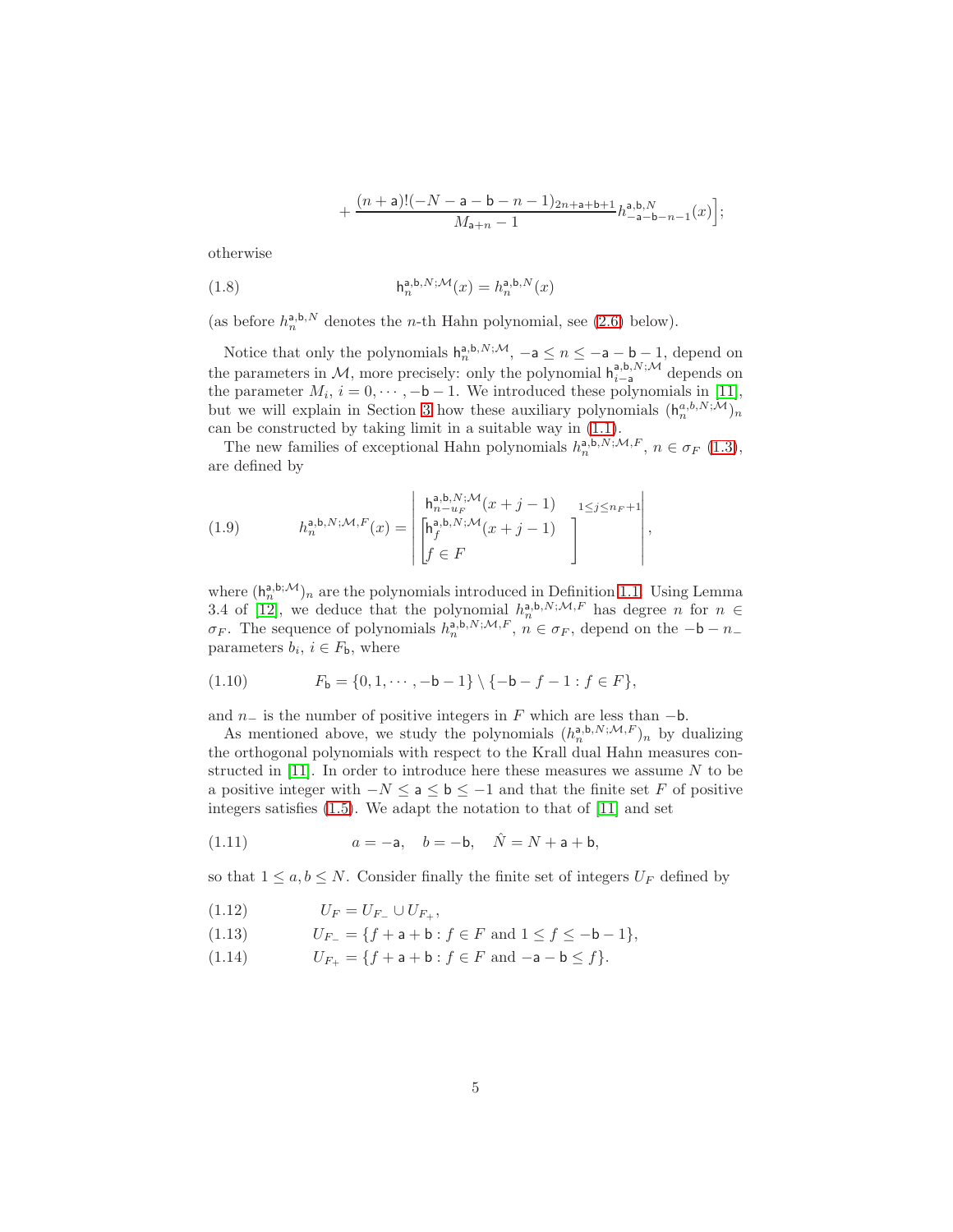We then define the measures  $\nu_{a,b,\hat{N}}^{\mathcal{M},U_F}$  and  $\nu_{a,b,\hat{N}}^{\mathcal{M}}$  by

<span id="page-5-3"></span><span id="page-5-0"></span>(1.15) 
$$
\nu_{a,b,\hat{N}}^{\mathcal{M},U_F} = \prod_{u \in U_F} (x - \lambda^{a,b}(u)) \nu_{a,b,\hat{N}}^{\mathcal{M}},
$$
  
(1.16) 
$$
\nu_{a,b,\hat{N}}^{\mathcal{M}} = \sum_{x=-b}^{-1} \frac{(2x + a + b + 1)(\hat{N} + 1 - x)_{x+b}}{(\hat{N} + b + 1)_{x+a+1}} M_{x+b} \delta_{\lambda^{a,b}(x)}
$$

<span id="page-5-2"></span>
$$
+\frac{(\hat{N}+1)_b^2}{(b+1)_{a-b}}\sum_{x=0}^{\hat{N}}\frac{\rho_{b,a,\hat{N}}(x)}{\prod_{i=0}^{b-1}(x+a+i+1)(x+b-i)}\delta_{\lambda^{a,b}(x)},
$$

where  $\rho_{b,a,N}$  is the dual Hahn measure (see [\(2.4\)](#page-9-1) below) and

(1.17) 
$$
\lambda^{a,b}(x) = x(x + a + b + 1).
$$

Note that the measure  $\nu_{a,b,\hat{N}}^{\mathcal{M}}$  depends on the parameters  $M_i$ ,  $i = 0, \dots, -b-1$ , and it is positive if and only if these parameters are positive. However, the measure  $\nu_{a,b,\hat{N}}^{\mathcal{M},U_F}$  depends on the parameters  $M_i$ ,  $i \in F_b$  (see [\(1.10\)](#page-4-0)) because each integer  $u \in U_{F_-}$  kills the mass at  $\lambda^{a,b}(-u - a - b - 1)$  of the measure  $\nu_{a,b}^{\mathcal{M},U_F}$  $_{a,b,\hat{N}}$ (note that  $\lambda^{a,b}(-u-a-b-1) = \lambda^{a,b}(u)$  and  $-b \le -u-a-b-1 \le -2$  when  $u \in U_{F_-}$ ).

In Lemma [4.3,](#page-18-0) we prove that the sequence of orthogonal polynomials with respect to the measure [\(1.15\)](#page-5-0) and  $h_n^{a,b,\tilde{N},\mathcal{M},F}$  are dual sequences.

As a consequence, we show in Theorem [4.4](#page-22-0) that the polynomials  $h_n^{a,b,N;\mathcal{M},F}$ ,  $n \in \sigma_F$ , are eigenfunctions of a second order difference operator D, whose coefficients are rational functions (and which correspond to the coefficients of the three term recurrence formula for the orthogonal polynomials with respect to the measure  $\nu_{a,b,\hat{N}}^{\mathcal{M},U_F}$ .

The most interesting case appears when the measure  $\nu_{a,b,\hat{N}}^{\mathcal{M},U_F}$  is positive. This gives rise to the concept of admissibility:

<span id="page-5-1"></span>**Definition 1.2.** We say that a, b ( $a \le b \le -1$ ), M and F (satisfying [\(1.5\)](#page-2-0)) are admissible if the two following conditions holds

1.  $\operatorname{sign} M_i = \operatorname{sign} \left[ \prod_{i=1}^{n} \right]$  $f \in F_{\text{ext}}$  $(i - f - a)(i + f + b + 1)$ ,  $i \in F_b$  [\(1.10\)](#page-4-0), where  $F_{\text{ext}} = F \setminus \{-\mathsf{b}, \cdots, -\mathsf{a} - \mathsf{b} - 1\}.$ 2.  $\prod$  $f \in F$ ; $f \ge -a-b$  $(x - f - a - b) \ge 0$ ,  $x = 0, \dots, \max\{f + a + b : f \in F\}.$ 

It is not difficult to see that  $a, b, M$  and F are admissible if and only if the measure  $\nu_{a,b,\hat{N}}^{\mathcal{M},U_F}$  is positive.

In Lemma [4.5](#page-23-0) we prove that this admissibility condition is equivalent to

$$
\Omega^{ \mathsf{a}, \mathsf{b}, N }_{\mathcal{M}, F}(n) \Omega^{ \mathsf{a}, \mathsf{b}, N }_{\mathcal{M}, F}(n+1) > 0, \quad n = 0, \cdots, N-n_F,
$$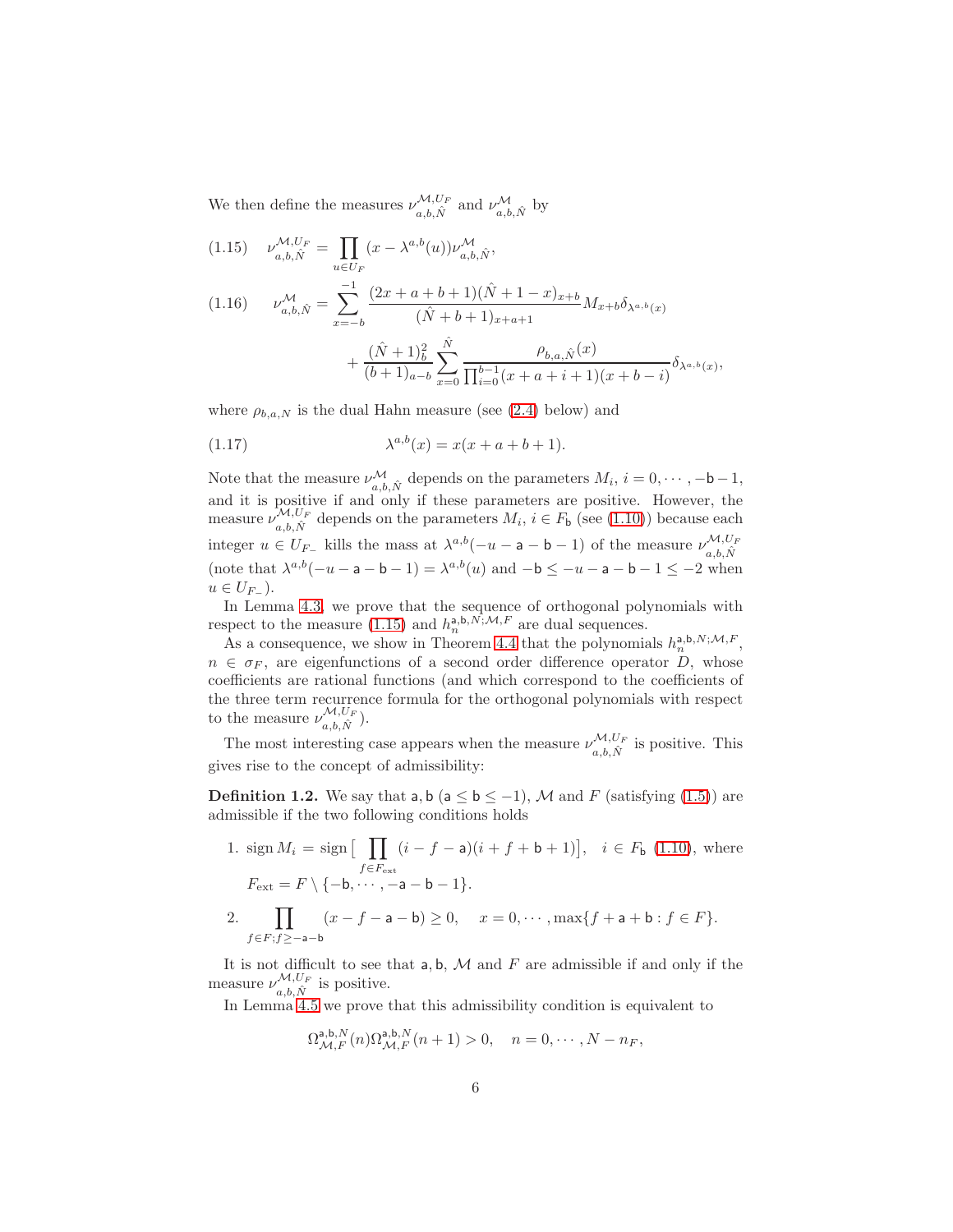where  $\Omega^{a,b,N}_{\mathcal{M},F}$  is the polynomial defined by

(1.18) 
$$
\Omega_{\mathcal{M},F}^{\mathsf{a},\mathsf{b},N}(x) = \left| \begin{bmatrix} \mathsf{h}_{f}^{\mathsf{a},\mathsf{b},N}(x+j-1) \\ \mathsf{f} \in F \end{bmatrix} \cdot \begin{bmatrix} 1 \leq j \leq n_F \\ \mathsf{f} \in F \end{bmatrix} \right|.
$$

The admissibility condition in Definition [1.2](#page-5-1) allows us to define the positive measure

<span id="page-6-2"></span>
$$
\omega_{\mathsf{a},\mathsf{b},N}^{\mathcal{M},F}=\sum_{x=0}^{N-n_F}\frac{\binom{\mathsf{a}+n_F+x}{x}\binom{\mathsf{b}+N-x}{N-n_F-x}}{\Omega_{\mathcal{M},F}^{\mathsf{a},\mathsf{b},N}(x)\Omega_{\mathcal{M},F}^{\mathsf{a},\mathsf{b},N}(x+1)}\delta_x.
$$

In Theorem [4.6](#page-24-0) we prove that, under the assumption of the admissibility con-dition in Definition [1.2,](#page-5-1) the polynomials  $h_n^{a,b,N;\mathcal{M},F}$ ,  $n \in \sigma_F$ ,  $n \le N + n_F$ , are orthogonal and complete with respect to the positive measure  $\omega_{a,b,N}^{\mathcal{M},F}$ .

We complete Section [4](#page-16-0) showing how to remove the assumption  $a \leq b$ .

In Section [5,](#page-25-0) we construct new sequences of exceptional Jacobi polynomials depending of an arbitrary number of continuous parameters. We do that by taking limits in the exceptional Hahn families constructed in Section [4.](#page-16-0)

For  $u \in \mathbb{N}$ ,  $u \leq -a - 1$ , we define

$$
\varphi_u^{\mathsf{a},\mathsf{b}}(s,x) = \frac{(\mathsf{a}+1)_{\max(u,-\mathsf{a}-\mathsf{b}-u-1)2} F_1\left(\frac{-u,u-s+\mathsf{a}+\mathsf{b}+1}{\mathsf{a}-s+1};(1-x)/2\right)}{\max(u!,-\mathsf{a}-\mathsf{b}-u-1)!}.
$$

Except for the normalization constant in front of the hypergeometric function, and since  $u \in \mathbb{N}$ ,  $\varphi_u^{a,b}(s,x)$  is the Jacobi polynomial  $P_u^{a-s,b}(x)$ . Hence, as a function of  $x \varphi_u^{\mathbf{a},\mathbf{b}}(s,x)$  is a polynomial of degree at most u, and as a function of s it is rational and analytic at  $s = 0$  when  $u \le -a - 1$ . We next define the sequence of polynomials  $(P_n^{a,b;\mathcal{M}})_n$  which are going to play the role of the Jacobi polynomials in the new examples of exceptional Jacobi polynomials.

<span id="page-6-0"></span>**Definition 1.3.** Let a, b be negative integers satisfying  $a \le b \le -1$ . We define the sequence  $(P_n^{a,b;\mathcal{M}})_n$  of polynomials,  $P_n^{a,b;\mathcal{M}}$  of degree n, as follows. For  $\lceil \frac{-a-b}{2} \rceil \le n \le -a-1$ 

<span id="page-6-1"></span>(1.19) 
$$
\mathsf{P}_n^{\mathsf{a},\mathsf{b};\mathcal{M}}(x) = \frac{\partial}{\partial s} \varphi_n^{\mathsf{a},\mathsf{b}}(0,x) - \frac{\partial}{\partial s} \varphi_{-\mathsf{a}-\mathsf{b}-n-1}^{\mathsf{a},\mathsf{b}}(0,x);
$$

$$
\text{for } -\mathsf{a} \leq n \leq -\mathsf{a} - \mathsf{b} - 1
$$

<span id="page-6-3"></span>
$$
(1.20) \quad \mathsf{P}_{n}^{\mathsf{a},\mathsf{b},N;\mathcal{M}}(x) = \frac{(n+\mathsf{a})!(n+\mathsf{b})!(-\mathsf{a}-\mathsf{b}-n-1)!}{(-1)^{\mathsf{b}+n}n!} \times \left[ \frac{1}{M_{\mathsf{a}+n}-1} P_{-\mathsf{a}-\mathsf{b}-n-1}^{\mathsf{a},\mathsf{b}}(x) + \left( \frac{1-x}{2} \right)^{-\mathsf{a}} P_{\mathsf{a}+n}^{-\mathsf{a},\mathsf{b}}(x) \right];
$$

otherwise

(1.21) 
$$
\mathsf{P}_n^{\mathsf{a},\mathsf{b};\mathcal{M}}(x) = P_n^{\mathsf{a},\mathsf{b}}(x)
$$

(as before  $P_n^{\mathsf{a},\mathsf{b}}$  denotes the *n*-th Jacobi polynomial, see [\(2.14\)](#page-10-0) below).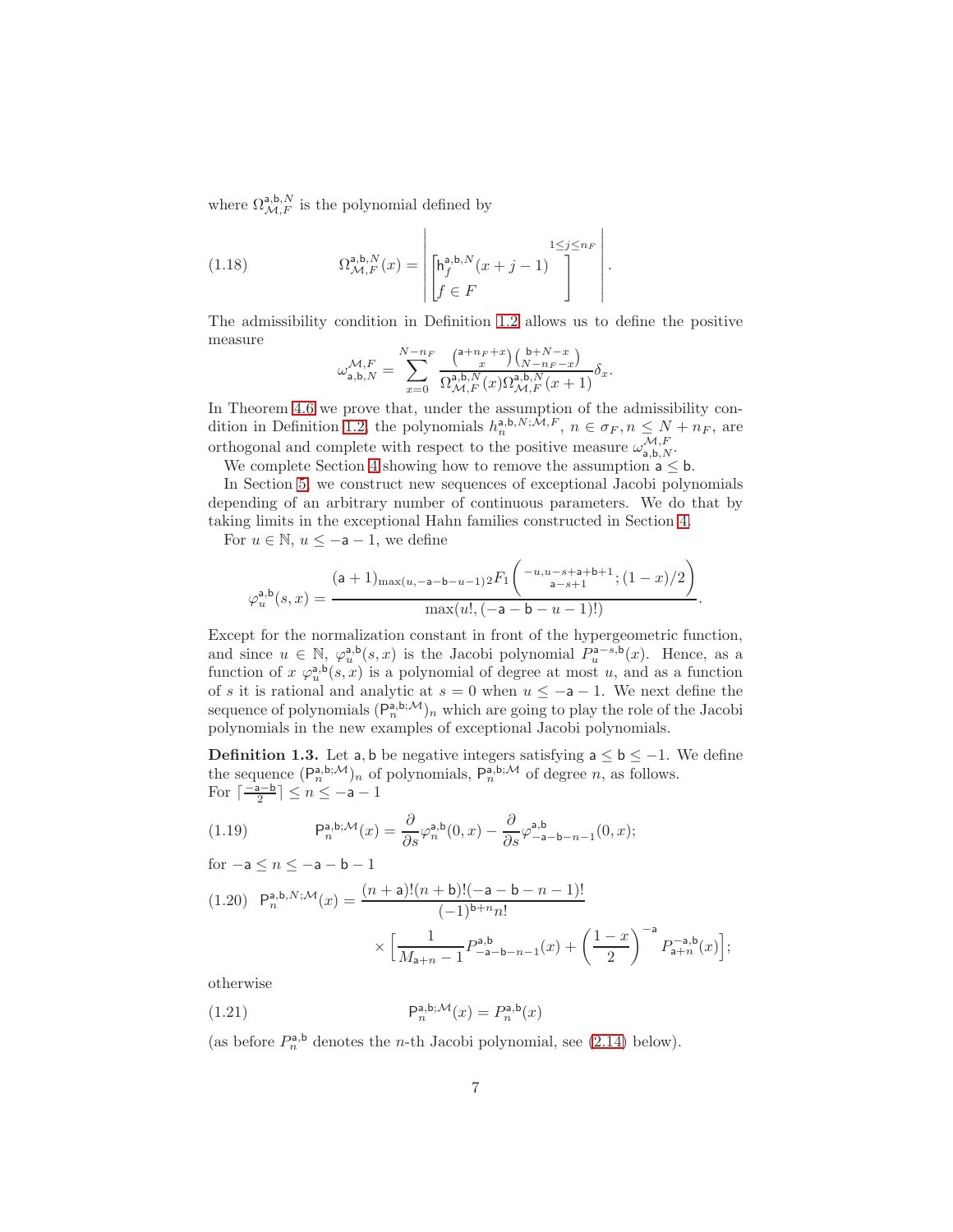Notice that again, only the polynomial  $P_{i-a}^{a,b;M}$  depends on the parameter  $M_i$ ,  $i = 0, \dots, -b - 1.$ 

The polynomials  $(P_n^{a,b;\mathcal{M}})_n$  can be obtained in two different ways. We explain in Section [3](#page-11-0) how these auxiliary polynomials  $(P_n^{a,b,\mathcal{M}})_n$  can be constructed by taking limit in a suitable way in [\(1.2\)](#page-1-1). But also, the polynomial  $P_n^{a,b;\mathcal{M}}$  can be produced by changing  $x \to (1-x)N/2$  in  $h_n^{a,b,N;\mathcal{M}}$  and taking limit when  $N \to \infty$  (i.e., in the same way as the *n*-th Jacobi polynomial can be produced from the n-th Hahn polynomial).

The new families of exceptional Jacobi polynomials  $P_n^{a,b;\mathcal{M},F}$ ,  $n \in \sigma_F$  [\(1.3\)](#page-1-2), are defined by

<span id="page-7-1"></span>(1.22) 
$$
P_n^{\mathsf{a},\mathsf{b};\mathcal{M},F}(x) = \begin{bmatrix} (\mathsf{P}_{n-\mathsf{u}_F}^{\mathsf{a},\mathsf{b};\mathcal{M}})^{(j-1)}(x) & 1 \leq j \leq n_F + 1 \\ (\mathsf{P}_f^{\mathsf{a},\mathsf{b};\mathcal{M}})^{(j-1)}(x) & \\ f \in F \end{bmatrix},
$$

where  $(P_{n,j,m}^{a,b;M})_n$  are the polynomials introduced in Definition [1.3.](#page-6-0) The polynomial  $P_n^{\mathsf{a},\mathsf{b};\mathcal{M},F}$  has degree n for  $n \in \sigma_F$ . As for the exceptional Hahn family, the sequence of polynomials  $P_n^{a,b,N;M,F}, n \in \sigma_F$ , depend on the  $-b-n_-$  parameters  $M_i, i \in F_{\mathsf{b}} (1.10).$  $M_i, i \in F_{\mathsf{b}} (1.10).$  $M_i, i \in F_{\mathsf{b}} (1.10).$ 

Assuming that the finite set  $F$  of positive integers satisfies  $(1.5)$ , we prove in Theorem [5.4](#page-30-0) that the polynomials  $P_n^{a,b;\mathcal{M},F}$ ,  $n \in \sigma_F$ , are eigenfunctions of a second order differential operator, whose coefficients are rational functions.

The most interesting case appears when  $a, b, M$  and F are admissible (Definition [1.2\)](#page-5-1). Admissibility is closely related to the fact that the polynomial

(1.23) 
$$
\Omega_{\mathcal{M},F}^{\mathsf{a},\mathsf{b}}(x) = \begin{bmatrix} 1 \leq j \leq n_F \\ \begin{bmatrix} (\mathsf{P}_{f}^{\mathsf{a},\mathsf{b}})(j-1)(x) \\ f \in F \end{bmatrix} \end{bmatrix}
$$

has not roots in  $[-1, 1]$ . In fact we prove that if

<span id="page-7-0"></span>(1.24) 
$$
\Omega^{a,b}_{\mathcal{M},F}(x) \neq 0, \quad x \in [-1,1],
$$

then  $a, b, M$  and  $F$  are admissible. We have computation evidence showing that the converse is also true, but we have not been able to prove it. Hence, we propose it here as a conjecture.

Conjecture. If a, b (a  $\leq$  b  $\leq$  -1), M and F (satisfying [\(1.5\)](#page-2-0)) are admissible (see Definition [1.2\)](#page-5-1) then  $\Omega^{a,b}_{\mathcal{M},F}(x) \neq 0, x \in [-1,1].$ 

If [\(1.24\)](#page-7-0) holds, we prove that the polynomials  $P_n^{\mathsf{a},\mathsf{b};\mathcal{M},F}$ ,  $n \in \sigma_F$ , are orthogonal and complete with respect to the positive weight in  $[-1, 1]$  defined by

$$
\omega_{\alpha,\beta;\mathcal{M},F}=\frac{(1-x)^{\mathsf{a}+n_F}(1+x)^{\mathsf{b}+n_F}}{(\Omega_{\mathcal{M},F}^{\mathsf{a},\mathsf{b}}(x))^2}
$$

(see Theorem [5.6\)](#page-31-0).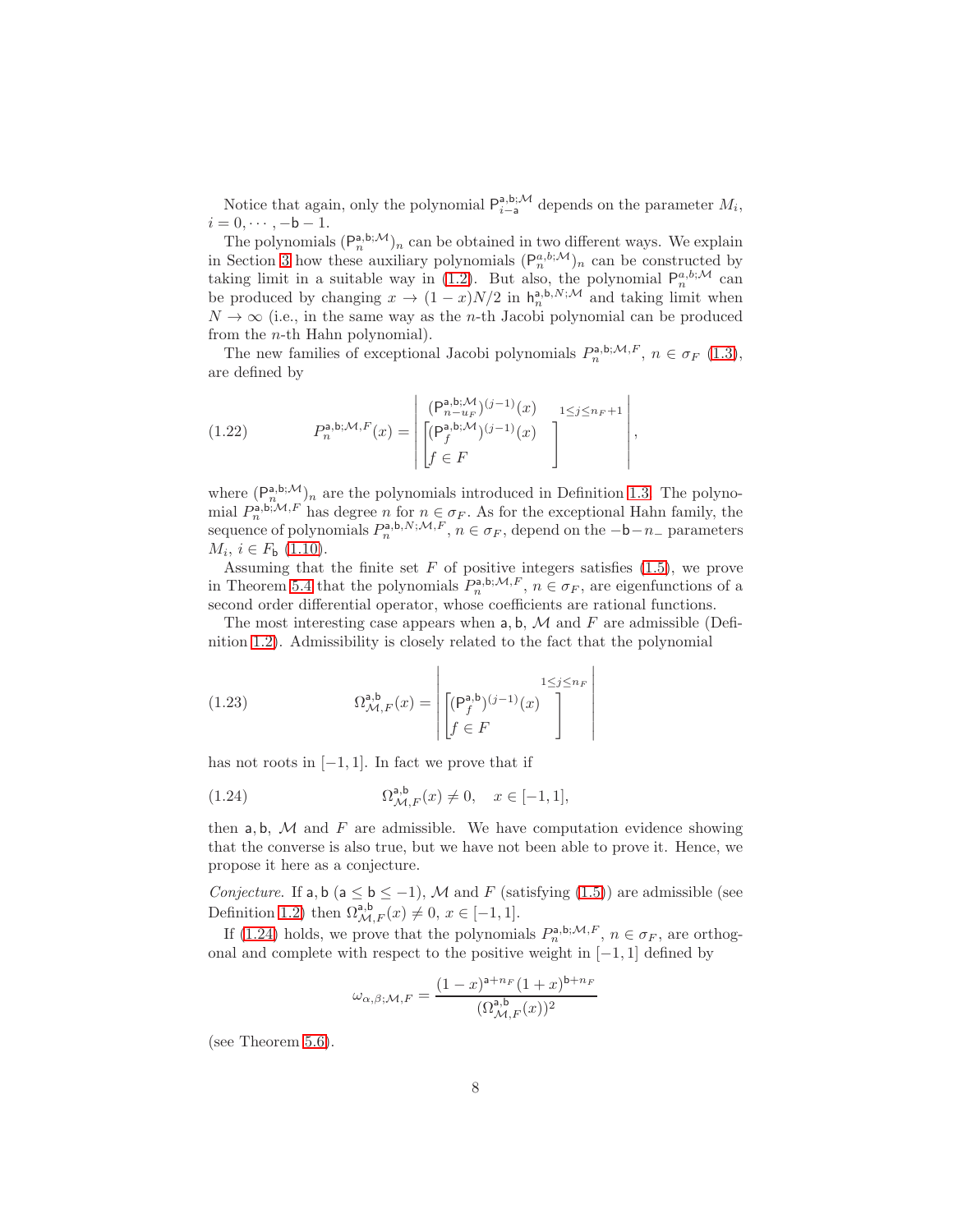We complete Section [5](#page-25-0) showing how to remove the assumption  $a \leq b$ , and comparing our examples with that constructed in [\[19\]](#page-37-5). We point out that the exceptional Legendre polynomials are constructed in [\[19\]](#page-37-5) using a completely different approach (the so-called confluent Darboux transformation is the main tool) and that neither the polynomials  $(P_n^{a,b;M})_n$  [\(1.3\)](#page-6-0) nor the Wronskian determinant  $(1.22)$  are used in [\[19\]](#page-37-5).

In the last Section, we consider the case when the finite set  $F$  does not satisfy  $(1.5).$  $(1.5).$ 

### 2 Preliminares

In Section [4](#page-16-0) of this paper, we deal with discrete measures supported in a finite number of mass points. The following lemma will be useful to manage these measures.

<span id="page-8-1"></span>**Lemma 2.1** (Lemma 2.1 of [\[8\]](#page-36-6)). Consider a discrete measure  $\mu = \sum_{i=0}^{N} \mu_i \delta_{x_i}$ , with  $\mu_i \neq 0, i = 0, \cdots, N$ .

- 1. If we assume that there exists a sequence  $p_i$ ,  $i = 0, \dots, N$ , of orthogonal polynomials, with  $\deg(p_i) = i$  and such that  $\langle p_i, p_i \rangle \neq 0$  has constant sign, then either  $\mu_i > 0$  or  $\mu_i < 0$ ,  $i = 0, \dots, N$ .
- 2. If we assume that there exists a sequence  $(f_i)_{i=0}^{N+1}$  of orthogonal functions with non-null  $L^2$  norm, then these functions form a basis of  $L^2(\mu)$ .

We also will need the Sylvester's determinant identity (for the proof and a more general formulation of the Sylvester's identity see [\[17\]](#page-37-11), p. 32).

<span id="page-8-2"></span>**Lemma 2.2.** For a square matrix  $M = (m_{i,j})_{i,j=1}^k$ , and for each  $1 \le i, j \le k$ , denote by  $M_i^j$  the square matrix that results from M by deleting the *i*-th row and the j-th column. Similarly, for  $1 \leq i, j, p, q \leq k$  denote by  $M_{i,j}^{p,q}$  the square matrix that results from M by deleting the *i*-th and *j*-th rows and the *p*-th and *q*th columns. The Sylvester's determinant identity establishes that for  $i_0, i_1, j_0, j_1$ with  $1 \le i_0 < i_1 \le k$  and  $1 \le j_0 < j_1 \le k$ , then

<span id="page-8-0"></span>
$$
\det(M)\det(M_{i_0,i_1}^{j_0,j_1})=\det(M_{i_0}^{j_0})\det(M_{i_1}^{j_1})-\det(M_{i_0}^{j_1})\det(M_{i_1}^{j_0}).
$$

Given a finite set of numbers  $X = \{x_1, \dots, x_{n_X}\}\$ ,  $x_i < x_j$  if  $i < j$ , we denote by  $V_X$  the Vandermonde determinant defined by

(2.1) 
$$
V_X = \prod_{1=i < j = k} (x_j - x_i).
$$

#### 2.1 Dual Hahn, Hahn and Jacobi polynomials

We include here basic definitions and facts about dual Hahn, Hahn and Jacobi polynomials, which we will need in the following Sections.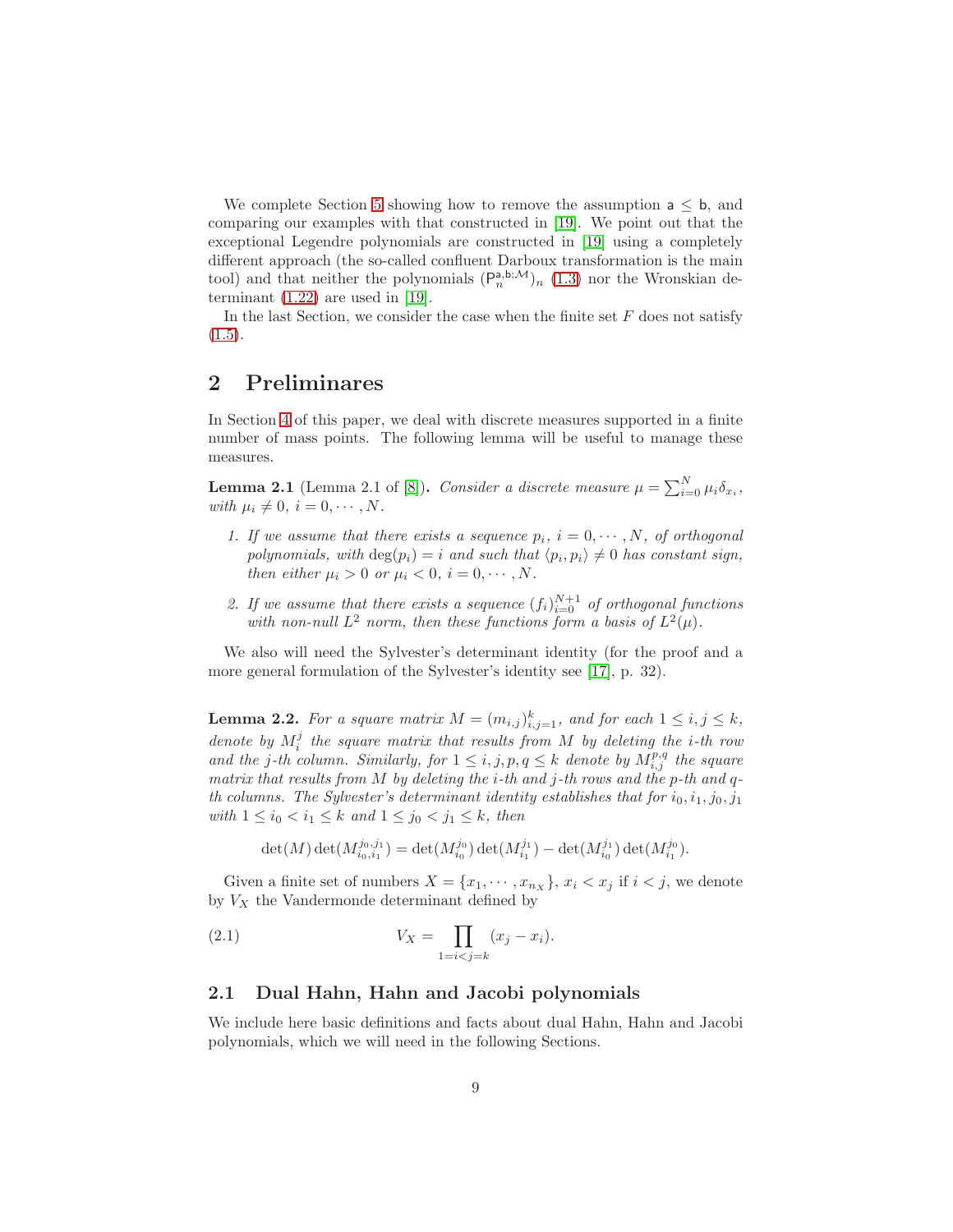We write  $(R_n^{a,b,N})_n$  for the sequence of dual Hahn polynomials defined by

$$
(2.2) \ R_n^{a,b,N}(x) = \sum_{j=0}^n \frac{(-n)_j(-N+j)_{n-j}(a+j+1)_{n-j}}{n!(-1)^j j!} \prod_{i=0}^{j-1} (x - i(a+b+1+i))
$$

(see [\[29\]](#page-38-10), pp, 209-13). We have taken a different normalization that in [\[8\]](#page-36-6) since we deal here with the case when  $a$  is a negative integer.

Notice that  $R_n^{a,b,N}$  is always a polynomial of degree n. Using that

$$
(-1)^{j} \prod_{i=0}^{j-1} (\lambda^{a,b}(x) - i(a+b+1+i)) = (-x)_{j}(x+a+b+1)_{j},
$$

we get the hypergeometric representation

$$
R_n^{a,b,N}(\lambda^{a,b}(x)) = \frac{(a+1)_n(-N)_n}{n!} {}_3F_2\binom{-n-x \ x+a+b+1}{a+1-N};1,
$$

where  $\lambda^{a,b}(x)$  is defined by [\(1.17\)](#page-5-2)

The dual Hahn polynomials satisfy the identity

<span id="page-9-2"></span>(2.3) 
$$
R_n^{-a,b,N}(\lambda^{-a,b}(x)) = R_n^{-a,-b,N+b}(\lambda^{-a,-b}(x+b)).
$$

When N is a positive integer and  $a, b \neq -1, -2, \cdots -N, a+b \neq -1, \cdots, -2N-$ 1, the dual Hahn polynomials  $R_n^{a,b,N}$ ,  $n = 0, \dots, N$ , are orthogonal with respect to the following measure

<span id="page-9-1"></span>(2.4) 
$$
\rho_{a,b,N} = \sum_{x=0}^{N} \frac{(2x+a+b+1)(a+1)_x(-N)_xN!}{(-1)^x(x+a+b+1)_{N+1}(b+1)_xx!} \delta_{\lambda^{a,b}(x)},
$$

(2.5) 
$$
\langle R_n^{a,b,N}, R_n^{a,b,N} \rangle = \frac{(-N)_n^2 \binom{a+n}{n}}{\binom{b+N-n}{N-n}}, \quad n = 0, \cdots, N.
$$

The measure  $\rho_{a,b,N}$  is positive or negative only when either  $-1 < a, b$  or  $a, b < a$  $-V$ , respectively.

If N is not a nonnegative integer and  $a, -b - N - 1 \neq -1, -2, \dots$ , the dual Hahn polynomials  $(R_n^{a,b,N})_n$  are always orthogonal with respect to a signed measure.

We write  $(h_n^{a,b,N})_n$  for the sequence of Hahn polynomials defined by

<span id="page-9-0"></span>
$$
(2.6) \ \ h_n^{a,b,N}(x) = \sum_{j=0}^n \frac{(-n)_j(a+b+n+1)_j(-N+j)_{n-j}(a+j+1)_{n-j}(-x)_j}{j!}.
$$

We have taken a different normalization that in [\[8\]](#page-36-6) since we deal here with the case when  $a$  is a negative integer (see [\[29\]](#page-38-10), pp, 204-8).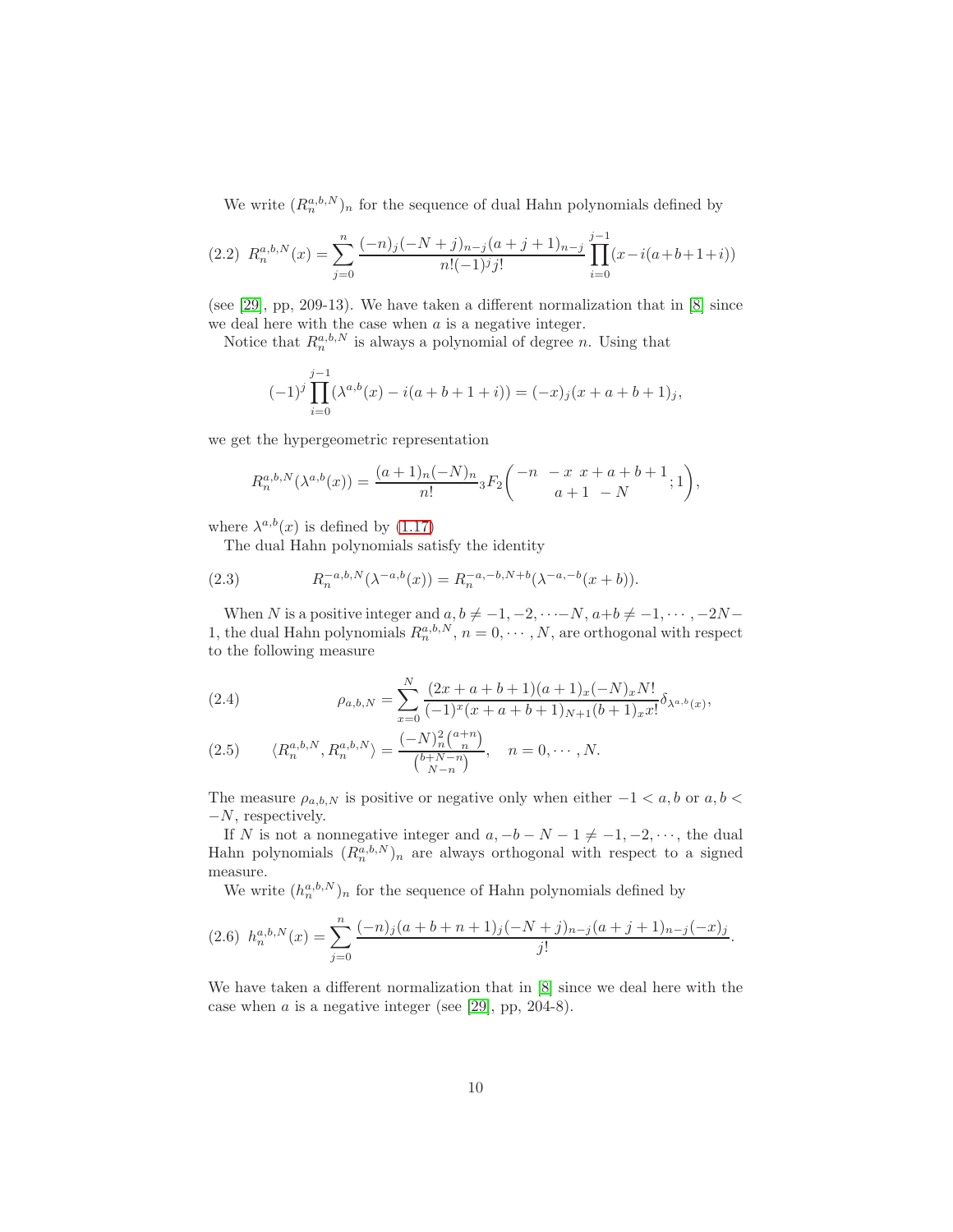When  $a, b \in \{-1, -2, \dots\}$ ,  $a \leq b$ , we have that

(2.7) 
$$
h_n^{a,b,N}(x) = 0
$$
, for  $-a \le n \le -a - b - 1$ ,

(2.8) 
$$
h_n^{a,b,N}
$$
 has degree  $-a - b - n - 1$ , with  $-b \le -a - b - n - 1 < n$ ,

for 
$$
\left\lceil \frac{-a-b}{2} \right\rceil \le n \le -a-1
$$
,  
(2.0) *i.e.*, *b*, *N* has degree *n*, for *n* of  $\left\lceil \frac{-a-b}{2} \right\rceil$  and *n* is a *n* - 1.

<span id="page-10-4"></span>(2.9) 
$$
h_n^{a,b,N}
$$
 has degree *n*, for  $n \notin \left\{ \left\lceil \frac{-a-b}{2} \right\rceil, \cdots, -a-b-1 \right\}$ , and it is divisible by  $(x + a + 1)_{-a}$  when  $n \ge -a - b$ .

The hypergeometric representation of the Hahn and dual Hahn polynomials shows the following duality when  $n, m \geq 0$ ,

<span id="page-10-3"></span>(2.10) 
$$
(a+1)n(-N)nhma,b,N(n) = n!(a+1)m(-N)mRna,b,N(\lambdaa,b(m)).
$$

Hahn polynomials also satisfies the following identities.

(2.11) 
$$
(-1)^n h_n^{a,b,N}(x) = h_n^{b,a,N}(N-x),
$$

$$
(2.12) \qquad (-1)^n h_n^{a,b,N}(x) = h_n^{a,b,-a-b-2-N}(-x-a-1),
$$

<span id="page-10-2"></span> $(2.13)$   $h_{n+a+b}^{-a,-b,N+a+b}(x+a)$  $=(n+1)_{a+b}(x+1)_{a}(x-N-b)_{b}h_{n}^{a,b,N}(x), \text{ when } a, b \in \mathbb{N}.$ 

For  $\alpha, \beta \in \mathbb{R}$ , we use the standard definition of the Jacobi polynomials  $(P_n^{\alpha,\beta})_n$ 

<span id="page-10-0"></span>(2.14) 
$$
P_n^{\alpha,\beta}(x) = 2^{-n} \sum_{j=0}^n {n+\alpha \choose j} {n+\beta \choose n-j} (x-1)^{n-j} (x+1)^j
$$

(see [\[29\]](#page-38-10), pp. 216-221).

When  $a, b \in \{-1, -2, \dots\}$ ,  $a \leq b$ , we have that

(2.15)  $P_n^{a,b}(x) = 0$ , for  $-a \le n \le -a - b - 1$ ,

(2.16) 
$$
P_n^{\mathsf{a},\mathsf{b}}
$$
 has degree  $-\mathsf{a}-\mathsf{b}-n-1$ , with  $-\mathsf{b} \le -\mathsf{a}-\mathsf{b}-n-1 < n$ ,

$$
\text{for } \lceil \frac{-a-b}{2} \rceil \le n \le -a-1,
$$
\n
$$
\text{(2.17)} \qquad P_n^{\mathsf{a},\mathsf{b}} \text{ has degree } n, \text{ for } n \notin \{ \lceil \frac{-a-b}{2} \rceil, \cdots, -a-b-1 \}.
$$

When  $\alpha, \beta > -1$ , Jacobi polynomials are orthogonal with respect to the positive weight

(2.18) 
$$
(1-x)^{\alpha}(1+x)^{\beta}, -1 < x < 1.
$$

One can obtain Jacobi polynomials from Hahn polynomials using the limit

<span id="page-10-1"></span>(2.19) 
$$
\lim_{N \to +\infty} \frac{h_n^{\alpha,\beta,N}\left(\frac{(1-x)N}{2}\right)}{N^n} = (-1)^n n! P_n^{\alpha,\beta}(x)
$$

see [\[29\]](#page-38-10), p. 207 (note that we are using for Hahn polynomials a different normalization to that in [\[29\]](#page-38-10)). This limit is uniform in compact sets of C.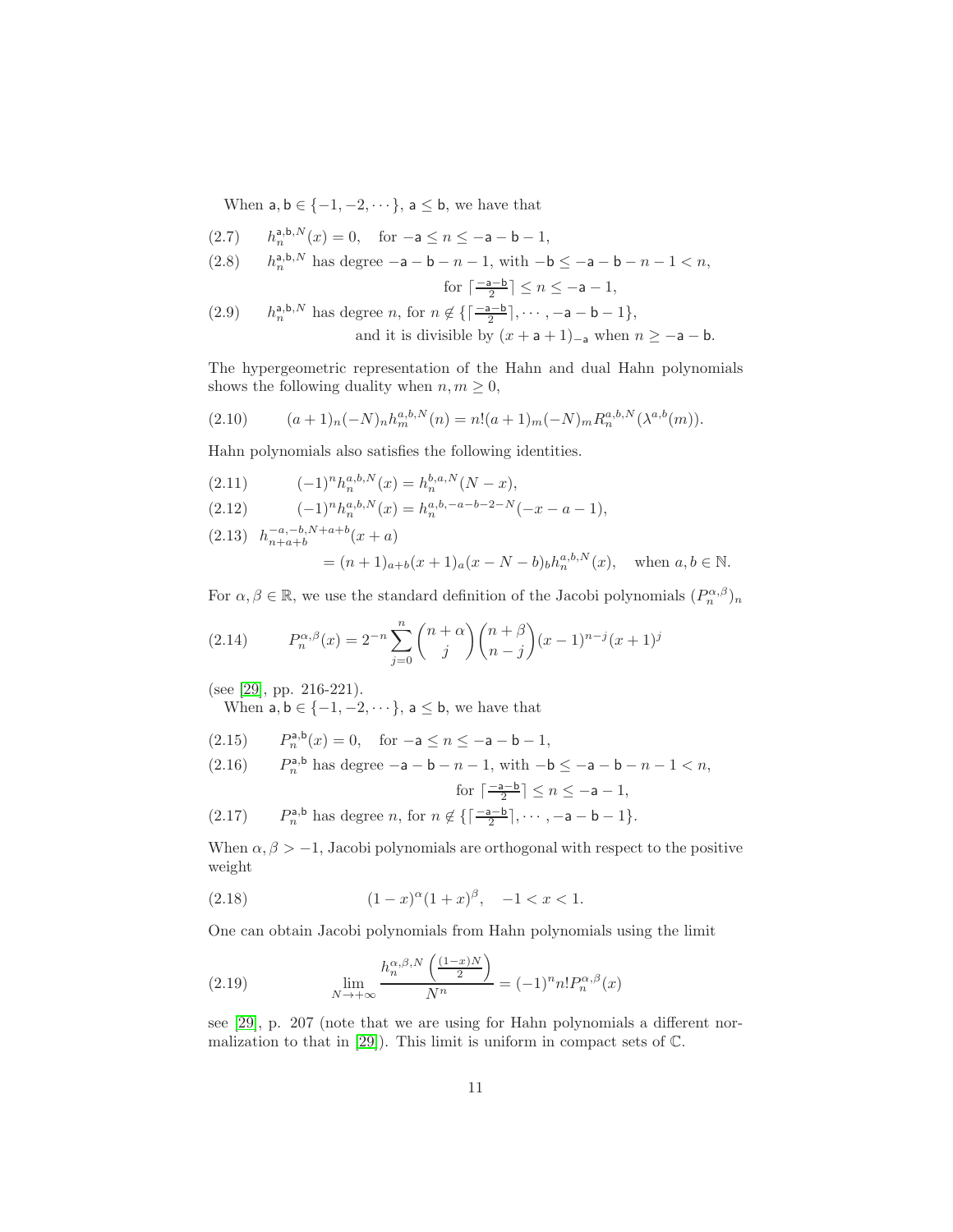#### <span id="page-11-0"></span>3 Where do the polynomials  $h_n^{a,b,N;\mathcal{M}}$  and  $P_n^{a,b;\mathcal{M}}$ n come from?

As explained in the Introduction the polynomials  $(h_n^{a,b,N;M})_n$  (Definition [1.1\)](#page-3-0) and  $(P_n^{a,b;M})_n$  (Definition [1.3\)](#page-6-0) play in the new exceptional Hahn and Jacobi families the role played by the Hahn and Jacobi polynomials in the standard families, respectively. We find the polynomials  $(h_n^{a,b,N;M})_n$  in [\[11\]](#page-37-6). In this Section, we show how to get the polynomials  $(h_n^{a,b,N;M})_n$  and  $(P_n^{a,b;M})_n$  by taking limit in a suitable way in [\(1.1\)](#page-1-0) and [\(1.2\)](#page-1-1), respectively.

So, let a, b be negative integers with  $a \le b \le -1$ . We do not need to assume here that  $N$  is a positive integer. Let  $F$  be a finite set of positive integers satisfying  $(1.5)$ .

Write

(3.1) 
$$
\alpha_s = \mathsf{a} + s/M, \quad \beta_s = \mathsf{b} - s,
$$

where s, M are positive real numbers with s small enough so that  $\alpha_s, \beta_s \notin \mathbb{Z}$ . Consider the exceptional Hahn family defined by

<span id="page-11-1"></span>(3.2) 
$$
h_n^{\alpha_s, \beta_s, N;F}(x) = \begin{vmatrix} h_{n-u_F}^{\alpha_s, \beta_s, N}(x+j-1) & 1 \leq j \leq k+1 \\ h_f^{\alpha_s, \beta_s, N}(x+j-1) & f \in F \end{vmatrix}.
$$

We split ut the finite set  $F$  in four parts

$$
F_p = \{ f : f \in F \text{ and } f \le \lceil \frac{-a-b}{2} \rceil - 1 \}, \quad F_s = \{ f : \lceil \frac{-a-b}{2} \rceil \le f \le -a - 1 \},
$$
  
\n
$$
F_t = \{ f : -a \le f \le -a - b - 1 \}, \quad F_c = \{ f : f \in F \text{ and } -a - b \le f \}.
$$

Note that  $f \in F_s$  if and only if  $-b \le -a - b - f - 1 \le \lceil \frac{-a-b}{2} \rceil - 1$  and so if  $f \in F_s$  then  $-a-b-f-1 \in F_p$  (since we assume [\(1.5\)](#page-2-0)). Hence, except for the normalization constant  $s^{n_{F_s}+n_{F_t}}$ , the exceptional Hahn polynomial  $h_n^{\alpha_s,\beta_s,N;F_t}$ [\(3.2\)](#page-11-1) can be rewritten in the form (3.3)

<span id="page-11-2"></span>
$$
\begin{vmatrix}\nh_{n-uf}^{\alpha_s,\beta_s,N}(x+j-1) & & & & 1 \leq j \leq k+1 \\
h_f^{\alpha_s,\beta_s,N}(x+j-1) & & & & \\
f \in F_p & & & & \\
\frac{1}{s}(h_f^{\alpha_s,\beta_s,N}(x+j-1) - \frac{h_f^{\alpha_s,\beta_s,N}(\tau_f)}{h_{-a-b-f-1}^{\alpha_s,\beta_s,N}(\tau_f)}h_{-a-b-f-1}^{\alpha_s,\beta_s,N}(x+j-1)) \\
f \in F_s & & & \\
\frac{1}{s}h_f^{\alpha_s,\beta_s,N}(x+j-1) & & & \\
f \in F_t & & & \\
\frac{h_f^{\alpha_s,\beta_s,N}(x+j-1)}{f \in F_c} & & & \n\end{vmatrix},
$$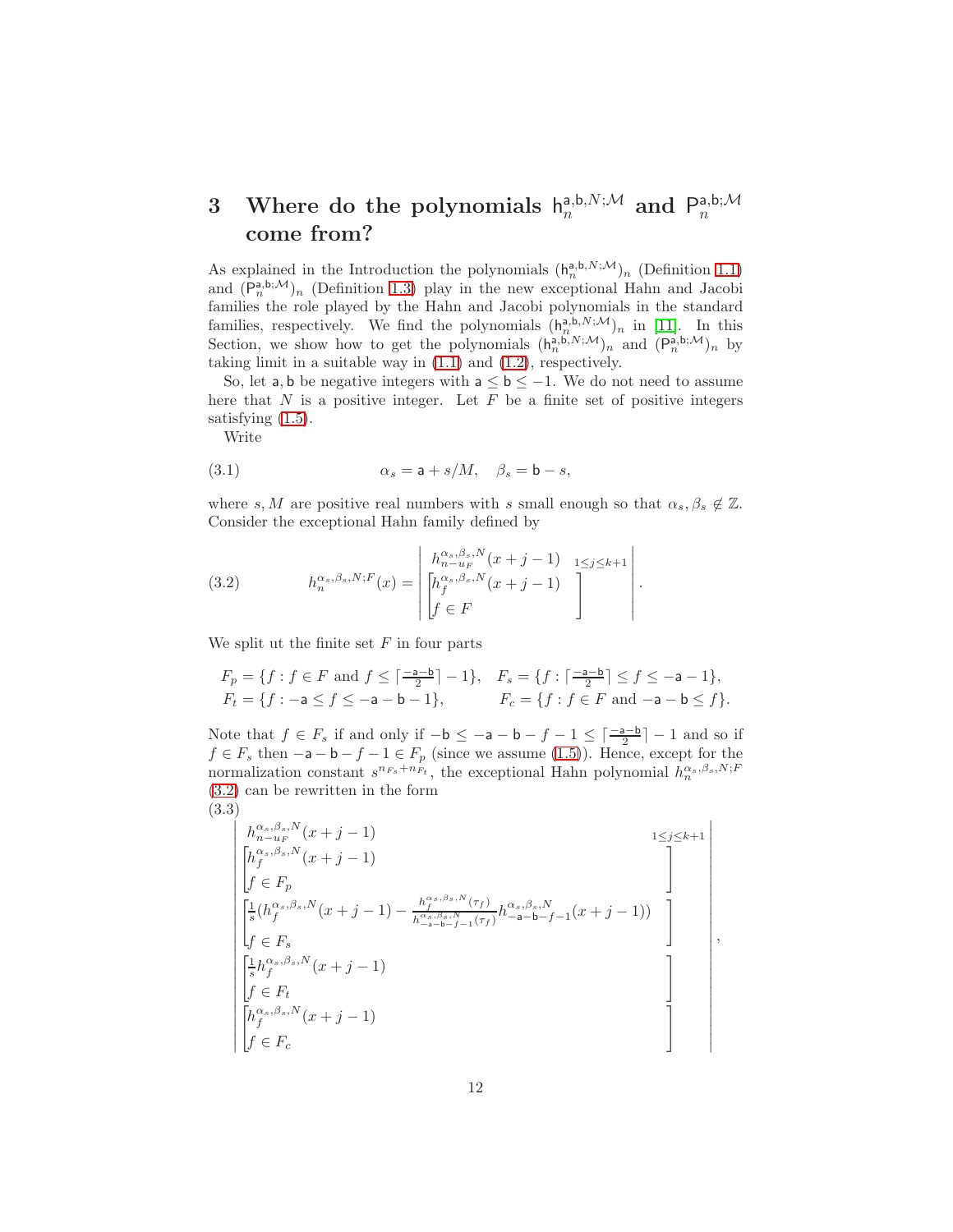where  $\tau_f$  is not a root of the polynomial  $h_{-\mathbf{a}-\mathbf{b}-f-1}^{\alpha_s,\beta_s,N}$ . Since

$$
F_s \cup F_t = \{ f : \lceil \frac{-a - b}{2} \rceil \le f \le -a - b - 1 \} \subset F,
$$

we deduce from the definition of  $\sigma_F$  [\(1.3\)](#page-1-2) that  $n - u_F \notin F_s \cup F_t$ .

We next take limit in [\(3.3\)](#page-11-2) as  $s \to 0$ . It is easy to see that for  $f \notin \mathcal{L}$  $\left\{ \left\lceil \frac{-a-b}{2} \right\rceil, \cdots, -a-b-1 \right\}$  (i.e.  $f \notin F_s \cup F_t$ ), the Hahn polynomial  $h_f^{\alpha_s,\beta_s,N}(x+b)$  $j-1$ ) goes to  $h_f^{a,b,N}(x)$  which it is a polynomial of degree f. This is the reason why we have defined in Definition [\(1.1\)](#page-3-0)  $h_f^{a,b,N;M}(x) = h_f^{a,b,N}(x)$  when  $f \notin \{ \lceil \frac{-a-b}{2} \rceil, \cdots, -a-b-1 \}.$ 

If  $f \in F_t$ , that is  $-a \le f \le -a - b - 1$ , a careful computation using [\(2.6\)](#page-9-0) shows that except for the multiplicative constant  $M/(M-1)$ , the limit

(3.4) 
$$
\lim_{s \to 0} \frac{1}{s} h_f^{a+s/M, b-s, N}(x)
$$

coincides with the combination of two Hahn polynomials in the right hand side of the identity [\(1.7\)](#page-3-1), and this is the reason why we have defined  $h_f^{a,b,N,M}(x)$  in that form when  $-a \leq f \leq -a - b - 1$ . Note that, in Definition [1.1](#page-3-0) we have taken an arbitrary parameter  $M_{a+f}$  for each  $f, -a \le f \le -a - b - 1$ . Hence, we conclude

(3.5) 
$$
h_f^{a,b,N;\mathcal{M}}(x) = \frac{M_{a+f}}{M_{a+f}-1} \lim_{s \to 0} \frac{1}{s} h_f^{a+s/M_{a+f},b-s,N}(x).
$$

If  $f \in F_s$ , that is  $\lceil \frac{-a-b}{2} \rceil \le f \le -a-1$ , and  $\tau_f$  is not a root of  $h^{a,b,N}_{-f-a-b-1}$ , it is not difficult to see that

$$
\lim_{s\to 0}\frac{h_f^{\mathsf{a}+s/M, \mathsf{b}-s,N}(\tau_f)}{h_{-f-\mathsf{a}-\mathsf{b}-1}^{\mathsf{a}+s/M, \mathsf{b}-s,N}(\tau_f)}=\frac{h_f^{\mathsf{a},\mathsf{b},N}(0)}{h_{-f-\mathsf{a}-\mathsf{b}-1}^{\mathsf{a},\mathsf{b},N}(0)}.
$$

Hence a careful computation shows that when  $\tau_f$  is not a root of  $h^{a,b,N}_{-f-a-b-1}$ , the limit

$$
\lim_{s\rightarrow 0}\frac{1}{s}\left(h_{f}^{\mathsf{a}+s/M, \mathsf{b}-s,N}(x)-\frac{h_{f}^{\mathsf{a}+s/M, \mathsf{b}-s,N}(\tau_{f})}{h_{-f-\mathsf{a}-\mathsf{b}-1}^{\mathsf{a}+s/M, \mathsf{b}-s,N}(\tau_{f})}h_{-f-\mathsf{a}-\mathsf{b}-1}^{\mathsf{a}+s/M, \mathsf{b}-s,N}(x)\right)
$$

is always a polynomial of degree  $f$ . Any of these limit polynomials would be a good candidate for defining  $h_f^{a,b,N;M}$ . We choose  $\tau_f = 0$  (which it seems to be the simplest choice). Then, it easy to see that, except for the multiplicative constant  $M/(M-1)$ , the limit

$$
\lim_{s\to 0} \frac{1}{s} \left( h_f^{\mathsf{a}+s/M, \mathsf{b}-s,N}(x) - \frac{h_f^{\mathsf{a}+s/M, \mathsf{b}-s,N}(0)}{h_{-f-\mathsf{a}-\mathsf{b}-1}^{\mathsf{a}+s/M, \mathsf{b}-s,N}(0)} h_{-f-\mathsf{a}-\mathsf{b}-1}^{\mathsf{a}+s/M, \mathsf{b}-s,N}(x) \right)
$$

coincides with the combination of derivatives of the hypergeometric function in the right hand side of the identity [\(1.6\)](#page-3-2), and this is the reason why we have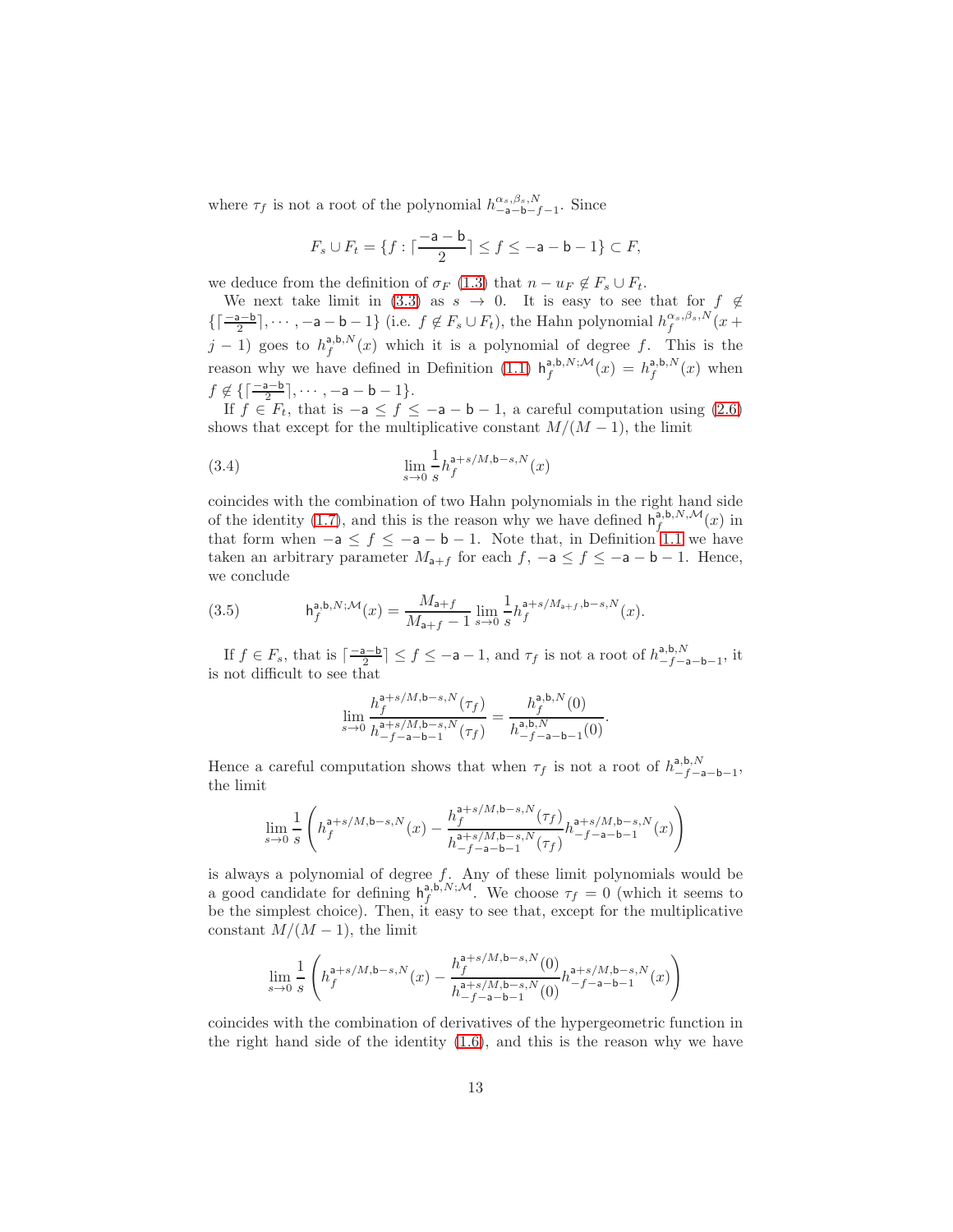defined  $h_f^{a,b,N,M}(x)$  in this form when  $\lceil \frac{-a-b}{2} \rceil \le f \le -a-1$ . Note that in this case, the parameter M does not play any role, and moreover, we have

<span id="page-13-1"></span>
$$
(3.6) \qquad {\sf h}^{{\sf a}, {\sf b}, N; \mathcal{M}}_{f}(x) = \lim_{s \to 0} \frac{1}{s} \left( h^{{\sf a}-s, {\sf b}, N}_{f}(x) - \frac{h^{{\sf a}-s, {\sf b}, N}_{f}(0)}{h^{{\sf a}-s, {\sf b}, N}_{-f-{\sf a}-{\sf b}-1}(0)} h^{{\sf a}-s, {\sf b}, N}_{-f-{\sf a}-{\sf b}-1}(x) \right).
$$

A careful computation gives the following explicit expression for the polynomial  $h_f^{a,b,N;M}$  in [\(1.6\)](#page-3-2) when  $\lceil \frac{-a-b}{2} \rceil - 1 \le f \le -a - 1$ :

$$
\frac{(-f, -x)_{-a-b-f}}{(-1)^{f-a-b}} \sum_{j=0}^{2f+a+b} (j - N - a - b - f, j - b - f + 1)_{2f+a+b-j}
$$
  

$$
\times \frac{(-2f - a - b, -x - a - b - f)_j}{(-f - a - b) {j-a-b-f \choose j}} + \sum_{j=0}^{-a-b-f-1} \frac{(j - N, a+j+1)_{f-j}(-f, f+a+b+1, -x)_j}{j!}
$$
  

$$
\times \sum_{i=0}^{j-1} \frac{(2f+a+b+1)}{(-f+i)(f+a+b+1+i)}.
$$

We can now adapt this approach for the case  $b \le a \le -1$ .

<span id="page-13-3"></span>**Definition 3.1.** Let a, b be negative integers with  $b < a \leq -1$  and N a real number. We define the sequence  $(h_n^{a,b,N;\mathcal{M}})_n$  of polynomials,  $h_n^{a,b,N;\mathcal{M}}$  of degree n, as follows.

For  $n \in \{ \lceil \frac{-a-b}{2} \rceil, \cdots, -b-1 \}$ ,

<span id="page-13-0"></span>
$$
(3.7) \quad \mathsf{h}^{\mathsf{a},\mathsf{b},N;\mathcal{M}}_n(x) = \lim_{s \to 0} \frac{1}{s} \left( h_f^{\mathsf{a}-s,\mathsf{b},N}(x) - \frac{h_f^{\mathsf{a}-s,\mathsf{b},N}(N)}{h_{-f-\mathsf{a}-\mathsf{b}-1}^{a-s,\mathsf{b},N}(N)} h_{-f-\mathsf{a}-\mathsf{b}-1}^{\mathsf{a}-s,\mathsf{b},N}(x) \right);
$$

for  $f \in \{-b, \dots, -a - b - 1\},\$ 

(3.8) 
$$
\mathsf{h}_f^{\mathsf{a},\mathsf{b},N;\mathcal{M}}(x) = \frac{M_{\mathsf{b}+f}}{M_{\mathsf{b}+f}-1} \lim_{s \to 0} \frac{1}{s} h_f^{\mathsf{a}+s/M_{\mathsf{b}+f},\mathsf{b}-s,N}(x);
$$

otherwise

(3.9) 
$$
\mathsf{h}_n^{\mathsf{a},\mathsf{b},N;\mathcal{M}}(x) = h_n^{\mathsf{a},\mathsf{b},N}(x).
$$

With this definition, it is easy to see that the polynomials  $(h_n^{a,b,N;\mathcal{M}})_n$  inherit the symmetry of the Hahn polynomials with respect to the interchange of the parameters a and b:

<span id="page-13-2"></span>(3.10) 
$$
(-1)^n \mathsf{h}_n^{\mathsf{a},\mathsf{b},N;\mathcal{M}}(x) = \mathsf{h}_n^{\mathsf{b},\mathsf{a},N;\mathcal{M}^{-1}}(N-x)
$$

where we write  $\mathcal{M}^{-1}$  for the set of parameters  $\{1/M_0, 1/M_1, \dots\}$  (to get this identity is the reason why we have substituted 0 by  $N$  in  $(3.7)$  with respect to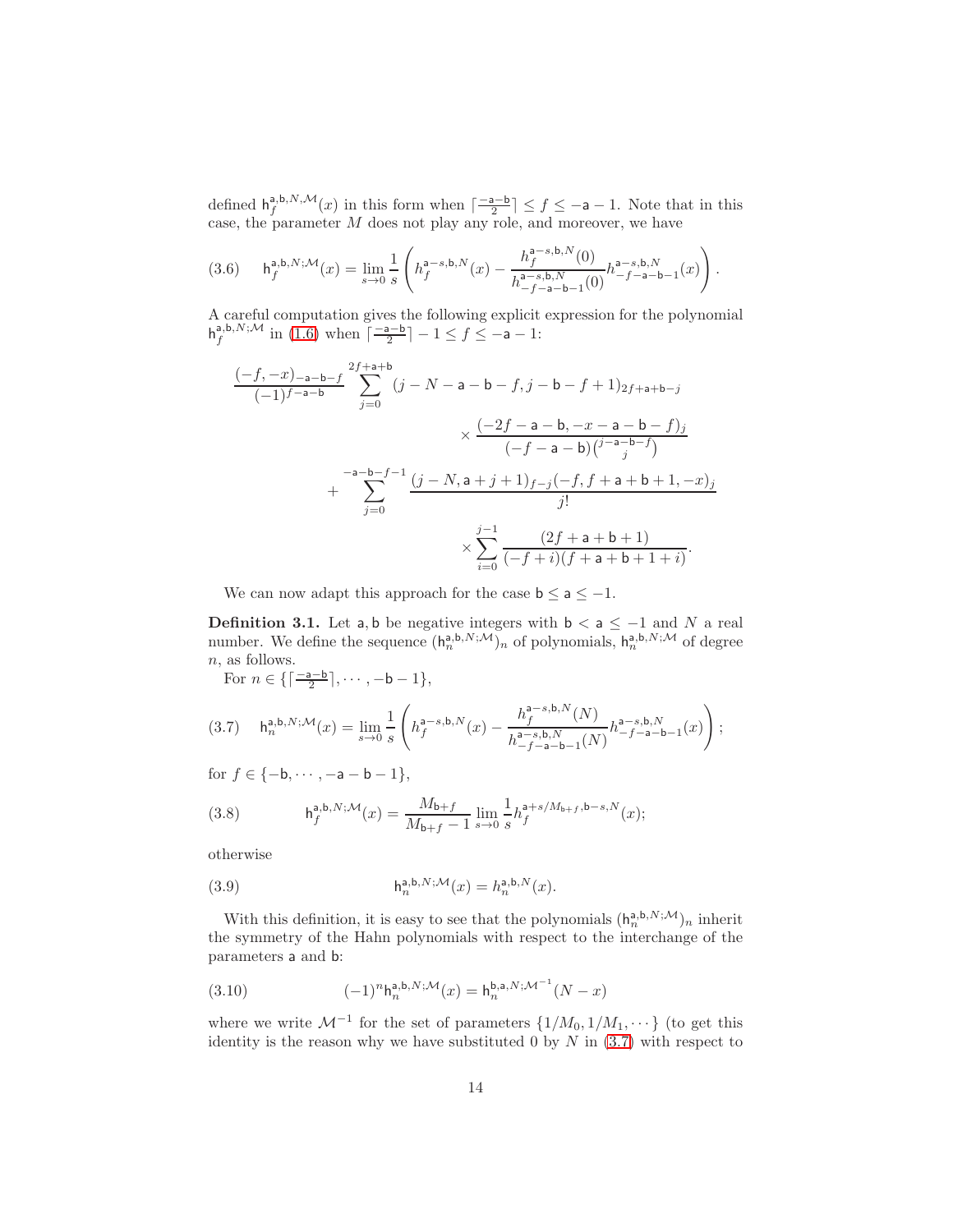[\(3.6\)](#page-13-1)). Using [\(3.10\)](#page-13-2), we can find explicit expressions for  $h_n^{a,b,N;\mathcal{M}}$  when  $b \le a$ from those ones for  $h_n^{b,a,N;\mathcal{M}}$ .

From Definition [1.1](#page-3-0) and the identity  $(3.10)$ , it is not difficult to see that the polynomial  $h_n^{a,b,N;\mathcal{M}}$  has degree n and leading coefficient equal to (3.11)

<span id="page-14-0"></span>
$$
\begin{cases}\n(-1)^{n+a+b}(2n+a+b)!(-a-b-n-1)!, & \lceil \frac{-a-b}{2} \rceil \le n \le -a-b-1, \\
(a+b+n+1)_n, & \text{otherwise.}\n\end{cases}
$$

As explained in the Introduction, we can construct the polynomials  $(P_n^{a,b;\mathcal{M}})_n$ (Definition [1.3\)](#page-6-0) in two different ways. On the one hand, we can proceed similarly as we have done to get the polynomials  $h_n^{a,b,N;M}(x)$  but using the Jacobi polynomials in the determinant [\(1.2\)](#page-1-1) instead of the Hahn polynomials in the determinant [\(1.1\)](#page-1-0). In doing that, for f satisfying  $-a \le f \le -a - b - 1$ , we get

(3.12) 
$$
\mathsf{P}_f^{\mathsf{a},\mathsf{b};\mathcal{M}}(x) = \frac{M_{\mathsf{a}+f}}{M_{\mathsf{a}+f}-1} \lim_{s \to 0} \frac{1}{s} P_f^{\mathsf{a}+s/M_{\mathsf{a}+f},\mathsf{b}-s}(x),
$$

and when  $\lceil \frac{-\mathsf{a} - \mathsf{b}}{2} \rceil \leq f \leq -\mathsf{a} - 1$ , we have

$$
(3.13) \qquad \mathsf{P}^{\mathsf{a},\mathsf{b};\mathcal{M}}_f(x) = \lim_{s \to 0} \frac{1}{s} \left( P^{\mathsf{a}-s,\mathsf{b}}_f(x) - \frac{P^{\mathsf{a}-s,\mathsf{b}}_f(1)}{P^{\mathsf{a}-s,\mathsf{b}}_{-f-a-b-1}(1)} P^{\mathsf{a}-s,\mathsf{b}}_{-f-a-b-1}(x) \right).
$$

A careful computation gives the following explicit expression for the polynomial  $P_f^{a,b;M}$  in [\(1.19\)](#page-6-1) when  $\left\lceil \frac{-a-b}{2} \right\rceil - 1 \le f \le -a - 1$ :

$$
\frac{(-1)^{f}(x+1))^{-a-b-f}}{(2f+a+b)!} \sum_{j=0}^{2f+a+b} \frac{(-2f-a-b)_{j}(j-a-f+1)_{2f+a+b-j}(x+1)^{j}}{2^{-a-b-f+j}(-f-a-b) {j-a-b-f \choose j}} + \frac{(-1)^{f}}{f!} \sum_{j=0}^{-f-a-b-1} \frac{(b+j+1)_{f-j}(-f,f+a+b+1)_{j}(x+1)^{j}}{2^{j}j!} \times \left[ \sum_{i=0}^{j-1} \frac{(2f+a+b+1)}{(-f+i)(f+a+b+1+i)} - \sum_{i=0}^{2f+a+b} \frac{1}{-a-f+i} \right].
$$

On the other hand, we can construct the polynomials  $(P_n^{a,b;\mathcal{M}})_n$  taking into account that the exceptional Jacobi polynomials can be constructed by setting  $x \to (1-x)N/2$  in the exceptional Hahn polynomials and taking limit as  $N \to$ +∞ (i.e., in the same way as Hahn polynomials produce Jacobi polynomials [\(2.19\)](#page-10-1)). Hence, if we set  $x \to (1-x)N/2$  in  $h_n^{a,b,N;\mathcal{M}}$  and take limit as  $N \to +\infty$ , using [\(2.19\)](#page-10-1) we deduce

(3.14) 
$$
\lim_{N \to +\infty} \frac{\mathsf{h}_n^{\mathsf{a},\mathsf{b},N;\mathcal{M}}\left(\frac{(1-x)N}{2}\right)}{N^n} = (-1)^n n! \mathsf{P}_n^{\mathsf{a},\mathsf{b};\mathcal{M}}(x)
$$

uniform in compact sets of C.

<span id="page-14-1"></span>We can now adapt any of these approaches for the case  $b \le a \le -1$ .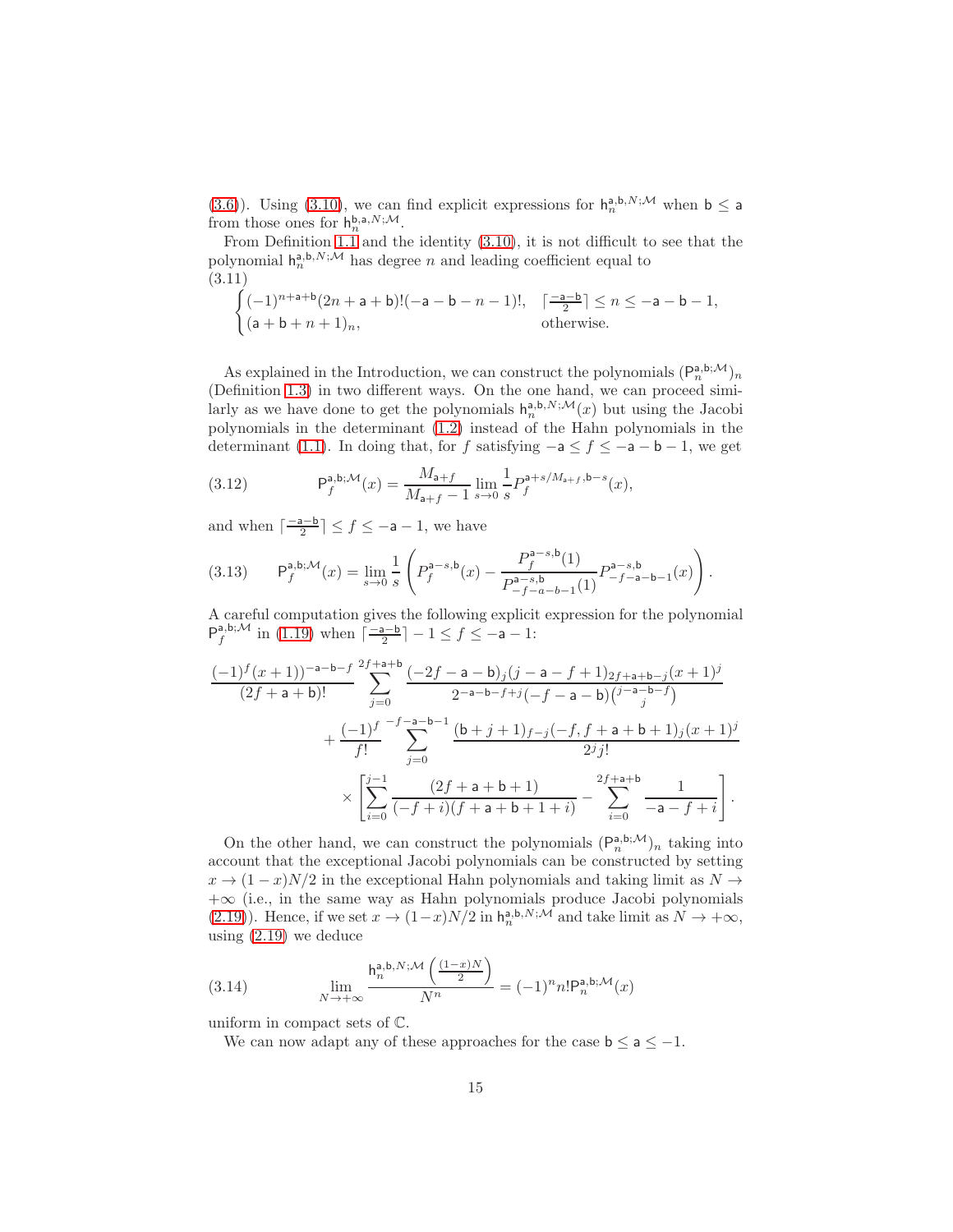<span id="page-15-4"></span>**Definition 3.2.** Let a, b be negative integers with  $b < a \leq -1$ . We define the sequence  $(P_n^{a,b;\mathcal{M}})_n$  of polynomials,  $P_n^{a,b;\mathcal{M}}$  of degree n, as follows.

For  $n \in \{\lceil \frac{n-a-b}{2} \rceil, \cdots, -b-1\},\}$ 

$$
(3.15) \qquad \mathsf{P}^{\mathsf{a},\mathsf{b};\mathcal{M}}_n(x) = \lim_{s \to 0} \frac{1}{s} \left( P^{\mathsf{a}-s,\mathsf{b}}_f(x) - \frac{P^{\mathsf{a}-s,\mathsf{b}}_f(-1)}{P^{\mathsf{a}-s,\mathsf{b}}_{-f-\mathsf{a}-\mathsf{b}-1}(-1)} P^{\mathsf{a}-s,\mathsf{b}}_{-f-\mathsf{a}-\mathsf{b}-1}(x) \right);
$$

for  $f \in \{-b, \dots, -a - b - 1\},\$ 

(3.16) 
$$
P_f^{a,b; \mathcal{M}}(x) = \frac{M_{b+f}}{M_{b+f} - 1} \lim_{s \to 0} \frac{1}{s} P_f^{a+s/M_{b+f}, b-s}(x);
$$

otherwise

(3.17) 
$$
\mathsf{P}_n^{\mathsf{a},\mathsf{b};\mathcal{M}}(x) = h_n^{\mathsf{a},\mathsf{b}}(x).
$$

With this definition, it is easy to see that the polynomials  $(P_n^{a,b;\mathcal{M}})_n$  inherit the symmetry of the Jacobi polynomials with respect to the interchange of the parameters a and b:

<span id="page-15-0"></span>(3.18) 
$$
(-1)^n P_n^{\mathbf{a},\mathbf{b};\mathcal{M}}(x) = P_n^{\mathbf{b},\mathbf{a};\mathcal{M}^{-1}}(-x).
$$

Using [\(3.18\)](#page-15-0), we can find explicit expressions for  $P_n^{a,b;\mathcal{M}}$  when  $b \le a$  from those ones for  $P_n^{\mathsf{b},\mathsf{a};\mathcal{M}}$ .

From Definition [1.3](#page-6-0) and the identity [\(3.18\)](#page-15-0), it is not difficult to see that the polynomial  $P_n^{a,b;\mathcal{M}}$  has degree n and leading coefficient equal to

<span id="page-15-5"></span>(3.19) 
$$
\begin{cases} \frac{(2n+a+b)!(-a-b-n-1)!}{(-1)^{n+a+b}2^{n}n!}, & \left\lceil \frac{-a-b}{2} \right\rceil \le n \le -a-b-1, \\ \frac{(a+b+n+1)_{n}}{2^{n}n!}, & \text{otherwise.} \end{cases}
$$

The sequences  $(h_n^{a,b,N;\mathcal{M}})_n$  and  $(P_n^{a,b;\mathcal{M}})_n$  inherit many of the structural formulas that the Hahn and Jacobi polynomials enjoy, respectively. However, there are slight perturbations in these formulas (and the perturbations cause many problems in the proofs of the results). Here it is an instance of these formulas which we will use later on (note the perturbation in [\(3.21\)](#page-15-1) with respect to [\(3.20\)](#page-15-2)). The proof is a matter of calculation and is omitted.

For  $n \notin \left\{ \left\lceil \frac{-a-b}{2} \right\rceil, \cdots, f \leq -a-1 \right\}$  we have

<span id="page-15-2"></span>(3.20) 
$$
h_n^{a,b,N;M}(x) = (-1)^n h_n^{a,b,-a-b-2-N;M}(-x-a-1);
$$

<span id="page-15-1"></span>and for  $n \in \{ \lceil \frac{-a-b}{2} \rceil, \cdots, f \leq -a-1 \}$ (3.21)  $h_n^{a,b,N;\mathcal{M}}(x) = (-1)^n h_n^{a,b,-a-b-2-N;\mathcal{M}}(-x-a-1)$  $+\left.\gamma_n^{\mathsf{a},\mathsf{b},N}h_{-n-\mathsf{a}-\mathsf{b}-1}^{\mathsf{a},\mathsf{b},N}(x),\right.\\$ 

where

<span id="page-15-3"></span>
$$
(3.22) \qquad \gamma_n^{\mathsf{a},\mathsf{b},N} = (-1)^{\mathsf{a}+\mathsf{b}}(-n-\mathsf{b})_{2n+\mathsf{a}+\mathsf{b}+1} \sum_{j=0}^{2n+\mathsf{a}+\mathsf{b}} \frac{(N-n+1)_{2n+\mathsf{a}+\mathsf{b}+1}}{N-n+i+1}.
$$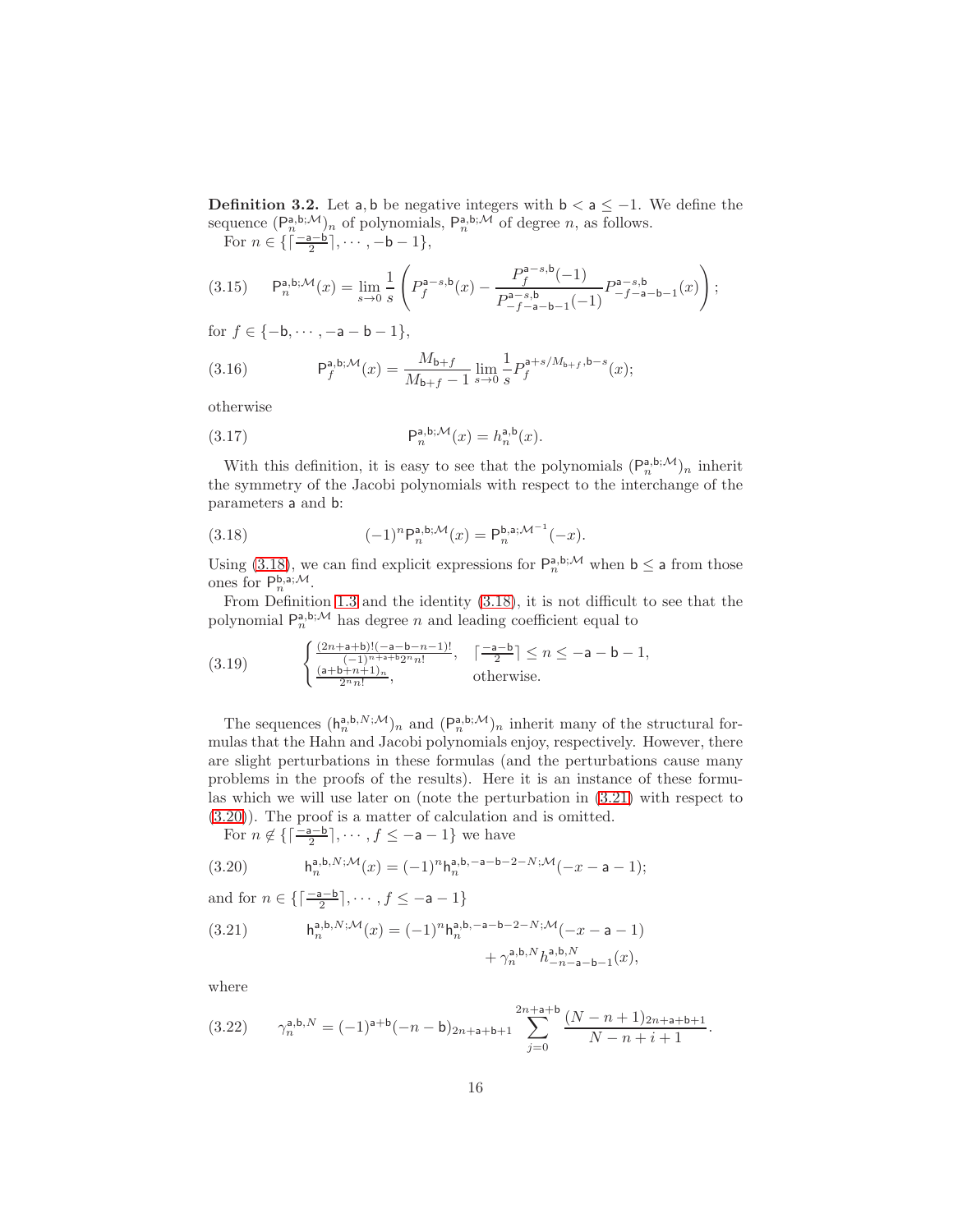### <span id="page-16-0"></span>4 New exceptional Hahn families depending on an arbitrary number of continuous parameters

As in the rest of this paper, M denotes the set of real parameters  $\mathcal{M} =$  ${M_0, M_1, \dots}$ , F a finite set of positive integers, and a and b denote negative integers. Along this Section, N denotes a real number.

<span id="page-16-2"></span>**Definition 4.1.** We associate to a, b, N, M and F the sequence of polynomials

<span id="page-16-1"></span>(4.1) 
$$
h_n^{a,b,N;\mathcal{M},F}(x) = \begin{vmatrix} h_{n-u_F}^{a,b,N;\mathcal{M}}(x+j-1) & 1 \leq j \leq n_F + 1 \\ \begin{bmatrix} h_j^{a,b,N;\mathcal{M}}(x+j-1) \\ f \in F \end{bmatrix} \end{vmatrix},
$$

where  $n \in \sigma_F$  [\(1.3\)](#page-1-2) and  $(h_n^{a,b,N;M})_n$  are the polynomials introduced in Defini-tions [1.1](#page-3-0) and [3.1](#page-13-3) (depending on whether  $a \leq b$  or  $b \leq a$ ).

Using [\[12,](#page-37-7) Lemma 3.4], we deduce that  $h_n^{a,b,N;\mathcal{M},F}$ ,  $n \in \sigma_F$ , is a polynomial of degree  $n$  with leading coefficient equal to

$$
V_F \prod_{i \in \{n-u_F\}, F} r_i^{a, b; \mathcal{M}} \prod_{f \in F} (f - n + u_F),
$$

where  $V_F$  is the Vandermonde determinant [\(2.1\)](#page-8-0) and  $r_i^{a,b;\mathcal{M}}$  is the leading coefficient of the polynomial  $h_i^{a,b,N;\mathcal{M}}$  (see  $(3.11)$ ).

We only have to consider the case  $a \leq b$  because it follows easily from  $(3.10)$ that

$$
h_n^{\mathsf{a},\mathsf{b},N;\mathcal{M},F}(x) = (-1)^n h_n^{\mathsf{b},\mathsf{a},N;\mathcal{M}^{-1},F}(N-x-n_F).
$$

Hence, from now on, we assume  $a \leq b$ . There are some good reasons (which we explain in Section [6\)](#page-35-0) to assume also that

$$
(4.2) \qquad \qquad \{-\mathsf{b}, \cdots, -\mathsf{a}-\mathsf{b}-1\} \subset F.
$$

The sequence of polynomials  $h_n^{a,b,N;\mathcal{M},F}$ ,  $n \in \sigma_F$ , only depend on the parameters  $M_i$ ,  $i \in F_b$ , where

<span id="page-16-3"></span>(4.3) 
$$
F_{\mathsf{b}} = \{0, 1, \cdots, -\mathsf{b} - 1\} \setminus \{-\mathsf{b} - f - 1 : f \in F\}.
$$

Indeed, if  $f \in F$ ,  $-a \le f \le -a-b-1$  and  $-a-b-f-1 \in F$  then we can use the polynomial  $h_{-a-b-f-1}^{a,b,N;M}$  in the determinant [\(4.1\)](#page-16-1) to remove the second summand in the right hand side of the identity [\(1.7\)](#page-3-1) which defines the polynomial  $h_f^{a,b,N;M}$ . f In doing that we remove the dependence of the polynomial  $h_n^{\mathsf{a},\mathsf{b},N;\mathcal{M},F}$  on the parameter  $M_{a+f}$ . More precisely, enumerate the polynomials  $h_n^{a,b,N;\mathcal{M},F}$ ,  $n \in$  $\sigma_F$ , in accordance to the position of n in the set  $\sigma_F$  (i.e., the first polynomial would be  $h_{u_F}^{\mathsf{a},\mathsf{b},N;\mathcal{M},F}$  and similarly enumerate the parameters  $M_i, i \in F_\mathsf{b}$ , in accordance to the position of i in the set  $F_b$ . it is then not difficult to check that for  $i = 1, \dots, n_{F_b}$ , the *i*-th polynomial  $h_n^{a,b,N;\mathcal{M},F}$  does not depend on the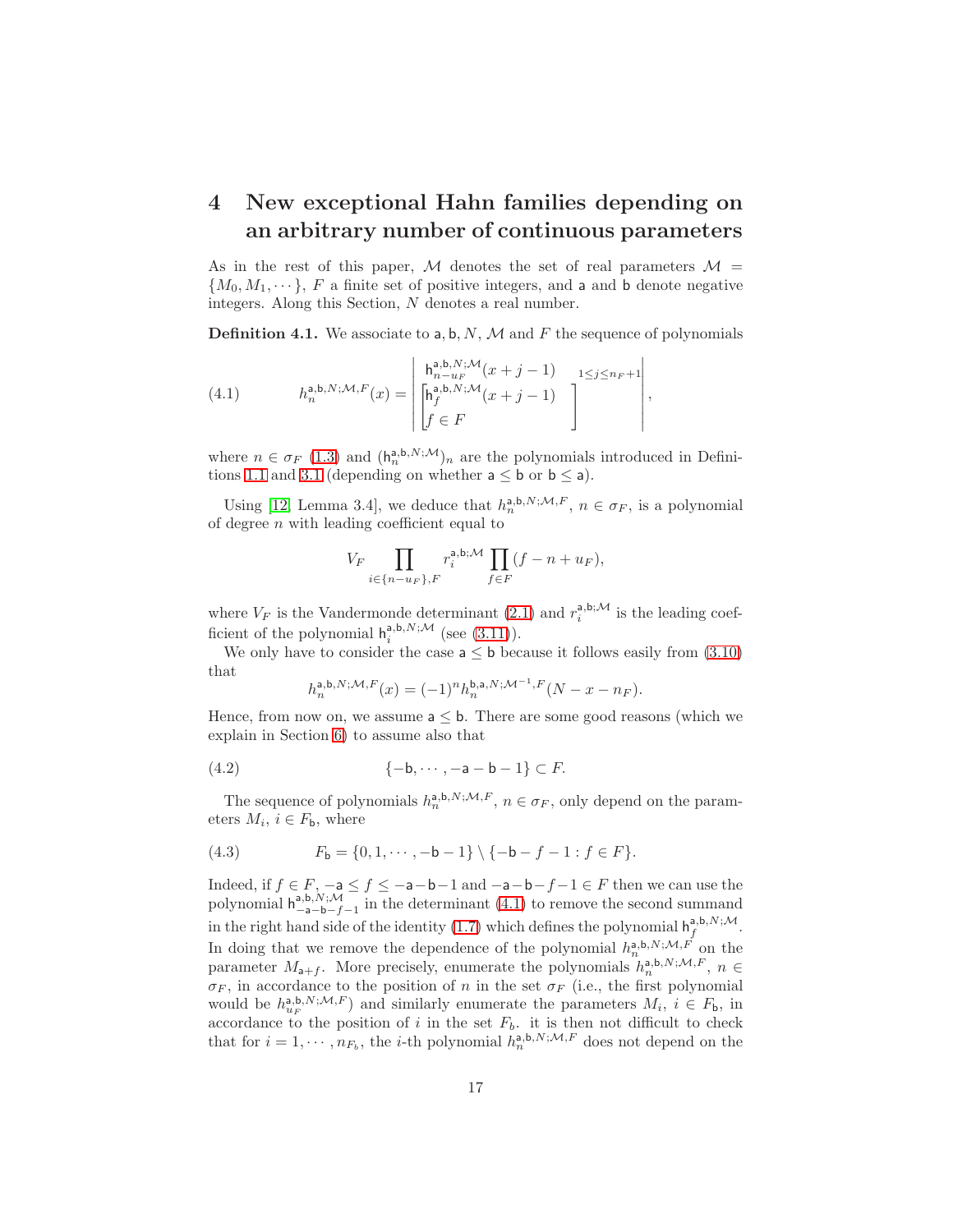$(n_{F_b} - i)$ -th parameter, and for  $i \ge n_{F_b} + 1$ , the *i*-th polynomial  $h_n^{a,b,N;M,F}$ depends on all the parameters  $M_i$ ,  $i \in F_b$ .

The following property will be useful to show that the exceptional Legendre polynomials introduced in [\[19\]](#page-37-5) are particular cases of the exceptional Jacobi polynomials introduced here.

<span id="page-17-1"></span>Remark 4.2. We first renormalize the polynomials  $h_n^{a,b,N;\mathcal{M},F}$  as follows:

$$
\bar{h}_n^{\mathsf{a},\mathsf{b},N;\mathcal{M},F} = \big(\prod_{i=0}^{-\mathsf{b}-1}(M_i-1))h_n^{\mathsf{a},\mathsf{b},N;\mathcal{M},F}, \quad n \in \sigma_F.
$$

For a finite set J of nonnegative integers, we denote by  $\mathcal{M}_J$  the particular case of the set of parameters M obtained by setting  $M_i = 1, j \in J$ .

If  $f \in \{-a, \dots, -a - b - 1\} \cap F$  and  $-f - a - b - 1 \notin F$ , write  $\tilde{F} =$  $(F \setminus \{f\}) \cup \{-f - a - b - 1\}$  (i.e., we remove from F the positive integer f and include  $-f - a - b - 1$ ). Then for  $n \in \sigma_F$ ,  $n \neq u_F - f - a - b - 1$ 

$$
\bar{h}_{n-(2f+\mathsf{a}+\mathsf{b}+1)}^{\mathsf{a},\mathsf{b},N;\mathcal{M},\tilde{F}}=\frac{1-M_{\mathsf{a}+f}}{(-1)^{n_f}c_f}\bar{h}_n^{\mathsf{a},\mathsf{b},N;\mathcal{M}_{\{\mathsf{a}+f\}},F},
$$

where

$$
c_f = (-1)^{b+f} (f+b)!(f+a)!(-N-a-b-f-1)_{2f+a+b+1},
$$

and  $n_f$  denotes the number of elements in F which are bigger than  $-f-a-b-1$ and less than  $f$ ; similarly

$$
h_{u_F-f-a-b-1}^{\mathsf{a},\mathsf{b},N;\mathcal{M},\tilde{F}}=(-1)^{n_f-1}h_{u_F-f-a-b-1}^{\mathsf{a},\mathsf{b},N;\bar{\mathcal{M}}_{\{\mathsf{a}+f\},F}}.
$$

Indeed, if  $f \in \{-a, \dots, -a - b - 1\} \cap F$  then  $0 \le -f - a - b - 1 \le -b - 1$ . [\(1.7\)](#page-3-1) then gives  $\left[ (M_{\mathsf{a}+f} - 1) \mathsf{h}^{\mathsf{a},\mathsf{b},N;\mathcal{M}}_f \right]$  $|M_{a+f}=1$  =  $c_f \mathsf{h}_{-f-a-b-1}^{a,b,N;\mathcal{M}}$ , from where the remark follows easily.

#### 4.1 Duality with Krall dual Hahn families

As for the standard families, the tool we use to prove that the polynomials introduce in Definition [4.1](#page-16-2) are exceptional Hahn polynomials is the duality of these polynomials and certain Krall dual Hahn polynomials. In this case, we consider the Krall dual Hahn polynomials constructed in [\[11\]](#page-37-6) which we next display. We do not need to assume yet that  $N$  is a positive integer but assume that  $a < b < -1$  and that the finite set F satisfies [\(1.5\)](#page-2-0).

Using again the notation [\(1.11\)](#page-4-1) (i.e.  $a = -a, b = -b$  and  $\hat{N} = N + a + b$ ) we set

<span id="page-17-0"></span>(4.4) 
$$
W_n^{a,b,\hat{N};\mathcal{M}}(x) = \mathsf{h}_n^{\mathsf{a},\mathsf{b},-2-\hat{N};\mathcal{M}}(x),
$$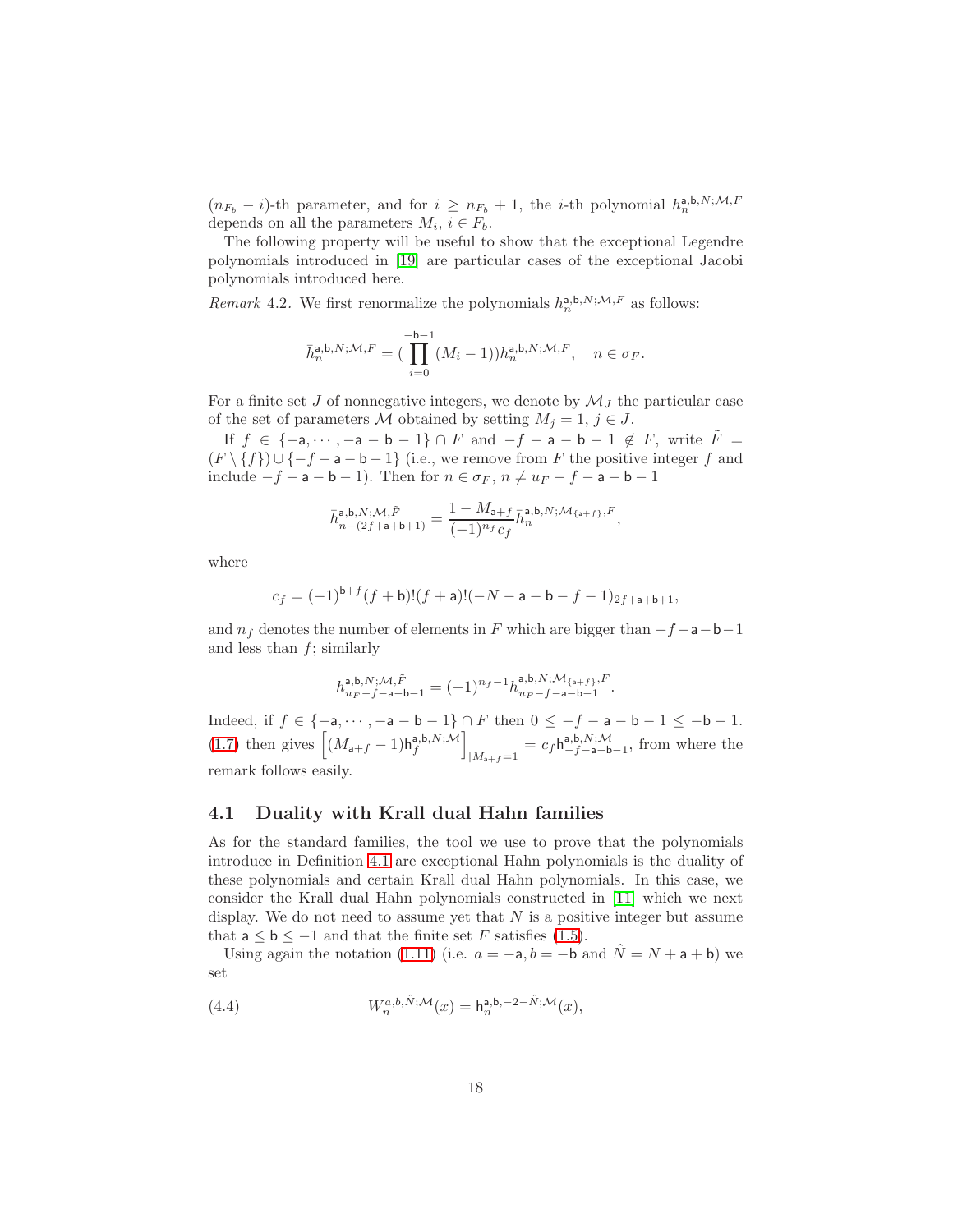where  $(h_n^{a,b,-2-\hat{N};\mathcal{M}})_n$  is the sequence of polynomials introduced in Definition [1.1.](#page-3-0) Consider the finite set of integers  $U_F$  [\(1.12\)](#page-4-2) and define the polynomials (4.5)

$$
q_n^{a,b,\hat{N};\mathcal{M},U_F}(x) = \frac{\begin{bmatrix} (-1)^{j-1} R_{n-a+j-1}^{a,b,\hat{N}}(x) & 1 \leq j \leq n_F+1 \\ \left[ (-1)^{j-1} R_{n-a+j-1}^{a,b,\hat{N}}(\lambda^{a,b}(u)) & 1 \leq j \leq n_F+1 \right] \\ u \in U_{F-} \\ \left[ (a+b+\hat{N}-n-j+2)_{j-1} W_f^{a,b,\hat{N};\mathcal{M}}(-n+a-j) \right] \\ f \in \{b,b+1,\cdots,a+b-1\} \\ \left[ (-1)^{j-1} R_{n-a+j-1}^{a,b,\hat{N}}(\lambda^{a,b}(u)) & 1 \right] \\ u \in U_{F+} \\ (-1)^{(n+a+b)(n_{U_F}+1)+\binom{a+b}{2}+\binom{b}{2}+a} \prod_{u \in U_F}(x-\lambda^{a,b}(u)) \end{bmatrix}.
$$

<span id="page-18-1"></span>Under mild conditions on the parameters, we prove in [\[11\]](#page-37-6) that the polynomials  $q_n^{a,b,\hat{N};\mathcal{M},U_F}(x), n \ge 0$ , are orthogonal with respect to the measure  $\nu_{a,b,\hat{N}}^{\mathcal{M},U_F}(x)$ (see  $(1.15)$ ). In particular, that is the case when N is a positive integer and the measure  $\nu_{a,b,\hat{N}}^{\mathcal{M},U_F}$  is positive; the polynomials [\(4.5\)](#page-18-1) have then positive norm when  $n = 0, \dots, N - n_F$ . Although it is not important for the construction of the exceptional Hahn polynomials, we also prove in [\[11\]](#page-37-6) that these polynomials [\(4.5\)](#page-18-1) are eigenfunctions of a higher order difference operator. We point out that in the determinant which appears in the right hand side of [\(4.5\)](#page-18-1), we have rearranged rows and columns and renormalized with a sign with respect to the definition of the polynomials  $q_n^{a,b,\hat{N};\mathcal{M},U_F}(x)$  in [\[11\]](#page-37-6).

We next prove that the polynomials  $h_n^{\mathsf{a},\mathsf{b},N;\mathcal{M},F'}(1.9)$  $h_n^{\mathsf{a},\mathsf{b},N;\mathcal{M},F'}(1.9)$  are related by duality with the polynomials  $q_n^{a,b,\hat{N};\mathcal{M},U_F}$ .

<span id="page-18-0"></span>**Lemma 4.3.** If  $n \geq 0$  and  $v \in \mathbb{N} \setminus F$ , then

<span id="page-18-2"></span>(4.6) 
$$
\xi_n h_{v+u_F}^{\mathbf{a},\mathbf{b},N;\mathcal{M},F}(n) = \kappa_{\mathcal{M}} \tau_v \zeta_{v+\mathbf{a}+\mathbf{b}} \theta_v^{\mathcal{M}} q_n^{a,b,\hat{N};\mathcal{M},U_F} (\lambda^{a,b}(v+\mathbf{a}+\mathbf{b})),
$$

where

$$
\xi_n = (N - n + 1)_{n+a+b}^{a+n_F+1} \prod_{j=1}^{n_F+1} (N - n - j + 2)_{j-1},
$$
  

$$
\zeta_v = (-N - a - b)_v (v + 1)_{-a} (v - a - b)!,
$$
  

$$
\kappa_M = \left( \prod_{u \in U_F} (1 - M_{-u+a-1}) \right) \left( \prod_{u \in U_F} \zeta_u \right),
$$
  

$$
\tau_v = \prod_{u \in U_F} (\lambda^{-a, -b} (v + a + b) - \lambda^{-a, -b} (u)),
$$
  

$$
\theta_v^{\mathcal{M}} = \begin{cases} 1 - M_{-b-1-v}, & 0 \le v \le -b - 1, \\ 1, & \text{otherwise.} \end{cases}
$$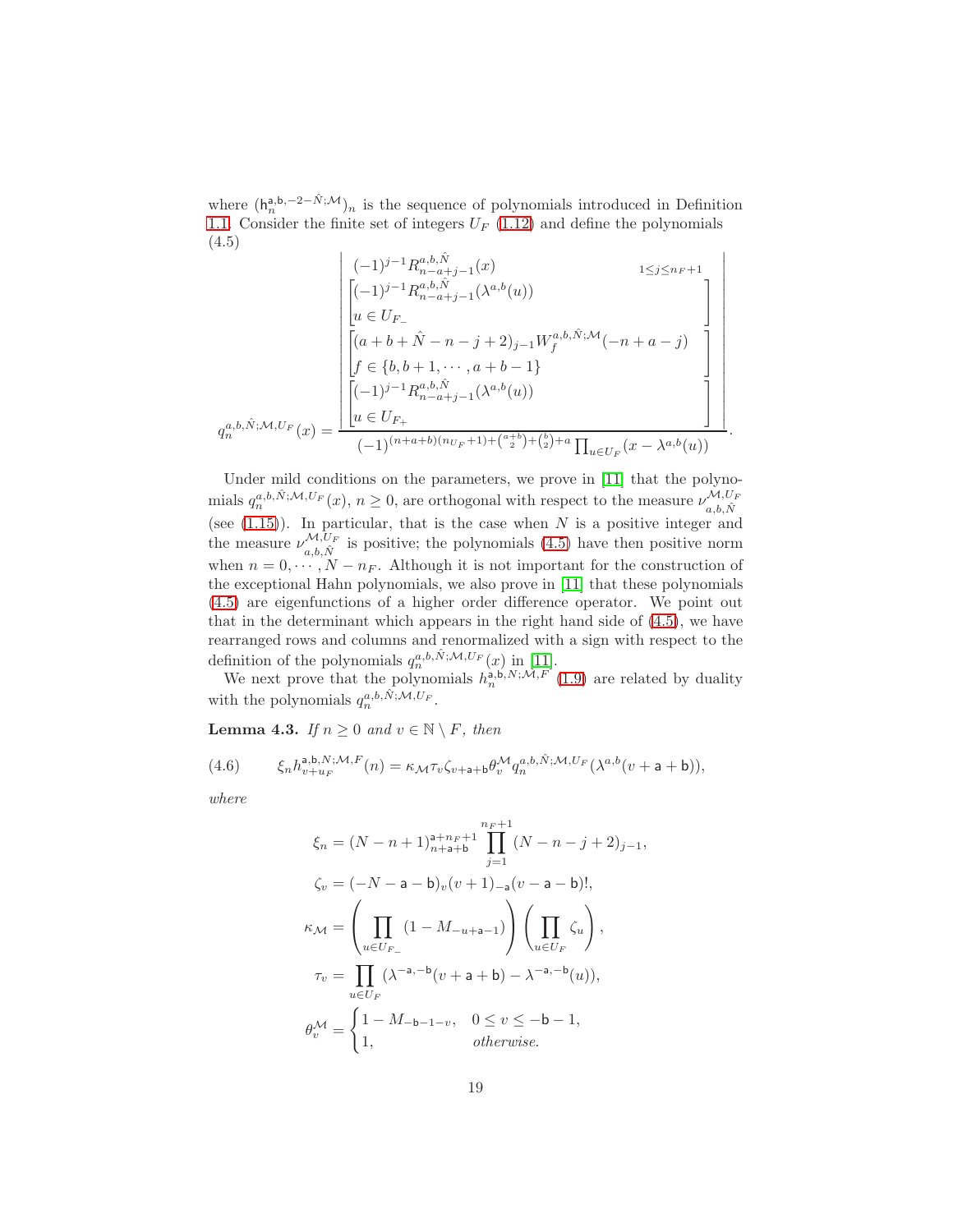*Proof.* We dualize each entry  $(i, j)$ ,  $i, j = 1 \cdots, n_F + 1$ , of (the determinant which defines) the polynomial  $h_{v+u_F}^{a,b,N;\tilde{M},F}(n)$  [\(1.9\)](#page-4-3) and compare with the entry  $(i, j)$  of (the determinant which defines) the polynomial  $q_n^{a,b,\hat{N};\mathcal{M},U_F}(\lambda^{a,b}(v+a+b))$ b))  $(4.5)$ .

We proceed in several steps, depending on the rows and on  $v \in \mathbb{N} \setminus F$ . First step. Consider the first row  $i = 1$  and assume that  $v \ge -a - b$ . From [\(1.9\)](#page-4-3) and Definition [1.1,](#page-3-0) we deduce that the entry  $(1, j)$ ,  $j = 1, \dots, n_F + 1$ , of  $\hat{h}_{v+u_F}^{\mathsf{a},\mathsf{b},N; \mathcal{M},F}(n)$  has the form  $h_v^{\mathsf{a},\mathsf{b},N}(n+j-1)$ . We then prove that

<span id="page-19-0"></span>(4.7) 
$$
(N - n + 1)_{n+a+b}(N - n - j + 2)_{j-1}h_v^{a,b,N}(n+j-1)
$$

$$
= (v + a + b + 1)_{-a}v!(-N - a - b)_{v+a+b}
$$

$$
\times (-1)^{n+j-1+a+b}R_{n-a+j-1}^{a,b,\hat{N}}(\lambda^{a,b}(v+a+b)).
$$

Note that  $R_{n-a+j-1}^{a,b,\hat{N}}(\lambda^{a,b}(v+a+b))$  is the entry  $(1,j)$  of the determinant which defines the polynomial  $q_n^{a,b,\hat{N};\mathcal{M},U_F}(\lambda^{a,b}(v+a+b))$  [\(4.5\)](#page-18-1). Indeed, if  $n+j-1 \geq -a$ , by applying to  $h_v^{a,b,N}(n+j-1)$  firstly the identity [\(2.13\)](#page-10-2) and then the duality [\(2.10\)](#page-10-3) (to do that we need  $n + j - 1 \ge -a$ ), we get [\(4.7\)](#page-19-0) after straightforward computations. For  $n+j-1 \leq -a-1$ , the identity [\(4.7\)](#page-19-0) holds because both sides are equal to zero: the left hand side because for  $v \ge -a-b$ ,  $h_v^{a,b,N}(n+j-1) = 0$ for  $n + j - 1 = 0, \dots, -a - 1$  (see [\(2.9\)](#page-10-4)), and the right hand side because  $n - a + j - 1 \leq -1$  and then  $R_{n-a+j-1}^{a,b,\hat{N}} = 0$ .

Second step. Consider the first row  $i = 1$  and assume now that  $v \le -a - b - 1$ . Since  $v \notin F$  (see [\(1.3\)](#page-1-2)), we have  $0 \le v \le -b-1$ . If write  $g = -a - b - 1 - v$ , then  $-a \leq g \leq -a - b - 1$ . In view of [\(1.7\)](#page-3-1), we see that the polynomial  $h_v^{a,b,N}(x)$ (which defines the first row  $i = 1$  of  $h_{v+u_F}^{\lambda, \mathbf{b}, N, \mathcal{M}, F}(n)$ ) is the polynomial in the first summand of  $h_g^{a,b,N;\mathcal{M}}(x)$ . Since  $h_g^{a,b,N;\mathcal{M}}(x)$  in turn defines the  $(2+n_{U_{F-}}+g+$ b)-th row of the determinant [\(1.9\)](#page-4-3) (from which  $h_{v+u_F}^{a,b,N;\mathcal{M},F}(n)$  is defined), the polynomial  $h_{v+u_F}^{a,b,N;\mathcal{M},F}(n)$  remains the same if we add the  $(2+n_{U_{F_-}}+g+b)$ -th row of the determinant [\(1.9\)](#page-4-3) multiplied by

$$
\frac{(M_{\mathsf{a}+g}-1)(-1)^{\mathsf{b}+g+1}}{(g+\mathsf{a})!(g+\mathsf{b})!(-N-\mathsf{a}-\mathsf{b}-g-1)_{2g+\mathsf{a}+\mathsf{b}+1}}
$$

to the first row of the determinant [\(1.9\)](#page-4-3). In doing that, we deduce from [\(1.7\)](#page-3-1) that the entry  $(1, j)$  in the first row of  $h_{v+u_F}^{a, b, N; \mathcal{M}, F(n)}$  can be taken to be

$$
\tilde{h}_{v,n}^{1,j}=\frac{(1-M_{\mathsf{a}+g})(-\mathsf{a}-\mathsf{b}-g-1)!(-n-j+1)_{-\mathsf{a}}}{(g+\mathsf{a})!(-N-\mathsf{a}-\mathsf{b}-g-1)_{2g+\mathsf{a}+\mathsf{b}+1}}h_{\mathsf{a}+g}^{-\mathsf{a},\mathsf{b},N+\mathsf{a}}(n+j-1+\mathsf{a}),
$$

 $j = 1, \dots, n_F + 1$ . If  $n + j - 1 + a \ge 0$ , by applying to  $h_{a+g}^{-a,b,N+a}(n + j - 1 + a)$ the duality  $(2.10)$  and then the identity  $(2.3)$ , we get after careful computations

<span id="page-19-1"></span>(4.8) 
$$
(-1)^{n+j-1+a+b}(N-n+1)_{n+a+b}(N-n-j+2)_{j-1}\tilde{h}_{v,n}^{1,j}
$$

$$
= (v+a+b+1)_{-a}v!(-N-a-b)_{v+a+b}
$$

$$
\times (1-M_{-b-1-v})R_{n-a+j-1}^{a,b,\hat{N}}(\lambda^{a,b}(v+a+b)).
$$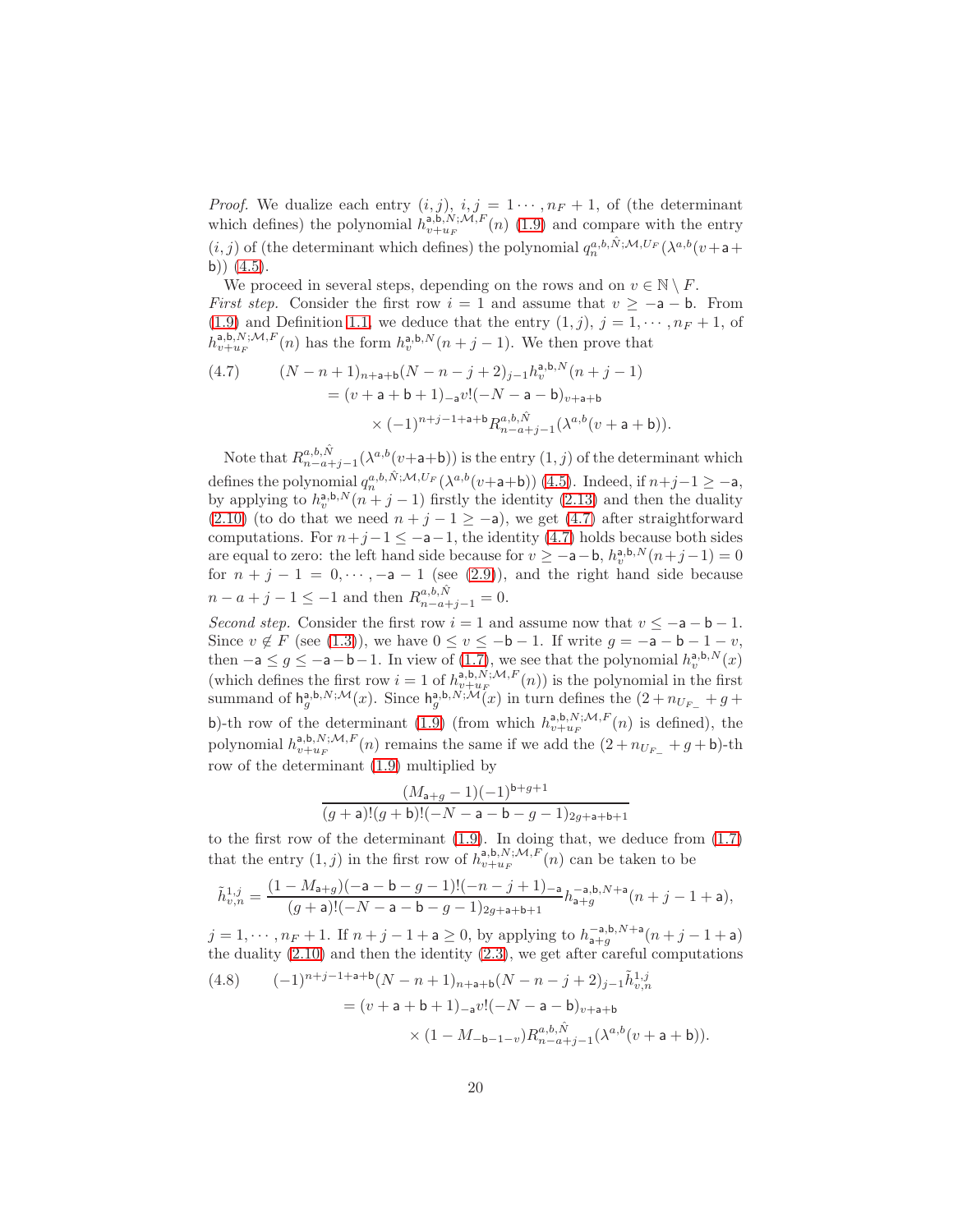For  $n+j-1 \leq -a-1$ , the identity [\(4.8\)](#page-19-1) holds because both sides are equal to zero: the left hand side because the factor  $(-n-j+1)_{-a}=0$  in  $\tilde{h}_{v,n}^{1,j}$ , and the right hand side because  $n - a + j - 1 \leq -1$  and then  $R_{n-a+j-1}^{a,b,\hat{N}} = 0$ .

Third step. Consider next the rows  $i = 2, \dots, 1 + n_{U_{F_-}}$ . The entry  $(i, j)$ ,  $j = 1, \dots, n_F + 1$ , of  $h_{v+u_F}^{a,b,N;M,F}(n)$  has now the form  $h_f^{a,b,N}(n+j-1)$ ,  $f \in$  $F, 1 \leq f \leq -b-1$  (see [\(1.13\)](#page-4-4)). Hence  $u = f + a + b \in U_{F-}$ . Proceeding as in the second step (here  $f$  plays the role of  $v$ ), we conclude that the entry  $(i, j)$  in the *i*-th row of  $h_v^{\mathsf{a},\mathsf{b},N;\mathcal{M},F}(n)$  can be taken to be

$$
\tilde{h}_{v,n}^{1,j} = \frac{(1 - M_{-u+a-1})f!(-n - j + 1)_{-a}}{(-b - f - 1)!(-N + f)_{-a-b-2f-2}} h_{-b-f-1}^{-a,b,N+a}(n + j - 1 + a),
$$

$$
j=1,\cdots,n_F+1,\,\text{and}
$$

<span id="page-20-0"></span>(4.9) 
$$
(-1)^{n+j-1+a+b}(N-n+1)_{n+a+b}(N-n-j+2)_{j-1}\tilde{h}_{v,n}^{i,j}
$$

$$
= (u+1)_{-a}(u-a-b)!(-N-a-b)_{u}
$$

$$
\times (1-M_{-u+a-1})R_{n-a+j-1}^{a,b,\hat{N}}(\lambda^{a,b}(u)).
$$

Fourth step. Consider next the rows  $i = 1 + n_{F-} + r$ ,  $r = 1, \dots, -a$ . From [\(1.9\)](#page-4-3) and Definition [1.1,](#page-3-0) we deduce that the entry  $(i, j)$ ,  $j = 1, \dots, n_F + 1$ , of  $h_{v+u_F}^{a,b,N;M,F}(n)$  has the form  $h_f^{a,b,N;M}(n+j-1)$ ,  $f = -b, \dots, -a-b-1$ . If  $f \notin \{ \lceil \frac{-a-b}{2} \rceil, \cdots, -a-1 \}, \text{ using (4.4) and then (3.20) we have}$  $f \notin \{ \lceil \frac{-a-b}{2} \rceil, \cdots, -a-1 \}, \text{ using (4.4) and then (3.20) we have}$  $f \notin \{ \lceil \frac{-a-b}{2} \rceil, \cdots, -a-1 \}, \text{ using (4.4) and then (3.20) we have}$  $f \notin \{ \lceil \frac{-a-b}{2} \rceil, \cdots, -a-1 \}, \text{ using (4.4) and then (3.20) we have}$  $f \notin \{ \lceil \frac{-a-b}{2} \rceil, \cdots, -a-1 \}, \text{ using (4.4) and then (3.20) we have}$ 

<span id="page-20-1"></span>(4.10) 
$$
(N - n - j + 2)_{j-1} h_f^{a,b,N;M}(n + j - 1)
$$

$$
= (-1)^{f} (N - n - j + 2)_{j-1} W_f^{a,b,\hat{N};M}(-n + a - j).
$$

Note that  $(N - n - j + 2)_{j-1} W_f^{a,b,\hat{N};\mathcal{M}}(-n + a - j)$  is the entry  $(i, j)$  of the determinant which defines the polynomial  $q_n^{a,b,\hat{N};\mathcal{M},U_F}(\lambda^{a,b}(v+a+b))$  [\(4.5\)](#page-18-1).

If  $f \in \left\{ \left\lceil \frac{-a-b}{2}, \frac{a}{2}, \cdots, -a-1 \right\} \right\}$ , then  $g = -f - a - b - 1 \in \left\{ -b, \cdots, \left\lceil \frac{-a-b}{2} \right\rceil - 1 \right\}$ , and since  $h_g^{a,\beta,N;\mathcal{M}}(n) = h_g^{a,b,\mathcal{N}}(n)$  in turn defines the  $(2+n_{U_{F-}}+g+\mathbf{b})$ -th row of the determinant [\(1.9\)](#page-4-3) (from which  $h_{v+uF}^{a,b,N;\mathcal{M},F}(n)$  is defined), the polynomial  $h_{v+u_F}^{a,b,N;\mathcal{M},F}(n)$  remains the same if we add the  $(2+n_{U_{F-}}+g+b)$ -th row of the determinant [\(1.9\)](#page-4-3) multiplied by  $-\gamma_f^{a,b,N}$  [\(3.22\)](#page-15-3) to the  $(2 + n_{U_{F_-}} + f + b)$ -th row of the determinant [\(1.9\)](#page-4-3). In doing that, we deduce that the entries of the  $(2 + n_{U_{F_-}} + f + \mathsf{b})$ -th row of  $h_{v+u_F}^{a,\mathsf{b},N;\mathcal{M},F}(n)$  can be taken to be

$$
\mathsf{h}^{\mathsf{a},\mathsf{b},N;\mathcal{M}}_f(n+j-1) - \gamma^{\mathsf{a},\mathsf{b},N}_f h^{\mathsf{a},\mathsf{b},N}_{-f-\mathsf{a}-\mathsf{b}-1}(n+j-1).
$$

Using  $(4.4)$  and then  $(3.21)$  we have

<span id="page-20-2"></span>
$$
(4.11) (N - n - j + 2)_{j-1} (\mathsf{h}_{f}^{\mathsf{a},\mathsf{b},N;\mathcal{M}}(n+j-1) - \gamma_{f}^{\mathsf{a},\mathsf{b},N} h_{-f-\mathsf{a}-\mathsf{b}-1}^{\mathsf{a},\mathsf{b},N}(n+j-1))
$$
  
= 
$$
(-1)^{f} (N - n - j + 2)_{j-1} W_{f}^{a,\mathsf{b},\hat{N};\mathcal{M}}(-n + a - j).
$$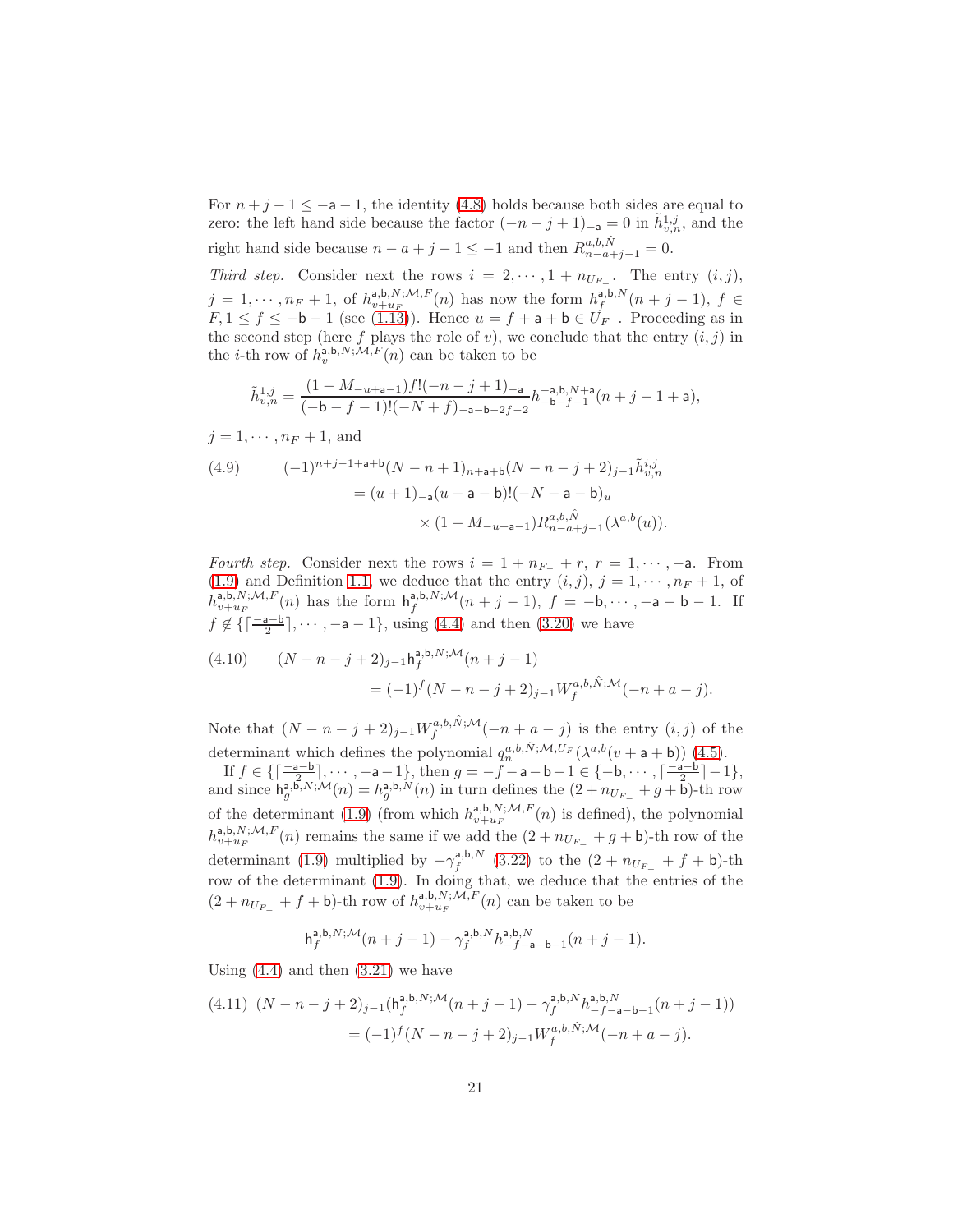Fifth step. Consider finally the rows  $i = 2 - a + n_{U_{F-}}$ ,  $\cdots$ ,  $n_F + 1$ . The entry  $(i, j), j = 1, \cdots, n_F + 1$ , of  $h_{v+u_F}^{a, b, N; \mathcal{M}, F}(n)$  has the form  $h_f^{a, b, N}(n+j-1)$ , for  $f \in F$  and  $f \ge -a - b$  (see [\(1.14\)](#page-4-5)). Hence  $u = f + a + b \in U_{F_+}$ . Proceeding as in the first step (here  $f$  plays the role of  $v$ ), we have

<span id="page-21-0"></span>
$$
\begin{aligned} (4.12) \quad & (-1)^{n+j-1+\mathsf{a}+\mathsf{b}} (N-n+1)_{n+\mathsf{a}+\mathsf{b}} (N-n-j+2)_{j-1} h_f^{\mathsf{a},\mathsf{b},N}(n+j-1) \\ &= (u+1)_{-\mathsf{a}} (u-\mathsf{a}-\mathsf{b})! (-N-\mathsf{a}-\mathsf{b})_u R_{n-a+j-1}^{a,b,\hat{N}}(\lambda^{a,b}(u)). \end{aligned}
$$

We can now prove the duality  $(4.6)$  from the identities  $(4.7)$ ,  $(4.8)$ ,  $(4.9)$ ,  $(4.10)$ ,  $(4.11)$  and  $(4.12)$ .

 $\Box$ 

#### 4.2 The second order difference operator

We next use the duality stated in Lemma [4.3](#page-18-0) to construct a second order difference operator with respect to which the polynomials  $h_n^{\mathsf{a},\mathsf{b},N;\mathcal{M},F}(x), n \in \sigma_F$ , are eigenfunctions. The second order difference operator is constructed from<br>the polynomials  $\Omega^{a,b,N}_{\mathcal{M},F}$  defined in [\(1.18\)](#page-6-2) and  $\Lambda^{a,b,N}_{\mathcal{M},F}(x)$  defined by

<span id="page-21-1"></span>(4.13) 
$$
\Lambda_{\mathcal{M},F}^{\mathsf{a},\mathsf{b},N}(x) = \left| \begin{bmatrix} \mathsf{h}_f^{\mathsf{a},\mathsf{b},N}(x+j-1) \\ \mathsf{f}_f^{\mathsf{a},\mathsf{b},N}(x+j-1) \\ \mathsf{f}_f^{\mathsf{a},N}(x+j-1) \end{bmatrix} \right|.
$$

Both are polynomials of degree  $n_F + u_F$ . The leading coefficient of  $\Omega_{\mathcal{M},F}^{a,b,N}$  is

$$
(4.14) \t\t V_F \prod_{i \in F} r_i^{\mathsf{a},\mathsf{b};\mathcal{M}}
$$

where  $V_F$  is the Vandermonde determinant [\(2.1\)](#page-8-0) and  $r_i^{a,b;\mathcal{M}}$  is the leading coefficient of the polynomial  $h_i^{a,b,N;\mathcal{M}}$  (see [\(3.11\)](#page-14-0)).

<span id="page-21-3"></span>,

We need some more definitions. We also define the sequences

<span id="page-21-2"></span>
$$
(4.15) \quad \Phi_{n;A,U_F}^{a,b,\hat{N}} = \frac{\begin{bmatrix} (-1)^{j-1} R_{n-a+j-1}^{a,b,\hat{N}}(\lambda^{a,b}(u)) & & & 1 \leq j \leq n_F \\ u \in U_{F-} \\ \hline \begin{bmatrix} (a+b+\hat{N}-n-j+2)_{j-1} W_f^{a,b,\hat{N};A'}(-n+a-j) \\ f \in \{b,b+1,\cdots,a+b-1\} \\ \hline \begin{bmatrix} (-1)^{j-1} R_{n-a+j-1}^{a,b,\hat{N}}(\lambda^{a,b}(u)) & & 1 \end{bmatrix} \\ u \in U_{F+} \\ \hline \begin{bmatrix} (-1)^{(n+a+b)(n_{U_F}+1)+\binom{a+b}{2}+\binom{b}{2}+a} & & 1 \end{bmatrix} \end{bmatrix}} \end{bmatrix}
$$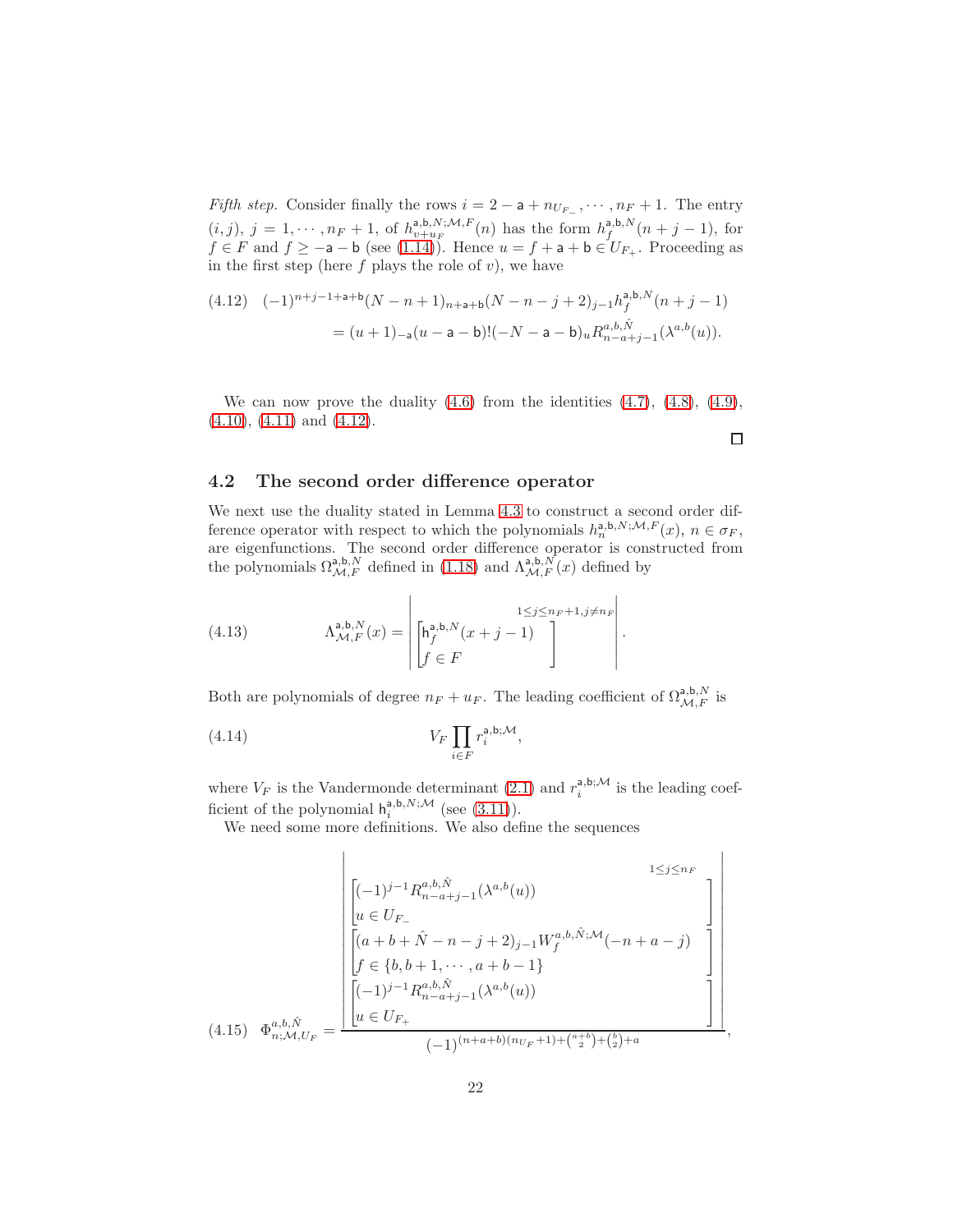$$
(4.16) \quad \Psi_{n,\mathcal{M},U_F}^{a,b,\hat{N}} = \frac{\begin{bmatrix} 1 \leq j \leq n_F+1; j \neq n_F \\ \begin{bmatrix} -(1)^{j-1} R_{n-a+j-1}^{a,b,\hat{N}}(\lambda^{a,b}(u)) \\ u \in U_F \\ \begin{bmatrix} (a+b+\hat{N}-n-j+2)_{j-1} W_f^{a,b,\hat{N};\mathcal{M}}(-n+a-j) \\ f \in \{b,b+1,\cdots,a+b-1\} \\ \begin{bmatrix} (-1)^{j-1} R_{n-a+j-1}^{a,b,\hat{N}}(\lambda^{a,b}(u)) \\ u \in U_{F_+} \end{bmatrix} \end{bmatrix}}{\begin{bmatrix} (-1)^{(n+a+b)(n_{U_F}+1)+\binom{a+b}{2}+\binom{b}{2}+a} \\ \end{bmatrix}}.
$$

<span id="page-22-1"></span>From Lemma [4.3,](#page-18-0) we can deduce the duality between the polynomials  $\Omega_{\mathcal{M},F}^{\mathsf{a},\mathsf{b},N}$ [\(1.18\)](#page-6-2),  $\Lambda_{\mathcal{M},F}^{\mathsf{a},\mathsf{b},N}$  [\(4.13\)](#page-21-1) and the sequences [\(4.15\)](#page-21-2) and [\(4.16\)](#page-22-1), respectively:

<span id="page-22-3"></span><span id="page-22-2"></span>
$$
(4.17) \quad \xi_n \Omega_{\mathcal{M},F}^{\mathbf{a},\mathbf{b},N}(n) = (-1)^{n+\mathbf{b}} (N - n - n_F + 1)_{n+\mathbf{a}+\mathbf{b}+n_F} \kappa_{\mathcal{M}} \Phi_n^{a,b,\hat{N},\mathcal{M},U_F},
$$
  

$$
(4.18) \quad \xi_n \Lambda_{\mathcal{M},F}^{\mathbf{a},\mathbf{b},N}(n) = (-1)^{n+\mathbf{b}} (N - n - n_F + 2)_{n+\mathbf{a}+\mathbf{b}+n_F-1} \kappa_{\mathcal{M}} \Psi_n^{a,b,\hat{N},\mathcal{M},U_F}.
$$

<span id="page-22-0"></span>**Theorem 4.4.** The polynomials  $h_n^{a,b,N;M,F}$  [\(1.9\)](#page-4-3),  $n \in \sigma_F$ , are common eigenfunctions of the second order difference operator

(4.19) 
$$
D = h_{-1}(x)\mathfrak{s}_{-1} + h_0(x)\mathfrak{s}_0 + h_1(x)\mathfrak{s}_1,
$$

where

<span id="page-22-4"></span>
$$
h_{-1}(x) = \frac{x(x - b - N - 1)\Omega_{\mathcal{M},F}^{\mathsf{a},\mathsf{b},N}(x+1)}{\Omega_{\mathcal{M},F}^{\mathsf{a},\mathsf{b},N}(x)},
$$
  
\n
$$
h_{0}(x) = -(x + n_{F})(x - b - N - 1 + n_{F}) - (x + a + 1 + n_{F})(x - N + n_{F})
$$
  
\n
$$
+ \Delta \left( \frac{(x + a + n_{F})(x - N - 1 + n_{F})\Lambda_{\mathcal{M},F}^{\mathsf{a},\mathsf{b},N}(x)}{\Omega_{\mathcal{M},F}^{\mathsf{a},\mathsf{b},N}(x)} \right),
$$
  
\n
$$
h_{1}(x) = \frac{(x + a + n_{F} + 1)(x - N + n_{F})\Omega_{\mathcal{M},F}^{\mathsf{a},\mathsf{b},N}(x)}{\Omega_{\mathcal{M},F}^{\mathsf{a},\mathsf{b},N}(x+1)},
$$

and  $\Delta$  denotes the first order difference operator  $\Delta f = f(x+1)-f(x)$ . Moreover  $D(h_n^{\mathsf{a},\mathsf{b},N;\mathcal{M},F}) = \lambda^{\mathsf{a},\mathsf{b}}(n-u_F)h_n^{\mathsf{a},\mathsf{b},N;\mathcal{M},F},\, n\in\sigma_F.$ 

Proof. The proof is similar to that of Theorem 3.3 in [\[6\]](#page-36-2) but using here the three term recurrence relation for the polynomials  $(q_n^{a,b,\hat{N};\mathcal{M},U_F})_n$  in [\[11,](#page-37-6) Corollary 5.2] and the dualities in Lemma [4.3,](#page-18-0) [\(4.17\)](#page-22-2) and [\(4.18\)](#page-22-3).

# 4.3 Orthogonality of the polynomials  $h_n^{\mathsf{a},\mathsf{b},N;\mathcal{M},F},\ n\in\sigma_F$

In this Section we assume that  $N$  is a positive integer, and define

$$
(4.20) \qquad \qquad \sigma_{N;F} = \{ n \in \sigma_F : n \le N + u_F \},
$$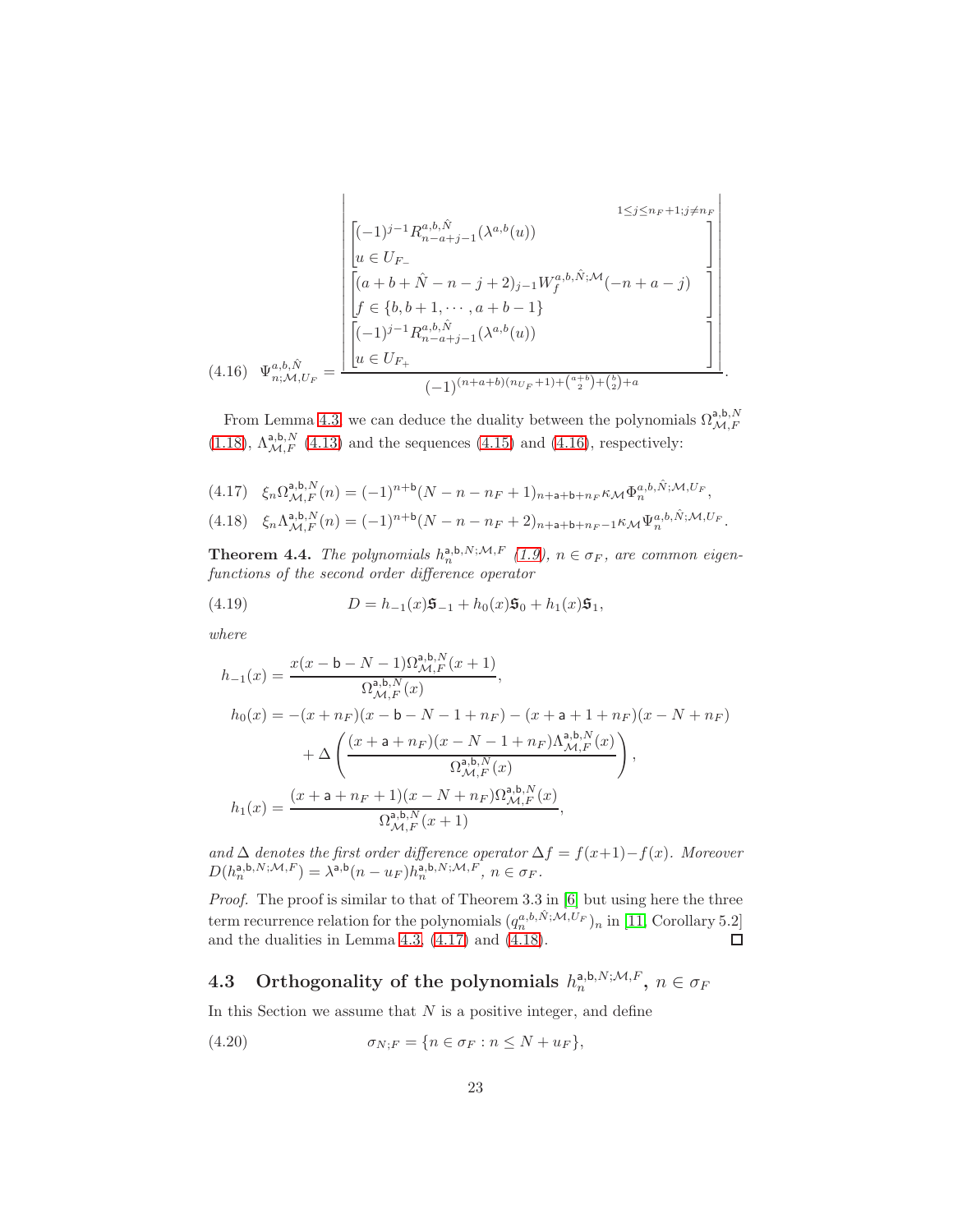where the set of nonnegative integers  $\sigma_F$  and the nonnegative integer  $u_F$  are defined in [\(1.3\)](#page-1-2).

As we point out in the Introduction, the key concept for the existence of a positive measure with respect to which the polynomials  $(h_n^{a,b,N;M,F})_n$  are orthogonal is that of admissibility (see Definition [1.2\)](#page-5-1). This admissibility arise from the positivity of the measure  $\nu_{a,b,\hat{N}}^{\mathcal{M},F}$  (see [\(1.11\)](#page-4-1) and [\(1.15\)](#page-5-0)), but it can also be characterized by the sign of the polynomial  $\Omega^{a,b,N}_{\mathcal{M},F}(x)$  when  $x \in \{0, \cdots, N-\}$  $n_F + 1$ .

<span id="page-23-0"></span>Lemma 4.5. Given two negative integers a, b and a positive integer N, satisfying  $-N \le a \le b \le -1$ , and a finite set F such that [\(1.5\)](#page-2-0) holds, the following conditions are equivalent (we use again the notation  $(1.11)$ , i.e.  $a = -a, b = -b$ and  $\hat{N} = N + a + b$ ).

- 1. The measure  $\nu_{a,b,\hat{N}}^{\mathcal{M},F}$  is positive.
- 2. a, b,  $M$  and  $F$  are admissible.
- 3.  $\Omega_{\mathcal{M},F}^{a,b,N}(n) \Omega_{\mathcal{M},F}^{a,b,N}(n+1)$  is positive for  $n = 0, \cdots, N n_F$ , where the polynomial  $\Omega_{\mathcal{M},F}^{\mathsf{a},\mathsf{b},\dot{N}}$  is defined by [\(1.18\)](#page-6-2).

Proof. Note that

(4.21) 
$$
\lambda^{a,b}(u) - \lambda^{a,b}(v) = (u-v)(u+v+a+b+1).
$$

The equivalence between parts 1 and 2 is now an easy consequence of Definition [1.2](#page-5-1) (admissibility), the definition of the measures [\(1.15\)](#page-5-0) and [\(1.16\)](#page-5-3) and the assumptions on the parameters  $a, b, \hat{N}$ .

According to [\[11,](#page-37-6) Theorem 5.1], the norm of the polynomials  $q_n^{a,b,\hat{N};\mathcal{M},U_F}$  with respect to the measure  $\nu_{a,b,\hat{N}}^{\mathcal{M},U_F}$  is given by

(4.22) 
$$
\langle q_n^{a,b,\hat{N};\mathcal{M},U_F}, q_n^{a,b,\hat{N};\mathcal{M},U_F} \rangle_{\nu^{M,U_F} \atop{a,b,\hat{N}}} = \frac{-n!(N+b)!^2(N+a+b-n)^a}{(n+n_{U_F})!(N+a-n)!(N+a+b-n)!} \Phi_{n;\mathcal{M},U_F}^{a,b,\hat{N}} \Phi_{n+1;\mathcal{M},U_F}^{a,b,\hat{N}}.
$$

Using the dualities  $(4.6)$  in Lemma [4.3](#page-18-0) and  $(4.17)$ , we get

<span id="page-23-1"></span>
$$
(4.23)
$$

$$
\langle q_n^{a,b,\hat{N};\mathcal{M},U_F}, q_n^{a,b,\hat{N};\mathcal{M},U_F} \rangle_{\nu_{a,b,\hat{N}}^{\mathcal{M},U_F}} = \frac{n!(N+b)!^2(N+a+b-n)^a}{(n+n_{U_F})!(N+a-n)!(N+a+b-n)!}
$$

$$
\times \frac{\xi_n \xi_{n+1} \Omega_{\mathcal{M},F}^{a,b,N}(n) \Omega_{\mathcal{M},F}^{a,b,N}(n+1)}{\kappa_{\mathcal{M}}^2(N-n-n_F)(N-n-n_F+1)_{n+a+b+n_F}^2}.
$$

From where we deduce that

$$
\operatorname{sign}\left(\langle q_n^{a,b,\hat{N};\mathcal{M},U_F}, q_n^{a,b,\hat{N};\mathcal{M},U_F}\rangle_{\nu_{a,b,\hat{N}}^{\mathcal{M},U_F}}\right) = \operatorname{sign}\left(\Omega_{\mathcal{M},F}^{a,b,N}(n)\Omega_{\mathcal{M},F}^{a,b,N}(n+1)\right).
$$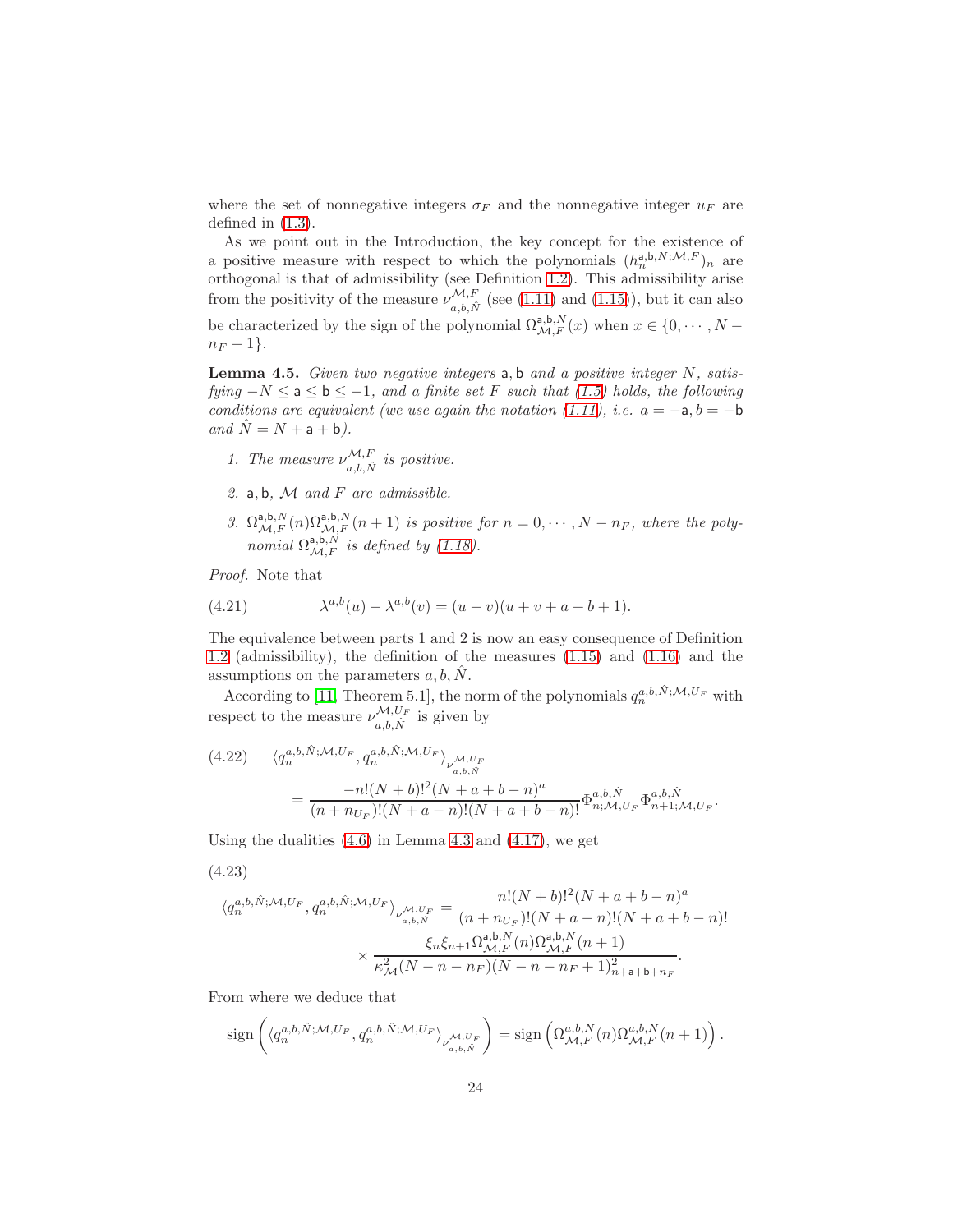Part  $1 \Rightarrow$  part 2 is then an easy consequence of the positivity of the measure  $\nu_{a,b,\hat{N}}^{\mathcal{M},U_F}$ . And part  $2 \Rightarrow$  part 1 follows from the part 1 of Lemma [2.1.](#page-8-1)  $\Box$ 

In the following Theorem we prove that when  $a, b, M$  and F are Hahn admissible the polynomials  $h_n^{a,b,N;M,\tilde{F}}$ ,  $n \in \sigma_{N;F}$ , are orthogonal and complete with respect to a positive measure.

<span id="page-24-0"></span>**Theorem 4.6.** Let a, b and N be two negative integers and a positive integer satisfying  $-N \le a \le b \le -1$ , and let F be a finite set of positive integers such that  $(1.5)$  holds. Assume that  $a, b, M$  and  $F$  are admissible, then the polynomials  $h_n^{\mathbf{a},\mathbf{b},N;\mathcal{M},F}$ ,  $n \in \sigma_{N,F}$ , are orthogonal and complete with respect to the positive measure

(4.24) 
$$
\omega_{\mathsf{a},\mathsf{b},N}^{F} = \sum_{x=0}^{N-n_F} \frac{\binom{\mathsf{a}+n_F+x}{x}\binom{\mathsf{b}+N-x}{N-n_F-x}}{\Omega_{\mathcal{M},F}^{\mathsf{a},\mathsf{b},N}(x)\Omega_{\mathcal{M},F}^{\mathsf{a},\mathsf{b},N}(x+1)} \delta_x.
$$

Hence  $h_n^{a,b,N;\mathcal{M},F}$ ,  $n \in \sigma_{N,F}$ , are exceptional Hahn polynomials. Moreover, if we set  $a = -a, b = -b, \hat{N} = N + a + b$ , we have for  $n \in \mathbb{N} \setminus F$  and  $n \leq N$ 

<span id="page-24-2"></span>(4.25) 
$$
||h_{n+u_F}^{\mathsf{a},\mathsf{b},N;\mathcal{M},F}||_2 = \frac{\tau_n \zeta_{n+\mathsf{a}+\mathsf{b}}^2 (\theta_n^{\mathcal{M}})^2 \prod_{j=1}^{-\mathsf{b}} (N+\mathsf{a}+\mathsf{b}+j)^2}{n_{U_F}!(-\mathsf{a}+\mathsf{b}+n_{U_F})! \nu_{a,b,\hat{N}}^{\mathcal{M}} (n+\mathsf{a}+\mathsf{b})},
$$

where  $\zeta_v$ ,  $\tau_v$  and  $\theta_v^{\mathcal{M}}$  are defined in Lemma [4.3,](#page-18-0) and we denote by  $\nu_{a,b,\hat{N}}^{\mathcal{M}}(s)$  the mass of the discrete positive measure  $\nu_{a,b,\hat{N}}^{\mathcal{M}}(1.16)$  $\nu_{a,b,\hat{N}}^{\mathcal{M}}(1.16)$  at the point  $\lambda^{a,b}(s)$  (see also  $(1.11)$ .

*Proof.* First of all, the part 3 of Lemma [4.5](#page-23-0) shows that the measure  $\omega_{a,b,N}^{\mathcal{M},F}$  is positive.

The measure  $\nu_{a,b,\hat{N}}^{\mathcal{M},U_F}$  [\(1.15\)](#page-5-0) is also positive (part 1 of Lemma [4.5\)](#page-23-0), and it is not difficult to see that it is supported in the finite set

<span id="page-24-1"></span>(4.26) 
$$
\mathrm{Supp}_{\nu^{M,U_F}_{a,b,\tilde{N}}} = \{ \lambda^{a,b}(v+a+b) : v \in \mathbb{N} \setminus F, v \leq N \},
$$

formed by  $N - n_F + 1$  point.

Hence, the polynomials  $q_n^{a,b,\hat{N};\mathcal{M},U_F}$  (see [\(4.5\)](#page-18-1)),  $n = 0, \cdots, N - n_F$ , have degree *n* and positive  $L^2$ -norm. Using part 2 of Lemma [2.1,](#page-8-1) we deduce that the finite sequence  $q_n/||q_n||_2$ ,  $n = 0, \dots, N - n_F$ , is an orthonormal basis in  $L^2(\nu_{a,b,\hat{N}}^{\mathcal{M},U_F})$  (to simplify the notation we remove some of the parameters, and write  $q_n$  instead of  $q_n^{a,b,\hat{N};\mathcal{M},U_F}$ .

The nonnegative integers in  $\sigma_{N;F}$  has the form  $v + u_F$ ,  $v \in \mathbb{N} \setminus F$  and  $v \leq N$ . For such v, write  $s = v + a + b$ . [\(4.26\)](#page-24-1) says that  $\lambda^{a,b}(s)$  is in the support of  $\nu_{a,b,\hat{N}}^{\mathcal{M},U_F}$ . Consider then the function

$$
\phi_v(x) = \begin{cases} 1/\nu_{a,b,\hat{N}}^{\mathcal{M},U_F}(s), & x = \lambda^{a,b}(s), \\ 0, & x \neq \lambda^{a,b}(s), \end{cases}
$$

25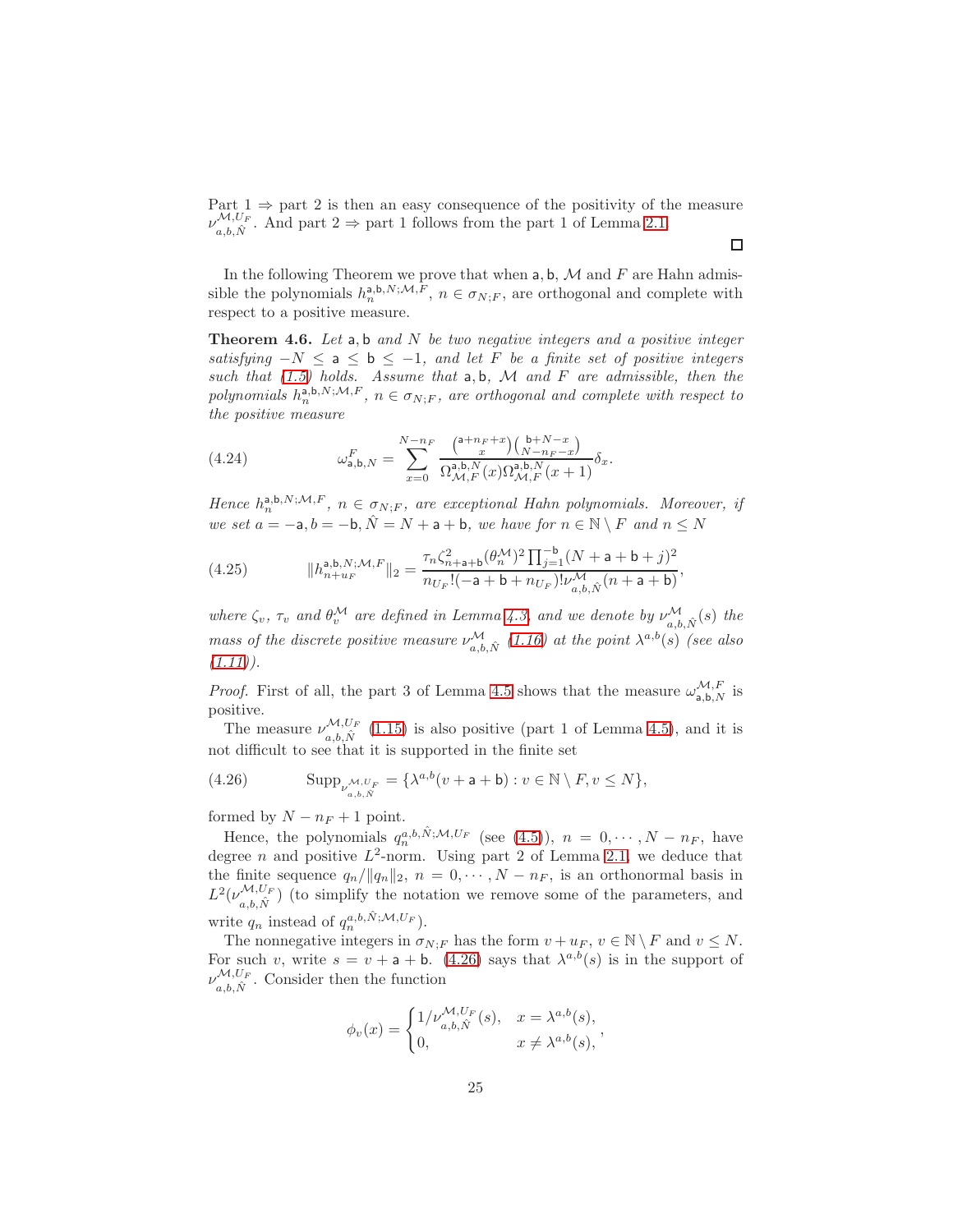where as before we denote by  $\nu_{a,b,\hat{N}}^{\mathcal{M},U_F}(s)$  the mass of the discrete positive measure  $\nu_{a,b,\hat{N}}^{\mathcal{M},U_F}$  at the point  $\lambda^{a,b}(s)$ .

The function  $\phi_v \in L^2(\nu_{a,b,\hat{N}}^{\mathcal{M},U_F})$  and its Fourier coefficients with respect to the orthonormal basis  $(q_n/\|q_n\|_2)_n$  are  $q_n(\lambda^{a,b}(s))/\|q_n\|_2$ ,  $n = 0, \dots, N - n_F$ . Hence if we take other nonnegative integer in  $\sigma_{N;F}$ , that is, a number of the form  $\tilde{v} + u_F$ ,  $\tilde{v} \in \mathbb{N} \setminus F$  and  $\tilde{v} \leq N$ , we have that  $\tilde{s} = \tilde{v} + a + b$  is in the support of  $\nu_{a,b,\hat{N}}^{\mathcal{M},U_F}$  and

<span id="page-25-1"></span>(4.27) 
$$
\sum_{n=0}^{N-n_F} \frac{q_n(\lambda^{a,b}(s))q_n(\lambda^{a,b}(\tilde{s}))}{\|q_n\|_2^2} = \langle \phi_s, \phi_{\tilde{s}} \rangle_{\substack{\mathcal{M}, U_F \\ a,b,\hat{N}}} = \frac{1}{\nu_{a,b,\hat{N}}^{\mathcal{M}, U_F}(s)} \delta_{s,\tilde{s}}.
$$

This is the dual orthogonality associated to the orthogonality

 $s$ 

$$
\sum_{\substack{\in \text{Supp}_{\nu^{\mathcal{M},U_F}} \\ a,b,\hat{N}}} q_n(\lambda^{a,b}(s)) q_m(\lambda^{a,b}(s)) \nu^{\mathcal{M},U_F}_{a,b,\hat{N}}(s) = \langle q_n, q_n \rangle \delta_{n,m}
$$

of the polynomials  $q_n$ ,  $n = 0, \dots, N - n_F$ , with respect to the positive measure  $\nu_{a,b,\hat{N}}^{\mathcal{M},U_F}$  (see, for instance, [\[1\]](#page-36-7), Appendix III, or [\[29\]](#page-38-10), Th. 3.8).

Using the duality  $(4.6)$  in Lemma [4.3](#page-18-0) and  $(4.23)$ , we get from  $(4.27)$  (after careful computations)

$$
\begin{split} &\sum_{n=0}^{N-n_F}h_{v+u_F}^{\mathsf{a},\mathsf{b},N;\mathcal{M},F}(n)h_{\tilde{v}+u_F}^{\mathsf{a},\mathsf{b},N;\mathcal{M},F}(n)\omega_{\alpha,\beta,N}^F(n)\\ &=\frac{\tau_v\zeta_{v+\mathsf{a}+\mathsf{b}}^2(\theta_v^{\mathcal{M}})^2\prod_{j=1}^{-\mathsf{b}}(N+\mathsf{a}+\mathsf{b}+j)^2}{n_{U_F}!(-\mathsf{a}+\mathsf{b}+n_{U_F})!\nu_{a,\mathsf{b},\hat{N}}^{\mathcal{M}}(v+\mathsf{a}+\mathsf{b})}\delta_{v,\tilde{v}}. \end{split}
$$

This shows that the polynomials  $h_v^{a,b,N;M,F}$ ,  $v \in \sigma_{N;F}$ , are orthogonal and have non-null  $L^2$  norm (actually, the admissibility conditions in Definition [1.2](#page-5-1) show that the norm is positive). Since the positive measure  $\omega_{a,b,N}^{\mathcal{M},F}$  has  $N - n_F + 1$ points in its support and we have  $N - n_F + 1$  polynomials  $h_v^{\mathsf{a},\mathsf{b},N;\mathcal{M},F}$  of degree  $v$ , we can conclude using part 2 of Lemma [2.1](#page-8-1) that they form an orthogonal basis in  $L^2(\omega_{\mathsf{a},\mathsf{b},N}^{\mathcal{M},F}).$ 

 $\Box$ 

## <span id="page-25-0"></span>5 New exceptional Jacobi families depending on an arbitrary number of continuous parameters

As in the rest of this paper, M denotes the set of parameters  $\mathcal{M} = \{M_0, M_1, \dots\}$ ,  $F$  a finite set of positive integers, and a and b denote negative integers.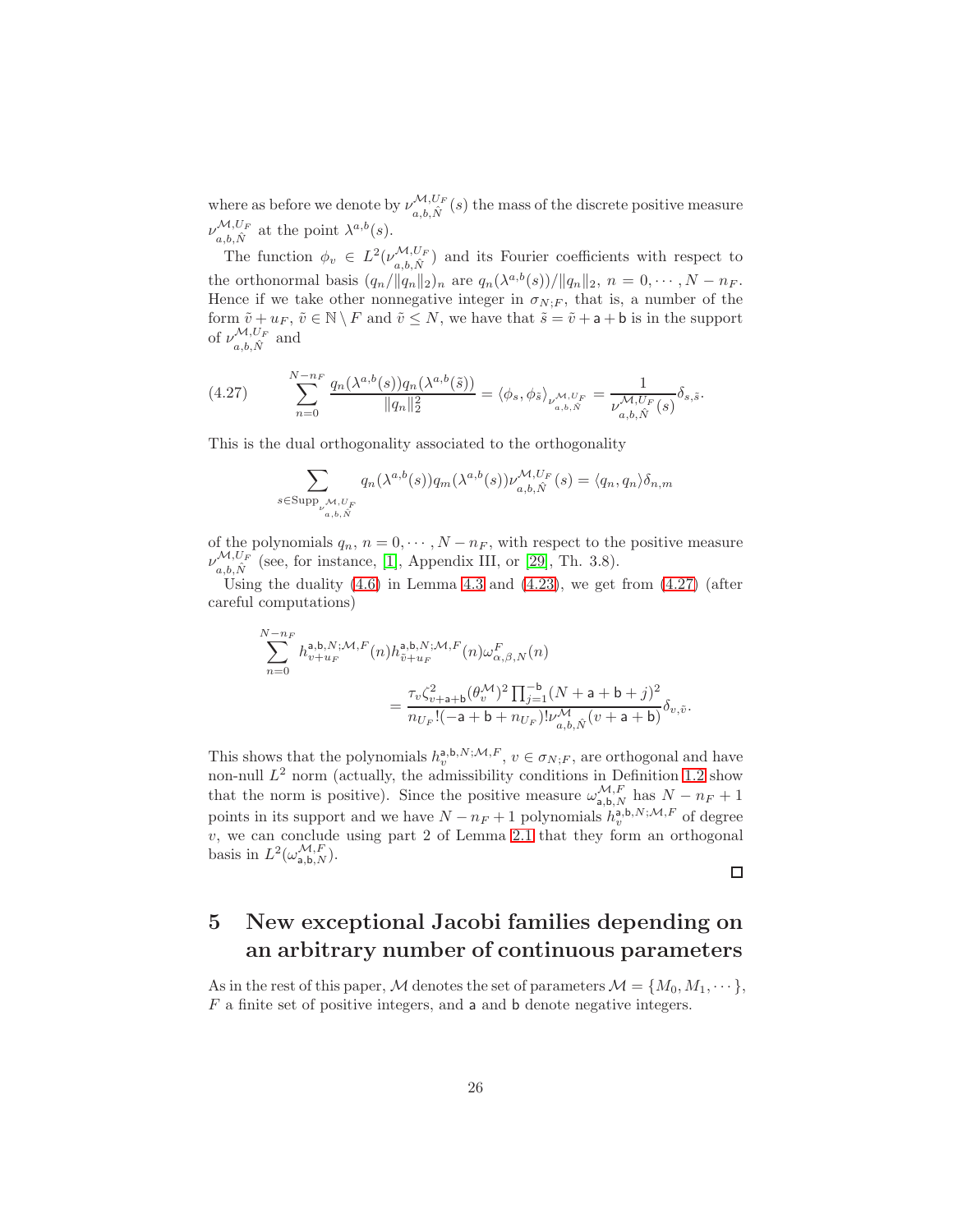<span id="page-26-8"></span>**Definition 5.1.** We associate to  $a, b, M$  and F the sequence of polynomials

<span id="page-26-4"></span>(5.1) 
$$
P_n^{\mathsf{a},\mathsf{b};\mathcal{M},F}(x) = \begin{bmatrix} (\mathsf{P}_{n-u_F}^{\mathsf{a},\mathsf{b};\mathcal{M}})^{(j-1)}(x) & 1 \leq j \leq n_F + 1\\ (\mathsf{P}_{j}^{\mathsf{a},\mathsf{b};\mathcal{M}})^{(j-1)}(x) & 1 \leq j \leq n_F + 1\\ f \in F \end{bmatrix}
$$

where  $n \in \sigma_F$  [\(1.3\)](#page-1-2) and  $(P_n^{a,b;M})_n$  are the polynomials introduced in Definitions [1.3](#page-6-0) (when  $a \leq b$ ) and [3.2](#page-15-4) (when  $b \leq a$ ).

We next prove that the polynomial  $P_n^{a,b;\mathcal{M},F}(x)$  can be obtained (up to normalization constants) from the polynomial  $h_n^{\text{a},\text{b},N;\mathcal{M},F}(x)$  [\(4.1\)](#page-16-1) setting  $x \to$  $(1-x)N/2$  and taking limit as  $N \to +\infty$ .

<span id="page-26-5"></span>Lemma 5.2. For  $n \in \sigma_F$ ,

<span id="page-26-7"></span>(5.2) 
$$
\lim_{N \to +\infty} \frac{h_n^{\mathsf{a},\mathsf{b},N;\mathcal{M},F}\left((1-x)N/2\right)}{N^n} = v_n^F P_n^{\mathsf{a},\mathsf{b};\mathcal{M},F}(x)
$$

uniformly in compact sets, where

<span id="page-26-6"></span>(5.3) 
$$
v_n^F = (-1)^n 2^{\binom{n_F+1}{2}} (n - u_F)! \prod_{f \in F} f!.
$$

Proof. The Lemma is an easy consequence of the following result. For a finite set  $K$  of positive integers define

$$
P_K(x) = \left| \begin{bmatrix} (\mathsf{P}_k^{\mathsf{a},\mathsf{b};\mathcal{M}})^{(j-1)}(x) \\ k \in K \end{bmatrix} \right|, \quad h_K(x) = \left| \begin{bmatrix} \mathsf{h}_k^{\mathsf{a},\mathsf{b},N;\mathcal{M}}(x+j-1) \\ k \in K \end{bmatrix} \right|,
$$

and set  $g_K = u_K + n_K$ . Then

<span id="page-26-0"></span>(5.4) 
$$
\lim_{N \to \infty} \frac{h_K((1-x)N/2)}{N^{g_K}} = v_K P_K(x), \quad x \in \mathbb{C},
$$

where

<span id="page-26-3"></span>(5.5) 
$$
v_K = (-1)^{g_K} 2^{\binom{n_K}{2}} \prod_{k \in K} k!.
$$

We prove [\(5.4\)](#page-26-0) in two steps.

Step 1. Let  $p_N, N \in \mathbb{N}$ , and q be two polynomials of degree g satisfying that

<span id="page-26-1"></span>(5.6) 
$$
\lim_{N \to \infty} \frac{p_N((1-x)N/2)}{N^g} = q(x),
$$

uniformly in compact set of  $\mathbb{C}$ . Write  $r_N(x) = p_N(x+1) - p_N(x)$ . Then

<span id="page-26-2"></span>(5.7) 
$$
\lim_{N \to \infty} \frac{r_N((1-x)N/2)}{N^{g-1}} = -2q'(x),
$$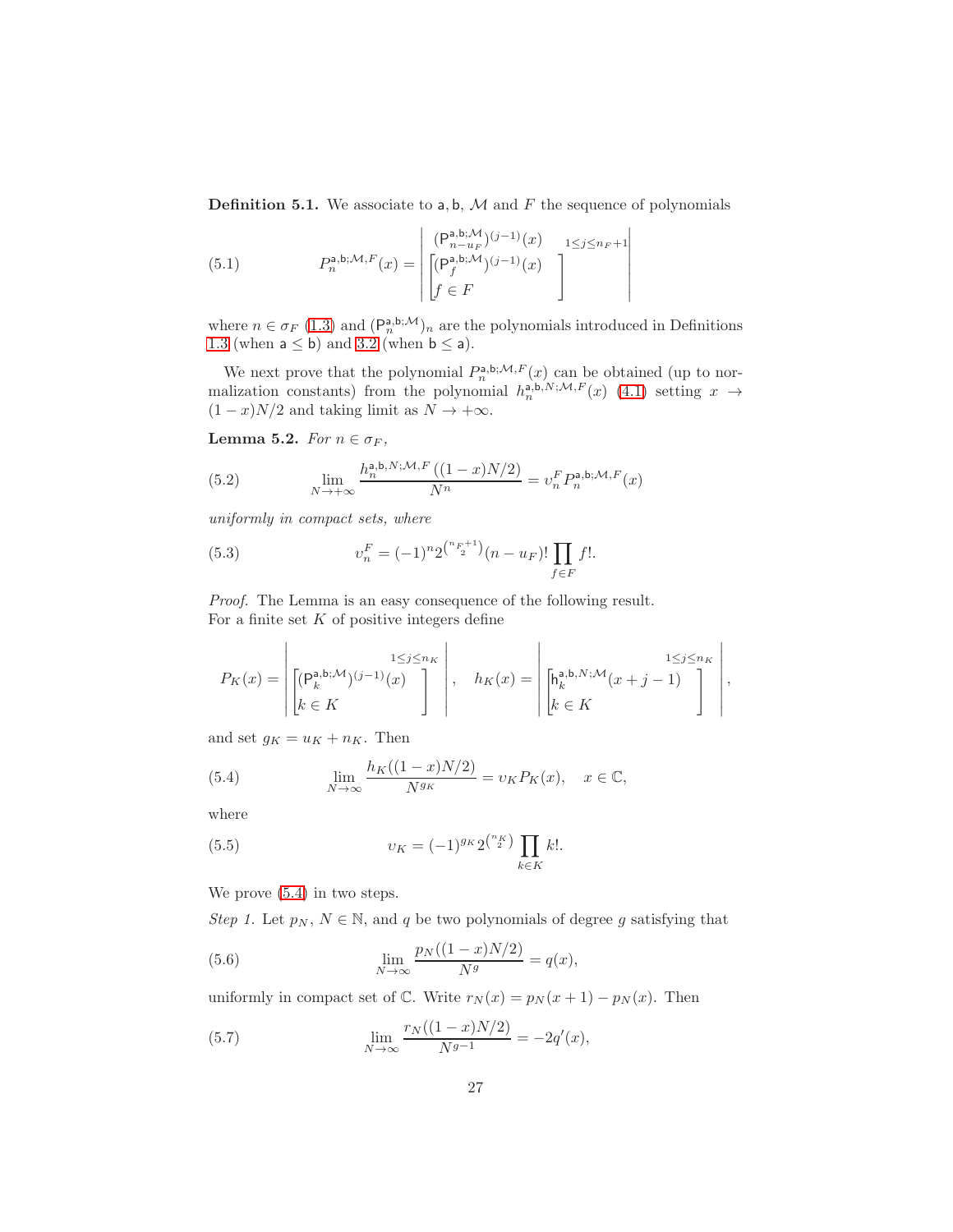uniformly in compact set of C.

Indeed, if we write  $p_N(x) = \sum_{j=0}^g a_j^N x^j$  and  $q(x) = \sum_{j=0}^g b_j(1-x)^j$ , we easily get from [\(5.6\)](#page-26-1) that

(5.8) 
$$
\lim_{N \to \infty} \frac{a_j^N}{2^j N^{g-j}} = b_j, \quad j = 0, \cdots, g.
$$

We now write

<span id="page-27-0"></span>
$$
r_N((1-x)N/2) = \sum_{j=0}^{g} a_j^N \left(\frac{(1-x)N}{2} + 1\right)^j - \sum_{j=0}^{g} a_j^N \left(\frac{(1-x)N}{2}\right)^j
$$
  
= 
$$
\sum_{j=0}^{g} a_j^N \sum_{l=0}^{j-1} {j \choose l} \left(\frac{(1-x)N}{2}\right)^l
$$
  
= 
$$
\sum_{l=0}^{g-1} \left(\frac{(1-x)N}{2}\right)^l \sum_{j=l+1}^{g-1} {j \choose l} a_j^N.
$$

Using [\(5.8\)](#page-27-0), we deduce that

$$
\lim_{N \to \infty} \frac{\sum_{j=l+1}^{g-1} {j \choose l} a_j^N}{2^l N^{g-l-1}} = 2(l+1)b_{l+1}, \quad l = 0, \cdots, g-1,
$$

from where [\(5.7\)](#page-26-2) follows easily.

Step 2. We proceed by induction on  $n_K$ . For  $n_K = 1$ , [\(5.4\)](#page-26-0) is just [\(3.14\)](#page-14-1).

Assume now that  $(5.4)$  holds for any finite set K of positive integers with less than s elements.

If  $n_K = s$ , write

$$
K_0 = K \setminus \{\min K\}, K_1 = K \setminus \{\max K\}, K_{0,1} = K \setminus \{\min K, \max K\}.
$$

Notice that  $g_K = u_K + n_K$  is the degree of  $h_K$  (see [\(4.14\)](#page-21-3)). An easy computation using [\(1.3\)](#page-1-2) shows that

(5.9) 
$$
g_K = g_{K_1} + g_{K_0} - g_{K0,1} - 1.
$$

Applying Sylvester's identity in Lemma [2.2](#page-8-2) to  $h_K$  (for  $i_0 = 1, i_1 = n_K$  and  $j_0 = 1, j_1 = n_K$ ) and using [\(5.9\)](#page-27-1), we get

<span id="page-27-1"></span>
$$
\frac{h_K(x)}{N^{g_K}} = \frac{h_{K_1}(x+1)h_{K_0}(x) - h_{K_1}(x)h_{K_0}(x+1)}{N^{g_K}h_{K_{0,1}}(x+1)} = \frac{\frac{h_{K_1}(x+1) - h_{K_1}(x)}{N^{g_K}(x)} - \frac{h_{K_0}(x+1) - h_{K_0}(x)}{N^{g_K}(x+1)}}{\frac{h_{K_{0,1}}(x+1)}{N^{g_K}(x+1)}}.
$$

Setting  $x \to (1-x)N/2$ , taking limit as  $N \to +\infty$  and using the induction hypothesis and the first step, we deduce

$$
\lim_{N \to \infty} \frac{h_K((1-x)N/2)}{N^{g_K}} = \frac{-2v_{K_0}v_{K_1}}{v_{K_{0,1}}} \frac{P'_{K_1}(x)P_{K_0}(x) - P_{K_1}(x)P'_{K_0}(x)}{P_{K_{0,1}}(x)}.
$$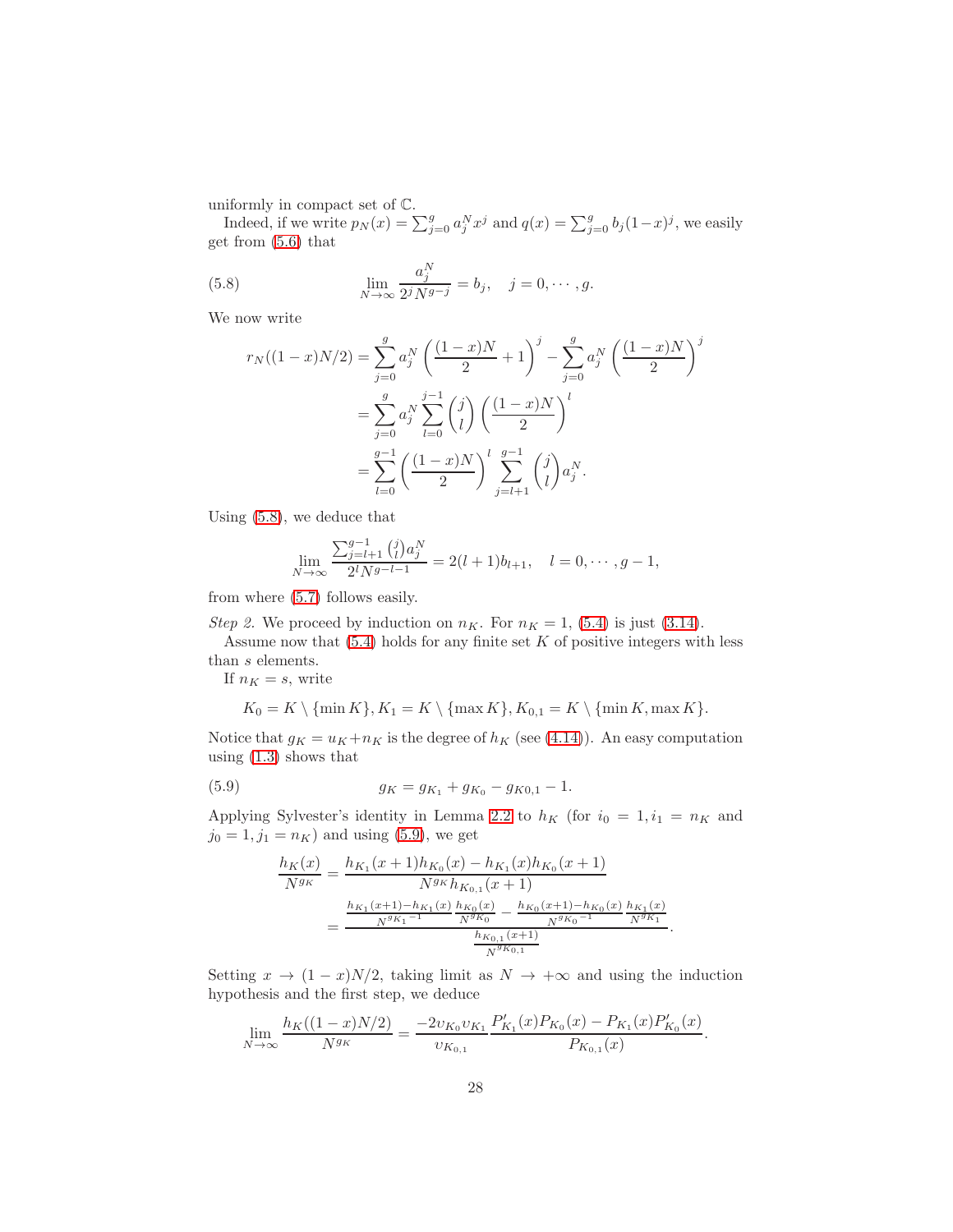Applying again Sylvester's identity in Lemma [2.2](#page-8-2) to  $P_K$  (for  $i_0 = 1, i_1 = n_K$ ) and  $j_0 = n_K - 1$ ,  $j_1 = n_K$ ) and using [\(5.5\)](#page-26-3), we finally deduce that the expression in the right hand side of the previously identity is

$$
v_K P_K(x).
$$

As a consequence of the Lemma, we deduce that  $P_n^{\mathsf{a},\mathsf{b};\mathcal{M},F}$  is a polynomial of degree  $n$  with leading coefficient equal to

$$
V_F \prod_{i \in \{n-u_F\}, F_1} s_i^{\mathsf{a}, \mathsf{b}; \mathcal{M}} \prod_{f \in F} (f - n + u_F),
$$

where  $V_F$  is the Vandermonde determinant [\(2.1\)](#page-8-0) and  $s_i^{a,b;\mathcal{M}}$  is the leading coefficient of the polynomial  $P_i^{a,b,N;\mathcal{M}}$  (see [\(3.19\)](#page-15-5)).

As for the exceptional Hahn polynomials, we only have to consider the case  $a \leq b$  because it follows easily from  $(3.18)$  that

$$
P_n^{\mathsf{a},\mathsf{b};\mathcal{M},F}(x) = (-1)^n P_n^{\mathsf{b},\mathsf{a};\mathcal{M}^{-1},F}(-x).
$$

Hence, from now on, we also assume  $a \leq b$ .

There are some reasons (which we explain in Section [6\)](#page-35-0) to assume also that

(5.10) 
$$
\{-\mathsf{b}, \cdots, -\mathsf{a} - \mathsf{b} - 1\} \subset F
$$
.

According to Definition [1.3,](#page-6-0) the polynomials  $P_n^{a,b;\mathcal{M},F}$ ,  $n \in \sigma_F$ , seem to depend on the parameters  $M_i$ ,  $i = 0, 1, \dots, -b-1$ . However, as for the exceptional Hahn family, the polynomials only depend on the parameters  $M_i$ ,  $i \in F_b$  [\(1.10\)](#page-4-0). Indeed, if  $f \in F$ ,  $-a \le f \le -a - b - 1$  and  $-a - b - f - 1 \in F$  then we can use the polynomial  $P_{-a-b-f-1}^{a,b; \overline{\mathcal{M}}}$  in the determinant [\(5.1\)](#page-26-4) to remove the second summand in the right hand side of the identity [\(1.20\)](#page-6-3) which defines the polynomial  $P_f^{a,b;M}$ . In doing that we remove the dependence of the polynomial  $P_n^{a,b;M,F}$ on the parameter  $M_{a+f}$ . As for the exceptional Hahn polynomials, we can be more precise: enumerate the polynomials  $P_n^{a,b;\mathcal{M},F}$ ,  $n \in \sigma_F$ , in accordance to the position of n in the set  $\sigma_F$  (i.e., the first polynomial would be  $P_{u_F}^{\mathsf{a},\mathsf{b};\mathcal{M},F}$ ) and similarly enumerate the parameters  $M_i$ ,  $i \in F_b$ , in accordance to the position of i in the set  $F_b$  [\(4.3\)](#page-16-3). it is then not difficult to check that for  $i = 1, \dots, n_{F_b}$ , the i-th polynomial  $P_n^{a,b;\mathcal{M},F}$  does not depend on the  $(n_{F_b} - i)$ -th parameter, and for  $i \geq n_{F_b} + 1$ , the *i*-th polynomial  $P_n^{\overline{a}, \overline{b}; \mathcal{M}, F}$  depends on all the parameters  $M_i$ ,  $i \in F_b$ .

We introduce the associated polynomial

(5.11) 
$$
\Omega_{\mathcal{M},F}^{\mathsf{a},\mathsf{b}}(x) = \left| \begin{bmatrix} (\mathsf{P}_f^{\mathsf{a},\mathsf{b}})^{(j-1)}(x) \\ \begin{bmatrix} (\mathsf{P}_f^{\mathsf{a},\mathsf{b}})^{(j-1)}(x) \\ f \in F \end{bmatrix} \end{bmatrix} \right|.
$$

 $\Box$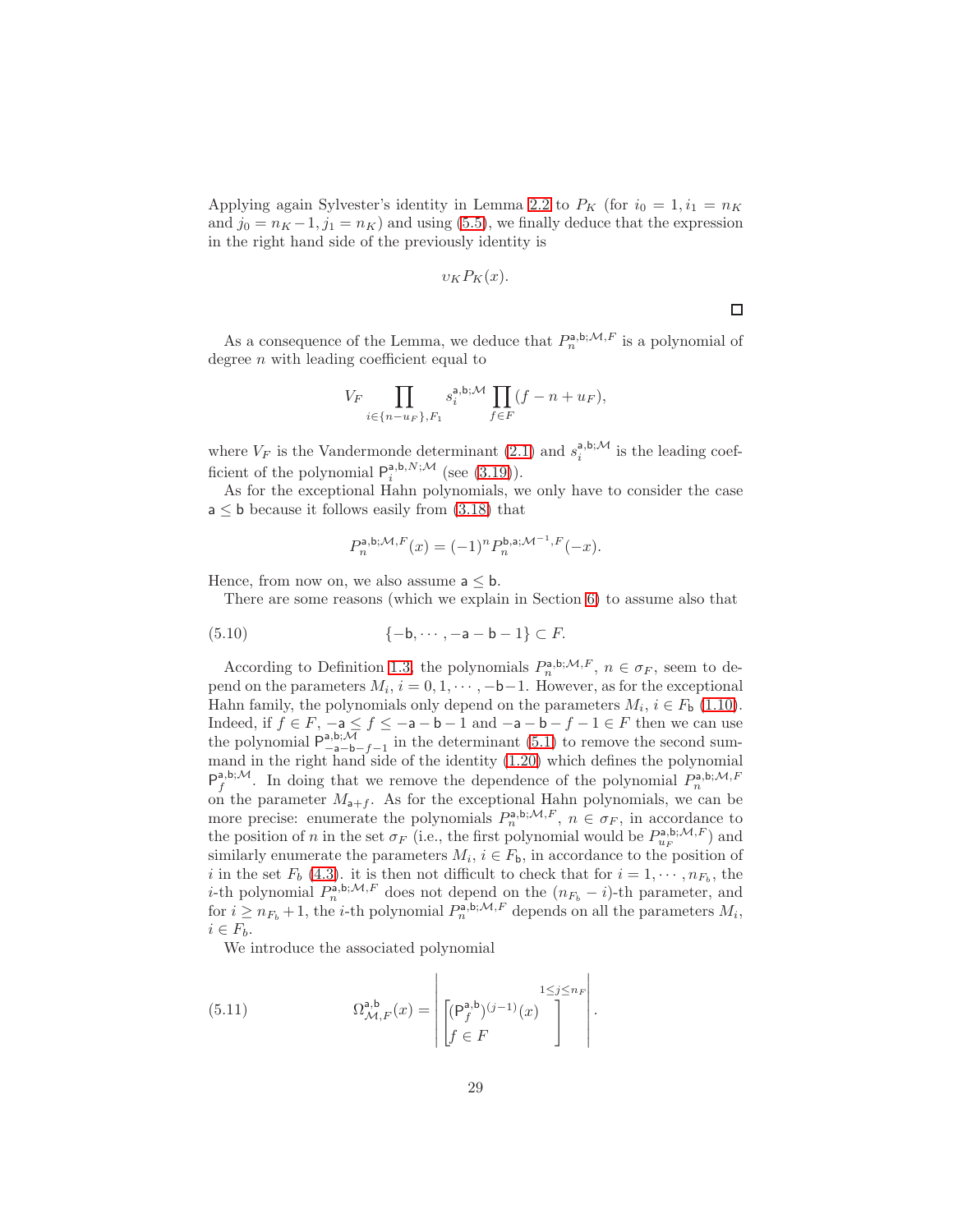As a consequence of Lemma [5.2,](#page-26-5) we have

<span id="page-29-0"></span>(5.12) 
$$
\lim_{N \to +\infty} \frac{\Omega_{\mathcal{M},F}^{\mathsf{a},\mathsf{b},N}((1-x)N/2)}{N^{u_F + n_F}} = v_F \Omega_{\mathcal{M},F}^{\mathsf{a},\mathsf{b}}(x),
$$

uniformly in compact set of  $\mathbb{C}$ , where  $v_F$  is defined by [\(5.5\)](#page-26-3).

Notice that  $\Omega_{\mathcal{M},F}^{\mathbf{a},\mathbf{b}}$  is a polynomials of degree  $u_F + n_F$  and leading coefficient

$$
V_F \prod_{i \in F_1} s_i^{\mathsf{a},\mathsf{b};\mathcal{M}},
$$

where  $V_F$  is the Vandermonde determinant [\(2.1\)](#page-8-0) and  $s_i^{a,b;\mathcal{M}}$  is the leading coefficient of the polynomial  $P_i^{a,b,N;\mathcal{M}}$  (see [\(3.19\)](#page-15-5)).

The following property will be useful to show that the exceptional Legendre polynomials introduced in [\[19\]](#page-37-5) are particular cases of the exceptional Jacobi polynomials introduced here.

<span id="page-29-1"></span>Remark 5.3. We first renormalize the polynomials  $P_n^{a,b;\mathcal{M},F}$  as follows:

$$
\bar{P}_n^{\mathsf{a},\mathsf{b};\mathcal{M},F}(x) = \left(\prod_{i=0}^{-\mathsf{b}-1} (M_i - 1)\right) P_n^{\mathsf{a},\mathsf{b};\mathcal{M},F}(x), \quad n \in \sigma_F.
$$

As in Remark [4.2,](#page-17-1) for a finite set  $J$  of nonnegative integers, we denote by  $\mathcal{M}_J$ the particular case of the set of parameters M obtained by setting  $M_j = 1$ ,  $j \in J$ .

If  $f \in \{-a, \dots, -a - b - 1\} \cap F$  and  $-f - a - b - 1 \notin F$ , write  $\tilde{F} =$  $(F \setminus \{f\}) \cup -f - a - b - 1$ . Then for  $n \in \sigma_F$ ,  $n \neq u_F - f - a - b - 1$ 

$$
\bar{P}_{n-(2f+\mathsf{a}+\mathsf{b}+1)}^{\mathsf{a},\mathsf{b};\mathcal{M},\tilde{F}}(x)=\frac{(-1)^{n_f}(M(\mathsf{a}+f)-1)}{d_f}\bar{P}_n^{\mathsf{a},\mathsf{b};\mathcal{M}_{\{\mathsf{a}+f\}},F}(x),
$$

where

$$
d_f = \frac{(f + \mathsf{a})!(f + \mathsf{b})!(-\mathsf{a} - \mathsf{b} - f - 1)!}{(-1)^{\mathsf{b} + f} f!},
$$

and  $n_f$  denotes the number of elements in F which are bigger than  $-f-a-b-1$ and less than  $f$ ; similarly

$$
P_{u_F-f-a-b-1}^{a,b; \mathcal{M}, \tilde{F}}(x) = (-1)^{n_f-1} P_{u_F-f-a-b-1}^{a,b; \mathcal{M}_{\{a+f\}, F}}(x).
$$

The proof is analogous to that of Remark [4.2.](#page-17-1)

#### 5.1 The second order differential operator

Passing to the limit, we can transform the second order difference operator [\(4.19\)](#page-22-4) for the polynomials  $h_n^{a,b,N;\mathcal{M},F}$ ,  $n \in \sigma_F$ , in a second order differential operator with respect to which the polynomials  $P_n^{\mathsf{a},\mathsf{b};\mathcal{M},F}$ ,  $n \in \sigma_F$ , are eigenfunctions.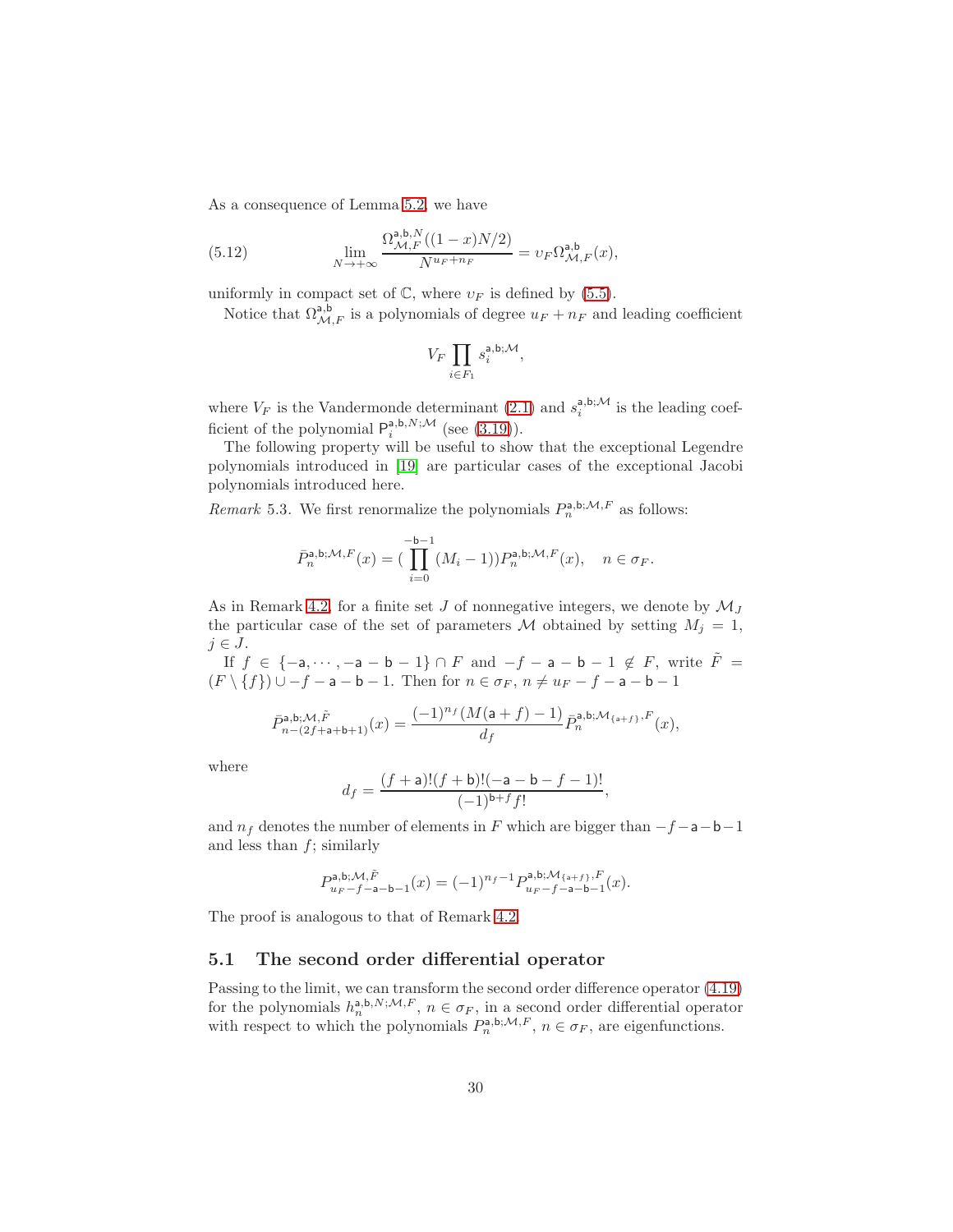<span id="page-30-0"></span>**Theorem 5.4.** The polynomials  $P_n^{a,b;\mathcal{M},F}$ ,  $n \in \sigma_F$ , are common eigenfunctions of the second order differential operator

$$
D = (1 - x^2) \frac{d^2}{dx^2} + h_1(x) \frac{d}{dx} + h_0(x),
$$
  
\n
$$
h_1(x) = b - a - (a + b + 2n_F + 2)x - 2(1 - x^2) \frac{(\Omega_{\mathcal{M},F}^{a,b})'(x)}{\Omega_{\mathcal{M},F}^{a,b}(x)},
$$
  
\n
$$
h_0(x) = -\lambda^{a,b}(n_F) + [a - b + (2n_F + a + b)x] \frac{(\Omega_{\mathcal{M},F}^{a,b})'(x)}{\Omega_{\mathcal{M},F}^{a,b}(x)} + (1 - x^2) \frac{(\Omega_{\mathcal{M},F}^{a,b})''(x)}{\Omega_{\mathcal{M},F}^{a,b}(x)}
$$

More precisely  $D(P_n^{\mathsf{a},\mathsf{b};\mathcal{M},F}) = -\lambda^{\mathsf{a},\mathsf{b}}(n - u_F)P_n^{\mathsf{a},\mathsf{b};\mathcal{M},F}(x)$ .

Proof. We omit the proof because proceeds as that of Theorem 5.1 in [\[6\]](#page-36-2), using the basic limit [\(2.19\)](#page-10-1).

 $\Box$ 

.

# 5.2 Orthogonality of the polynomials  $P_n^{a,b;{\cal M},F}$ ,  $n\in\sigma_F$

The key concept for the existence of a positive measure with respect to which the polynomials  $(P_n^{a,b;\mathcal{M},F})_n$  are orthogonal is that of admissibility (see Definition [1.2\)](#page-5-1). Admissibility is implied by the fact that the polynomial  $\Omega^{a,b}_{\mathcal{M},F}(x)$  does not vanish in the interval  $[-1, 1]$ .

<span id="page-30-2"></span>**Lemma 5.5.** Let a, b be nonnegative integers with  $a \leq b$  and let F be a finite set of positive integers satisfying [\(1.5\)](#page-2-0). If  $\Omega^{a,b}_{\mathcal{M},F}(x) \neq 0$ ,  $x \in [-1,1]$ , then a, b,  $M$  and  $F$  are admissible.

*Proof.* Consider the polynomial  $\Omega_{\mathcal{M},F}^{a,b,N}$  [\(1.18\)](#page-6-2), and write  $s = u_F + n_F$  for its degree. As a consequence of [\(5.12\)](#page-29-0), we deduce that the sequence of derivatives

<span id="page-30-1"></span>
$$
\left(\frac{(\Omega^{ \mathsf{a}, \mathsf{b}, N }_{\mathcal{M}, F})'((1-x)N/2)}{N^{s-1}}\right)_N
$$

is uniformly bounded when  $x \in [-1, 1]$ . Since when x runs in  $[-1, 1]$ , the number  $(1-x)N/2$  runs in [0, N], we can find a positive constant  $C > 0$  such that

(5.13) 
$$
\sup_{y \in [0,N]} \left| \frac{(\Omega_{\mathcal{M},F}^{\mathsf{a},\mathsf{b},N})'(y)}{N^{s-1}} \right| \leq C.
$$

We now proceed by *reductio to absurdum*. Assume then that  $a, b, M$  and  $F$  are not admissible. According to the part 3 of Lemma [4.5,](#page-23-0) for  $N \in \mathbb{N}$  big enough, there exists  $n, 0 \le n \le N - n_F$ , such that  $\Omega^{a,b,N}_{\mathcal{M},F}(n) \Omega^{a,b,N}_{\mathcal{M},F}(n+1) < 0$ . Hence there exists  $z_N$ ,  $0 \le z_N \le N$  such that  $\Omega^{a,b,N}_{\mathcal{M},F}(z_N) = 0$ . Since  $0 \le z_N/N \le 1$ , we can find a sequence  $N_k$  such that  $N_k \to +\infty$  and  $z_{N_k}/N_k \to \zeta \in [0,1]$  as  $k \to +\infty$ . Write  $z_{N_k} = (1 - x_{N_k})N_k/2$ , so that  $x_{N_k} = 1 - 2z_{N_k}/N_k \to \theta =$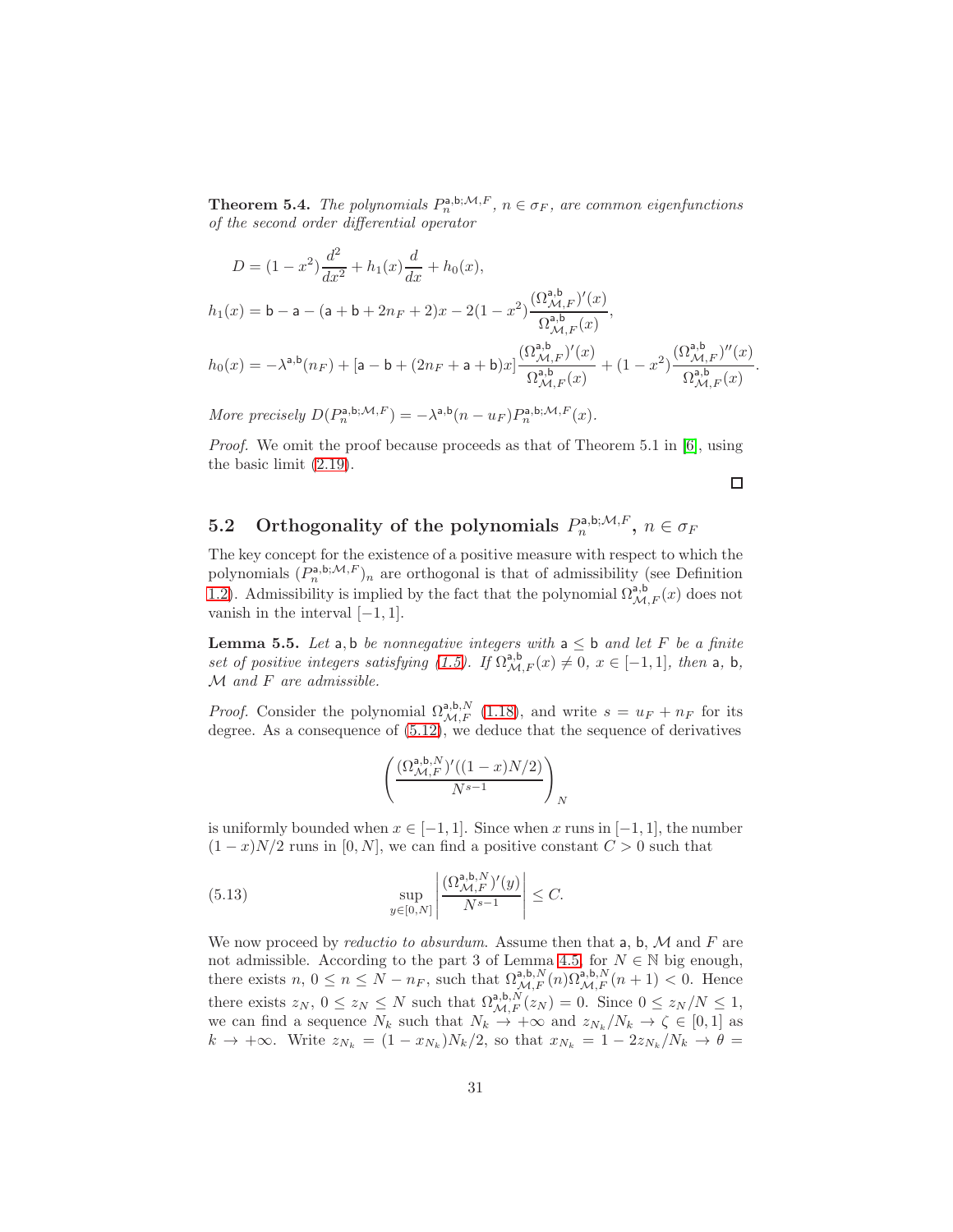$1 - 2\zeta \in [-1, 1]$  as  $k \to +\infty$ . Hence, by applying the mean value theorem, we have

$$
\begin{aligned} |\Omega^{\mathsf{a},\mathsf{b},N_k}_{\mathcal{M},F}((1-\theta)N_k/2)|&=|\Omega^{\mathsf{a},\mathsf{b},N_k}_{\mathcal{M},F}((1-x_{N_k})N_k/2)-\Omega^{\mathsf{a},\mathsf{b},N_k}_{\mathcal{M},F}((1-\theta)N_k/2)|\\ &=\frac{N_k}{2}|(\Omega^{\mathsf{a},\mathsf{b},N_k}_{\mathcal{M},F})'(y)(x_{N_k}-\theta)|, \end{aligned}
$$

for certain  $y \in (z_{N_k}, (1-\theta)N_k/2) \subset [0, N_k]$ . Using [\(5.13\)](#page-30-1), we get

$$
\frac{|\Omega_{\mathcal{M},F}^{\mathsf{a},\mathsf{b},N_k}((1-\theta)N_k/2)|}{N^s}\leq C\frac{|x_{N_k}-\theta|}{2}.
$$

Taking limit when k goes to  $+\infty$ , we deduce using [\(5.12\)](#page-29-0) that  $\Omega_{\mathcal{M},F}^{a,b}(\theta) = 0$ with  $\theta \in [-1, 1]$ , which it is a contradiction

We guess that the converse of Lemma [5.5](#page-30-2) is also true and proposed it as a conjecture in the Introduction. We have a lot of computational support for it but no proof yet.

<span id="page-31-1"></span>The fact that

(5.14) 
$$
\Omega_{\mathcal{M},F}^{\mathsf{a},\mathsf{b}}(x) \neq 0, \quad x \in [-1,1],
$$

implies the existence of a positive weight which respect to which the polynomials  $P_n^{\tilde{a},\tilde{b};\mathcal{M},F}$ ,  $n \in \sigma_F$ , are orthogonal and complete with respect to a positive weight in  $[-1, 1]$ .

<span id="page-31-0"></span>Theorem 5.6. Let a and b be two negative integers and a positive integer satisfying  $a \le b \le -1$ , and let F be a finite set of positive integers such that [\(1.5\)](#page-2-0) holds. If we also assume [\(5.14\)](#page-31-1), then the polynomials  $P_n^{\mathsf{a},\mathsf{b};\mathcal{M},F}$ ,  $n \in \sigma_F$ , are orthogonal and complete with respect to the positive weight

$$
\omega_{\mathsf{a},\mathsf{b};\mathcal{M},F} = \frac{(1-x)^{\mathsf{a}+n_F}(1+x)^{\mathsf{b}+n_F}}{(\Omega_{\mathcal{M},F}^{\mathsf{a},\mathsf{b}}(x))^2}, \quad x \in [-1,1].
$$

Moreover for  $n \notin F$ 

$$
\|P_{n+u_F}^{\mathsf{a},\mathsf{b};\mathcal{M},F}\|_2=\frac{2^{\mathsf{a}+\mathsf{b}+1}\varrho_n^\mathcal{M}(\prod_{f\in F}(n-f))(\prod_{u\in U_F}(n+u+1))\prod_{i=1}^{-\mathsf{a}}(n+\mathsf{a}+\mathsf{b}+i)}{2n+\mathsf{a}+\mathsf{b}+1},
$$

where

$$
\varrho_n^{\mathcal{M}} = \begin{cases}\n-\frac{(1 - M_{-b-1-n})^2}{M_{-b-1-n}}, & \text{if } 0 \le n \le -b - 1, \\
1, & \text{otherwise.} \n\end{cases}
$$

*Proof.* Note that the assumption [\(1.5\)](#page-2-0) implies that  $a+n_F$ ,  $b+n_F \geq 0$ , and then the positive weight  $\omega_{a,b;\mathcal{M},F} \in L^1([-1,1]).$ 

Since the proof is similar to other cases of exceptional polynomials, we only sketch it.

 $\Box$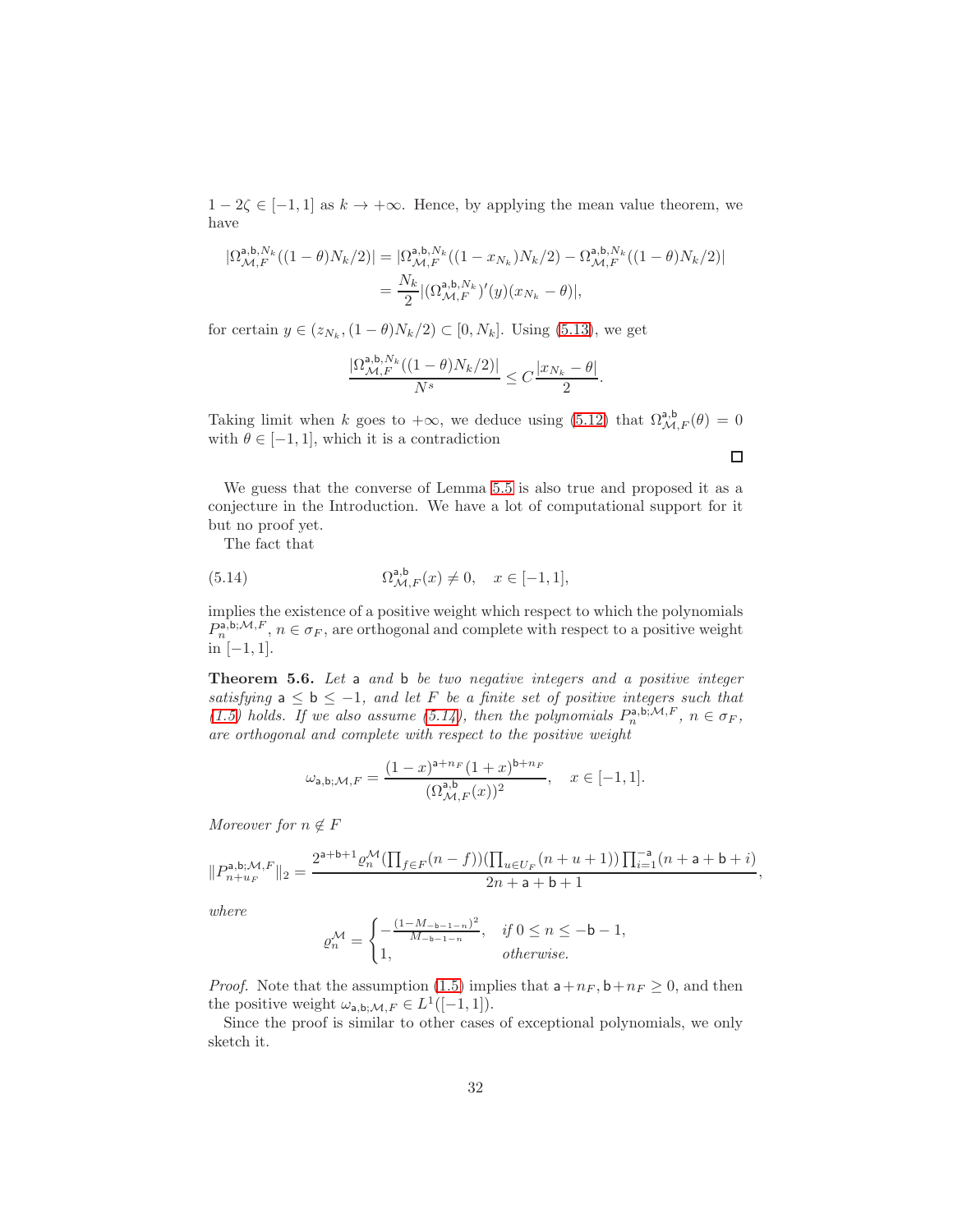We first prove the identity for the  $L^2$ -norm of the polynomial  $P_{n+u_F}^{\mathsf{a},\mathsf{b};\mathcal{M},F}$ ,  $n \notin F$ . Fixed a nonnegative integer  $n \notin F$ , i.e.  $n + u_F \in \sigma_F$ , since a, b, M and F are admissible, we consider the positive measure defined by

(5.15) 
$$
\tau_N = \sum_{x=0}^{N-n_F} \frac{\binom{\mathsf{a}+n_F+x}{x}\binom{\mathsf{b}+N-x}{N-n_F-x}\binom{h_n^{\mathsf{a},\mathsf{b},N};\mathcal{M},F}{n^{\mathsf{a},\mathsf{b},N}_{\mathcal{M},F}(x)\Omega^{\mathsf{a},\mathsf{b},N}_{\mathcal{M},F}(x+1)} \delta y_{N,x},
$$

where

(5.16) 
$$
y_{N,x} = 1 - 2x/N.
$$

<span id="page-32-4"></span>We need the following limits

<span id="page-32-0"></span>(5.17) 
$$
\lim_{N \to +\infty} \frac{\Omega_{\mathcal{M},F}^{\mathsf{a},\mathsf{b},N}((1-x)N/2)}{N^{u_F + n_F}} = v_F \Omega_{\mathcal{M},F}^{\mathsf{a},\mathsf{b}}(x),
$$

<span id="page-32-1"></span>(5.18) 
$$
\lim_{N \to +\infty} \frac{\Omega_{\mathcal{M},F}^{\mathsf{a},\mathsf{b},N}((1-x)N/2+1)}{N^{u_F+n_F}} = v_F \Omega_{\mathcal{M},F}^{\mathsf{a},\mathsf{b}}(x),
$$

<span id="page-32-2"></span>(5.19) 
$$
\lim_{N \to +\infty} \frac{h_{n+u_F}^{a,b,N;M,F}((1-x)N/2)}{N^{n+u_F}} = v_{n+u_F}^F P_{n+u_F}^{a,b;M,F}(x),
$$

<span id="page-32-3"></span>
$$
(5.20) \quad \lim_{N \to +\infty} \frac{\binom{\mathsf{a}+n_F+(1-x)N/2}{(1-x)N/2} \binom{\mathsf{b}+N-(1-x)N/2}{N-n_F-(1-x)N/2}}{\sqrt{\mathsf{a}+\mathsf{b}+2n_F}} = \frac{(1-x)^{\mathsf{a}+n_F}(1+x)^{\mathsf{b}+n_F}}{c},
$$

uniformly in the interval  $[-1, 1]$ , where  $v_n^F$  and  $v_F$  are defined by [\(5.3\)](#page-26-6) and [\(5.5\)](#page-26-3), respectively, and  $c$  is given by

(5.21) 
$$
c = 2^{a+b+2n_F}(a+n_F)!(b+n_F)!.
$$

The first limit is [\(5.12\)](#page-29-0). The second one is a consequence of the firs step in the proof of Lemma [5.2.](#page-26-5) The third one is [\(5.2\)](#page-26-7). The forth one is consequence of the asymptotic behavior of  $\Gamma(z+u)/\Gamma(z+v)$  when  $z \to \infty$  (see [\[16\]](#page-37-12), vol. I (4), p. 47).

Since  $\Omega_{\mathcal{M},F}^{\mathsf{a},\mathsf{b}}$  does not vanish in [-1, 1], applying Hurwitz's Theorem to the limits [\(5.17\)](#page-32-0) and [\(5.18\)](#page-32-1) we can choose a sequence  $N_k$  of positive integers such that  $N_k \to +\infty$  as  $k \to \infty$  and  $\Omega^{a,b,N_k}_{\mathcal{M},F}((1-x)N_k/2)\Omega^{a,b,N_k}_{\mathcal{M},F}((1-x)N_k/2+1) \neq 0$ ,  $x \in [-1, 1].$ 

Hence, using  $(5.3)$  and  $(5.5)$ , we can combine the limits  $(5.17)$ ,  $(5.18)$ ,  $(5.19)$ and  $(5.20)$  to get

<span id="page-32-5"></span>(5.22) 
$$
\lim_{k \to +\infty} H_{N_k}(x) = \frac{4^{n_F}}{c} H(x), \text{ uniformly in } [-1, 1], \text{ where}
$$

$$
H_{N_k}(x) = \frac{\binom{\mathsf{a}+n_F+(1-x)N_k/2}{(1-x)N_k/2}\binom{\mathsf{b}+N_k-(1-x)N_k/2}{N_k-n_F-(1-x)N_k/2}\binom{\mathsf{a},\mathsf{b},N_k;\mathcal{M},F}{n+u_F}((1-x)N_k/2))^2}{N^{\mathsf{a}+\mathsf{b}+2n}\Omega_{\mathcal{M},F}^{\mathsf{a},\mathsf{b},N_k}((1-x)N_k/2)\Omega_{\mathcal{M},F}^{\mathsf{a},\mathsf{b},N_k}((1-x)N_k/2+1)},
$$

$$
H(x) = \frac{(1-x)^{\mathsf{a}+n_F}(1+x)^{\mathsf{b}+n_F}(P_{n+u_F}^{\mathsf{a},\mathsf{b},\mathcal{M},F})^2(x)}{(\Omega_{\mathcal{M},F}^{\mathsf{a},\mathsf{b}})^2(x)}.
$$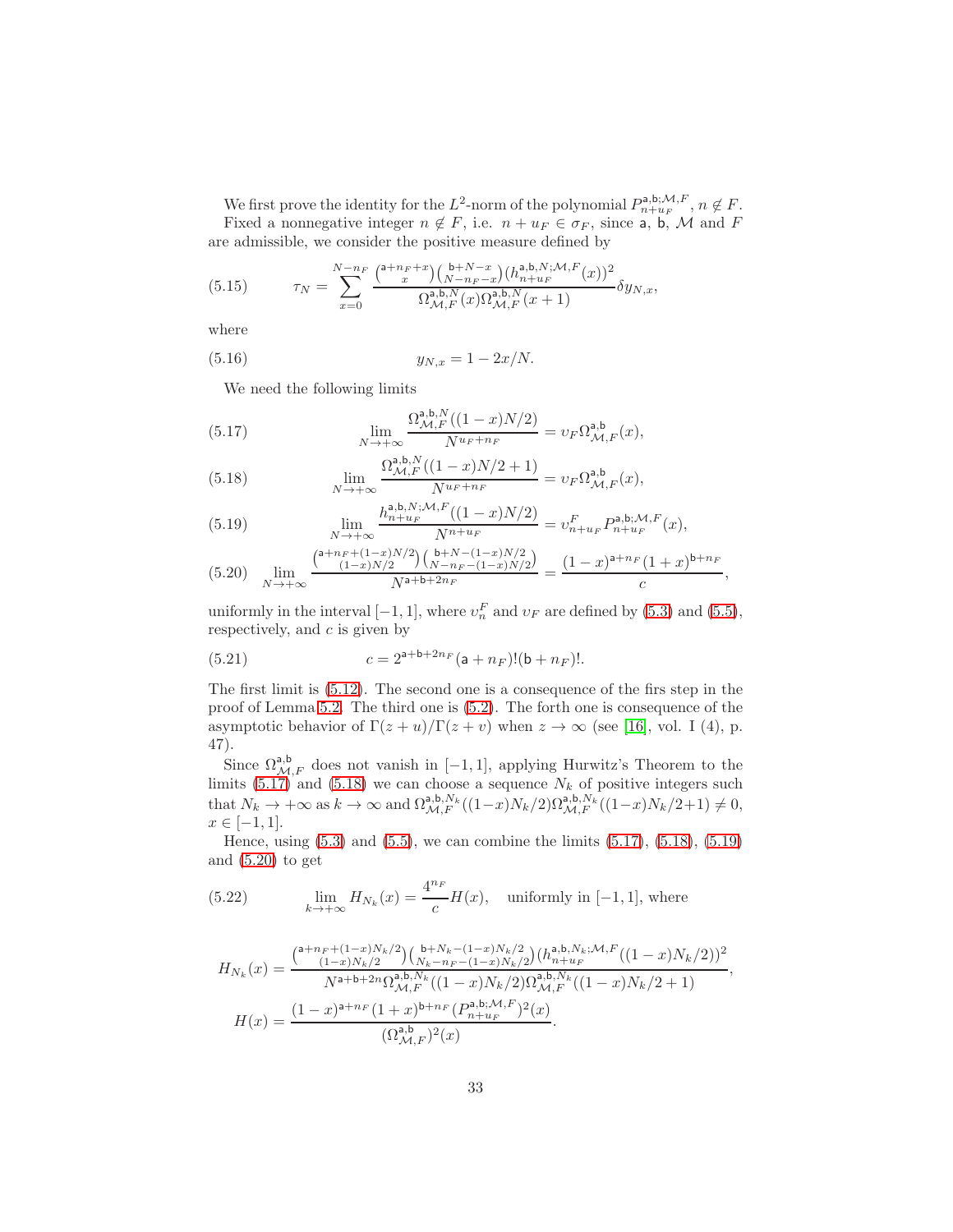<span id="page-33-0"></span>We now prove that

(5.23) 
$$
\lim_{k \to +\infty} \frac{2\tau_{N_k}([-1,1])}{N_k^{a+b+n+1}} = \frac{4^{n_F}}{c} \int_{-1}^1 H(x) dx.
$$

To do that, write  $I_{N_k} = \{l \in \mathbb{N} : 0 \leq l \leq N_k\}$ , ordered in decreasing size. The numbers  $y_{N_k,l}, l \in I_{N_k}$ , form a partition of the interval  $[-1,1]$  with  $y_{N_k,l+1}$  –  $y_{N_k,l} = 2/N_k$  (see [\(5.16\)](#page-32-4)). Since the function H is continuous in the interval  $[-1, 1]$ , we get that

$$
\int_{-1}^{1} H(x)dx = \lim_{k \to +\infty} S_{N_k},
$$

where  $S_{N_k}$  is the Cauchy sum

$$
S_{N_k} = \sum_{l \in I_{N_k}} H(y_{N_k,l})(y_{N_k,l+1} - y_{N_k,l}).
$$

On the other hand, since  $l \in I_{N_k}$  if and only if  $-1 \leq y_{N_k,l} \leq 1$  [\(5.16\)](#page-32-4), we get

$$
\frac{2\tau_{N_k}([-1,1])}{N_k^{a+b+n+1}} = \frac{2}{N_k^{a+b+n+1}} \sum_{l \in I_{N_k}} \frac{\binom{a+n_F+l}{l}\binom{b+N_k-l}{N_k-n_F-l}\binom{h_{u_r}^{a,b,N_k;M,F})^2(l)}{R_{\mathcal{M},F}^{a,b,N_k}(l)\Omega_{\mathcal{M},F}^{a,b,N_k}(l)}}{\Omega_{\mathcal{M},F}^{a,b,N_k}(l)\Omega_{\mathcal{M},F}^{a,b,N_k}(l)} = \frac{2}{N_k} \sum_{l \in I_{N_k}} H_{N_k}(y_{N_k,l}) = \sum_{l \in I_{N_k}} H_{N_k}(y_{N_k,l}) (y_{N_k,l+1} - y_{N_k,l}).
$$

The limit [\(5.23\)](#page-33-0) now follows from the uniform limit [\(5.22\)](#page-32-5).

The formula for the  $L^2$ -norm of the polynomial  $P_{n+u_F}^{a,b;\mathcal{M},\vec{F}}$  follows now by using the formula for the L<sup>2</sup>-norm of the polynomial  $h_{n+u_F}^{a,b,N;\mathcal{M},F}$  [\(4.25\)](#page-24-2), the definition of the measure  $\nu_{a,b,\hat{N}}^{\mathcal{M},F}$  [\(1.16\)](#page-5-3), and some careful computations.

Write A for the linear space generated by the polynomials  $P_n^{a,b;\mathcal{M},F}$ ,  $n \in$  $\sigma_F$ . One can check, using Lemma 2.6 of [\[6\]](#page-36-2), that the second order differential operator D in Theorem [5.4](#page-30-0) is symmetric with respect to the pair  $(\omega_{a,b} \mathcal{M}, F, A)$ (in the sense that

$$
\langle D(p), q \rangle_{\omega_{\mathsf{a},\mathsf{b};\mathcal{M},F}} = \langle p, D(q) \rangle_{\omega_{\mathsf{a},\mathsf{b};\mathcal{M},F}}, \quad p, q \in \mathbb{A}.
$$

Since the polynomials  $P_n^{\mathsf{a},\mathsf{b};\mathcal{M},F}$ ,  $n \in \sigma_F$ , are eigenfunctions of D with different eigenvalues, Lemma 2.4 of [\[6\]](#page-36-2) implies that they are orthogonal with respect to  $\omega_{\text{a},\text{b};\mathcal{M},F}.$ 

In order to prove the completeness of  $P_n^{a,b;;\mathcal{M},F}$ ,  $n \in \sigma_F$ , we proceed in two steps.

Step 1. Write  $\mathbb{B} = \{(\Omega_{\mathcal{M},F}^{a,b}(x))^2 p : p \in \mathbb{P}\}\.$  Then  $\mathbb{B}$  is dense in  $L^2(\omega_{a,b;\mathcal{M},F})$ . Take a function  $f \in L^2(\omega_{a,b;\mathcal{M},F})$  and define the function

$$
g(x)=f(x)/(\Omega_{{\mathcal M},F}^{\mathsf{a},\mathsf{b}})^2\in L^2((1-x)^{\mathsf{a}+n_F}(1+x)^{\mathsf{b}+n_F}).
$$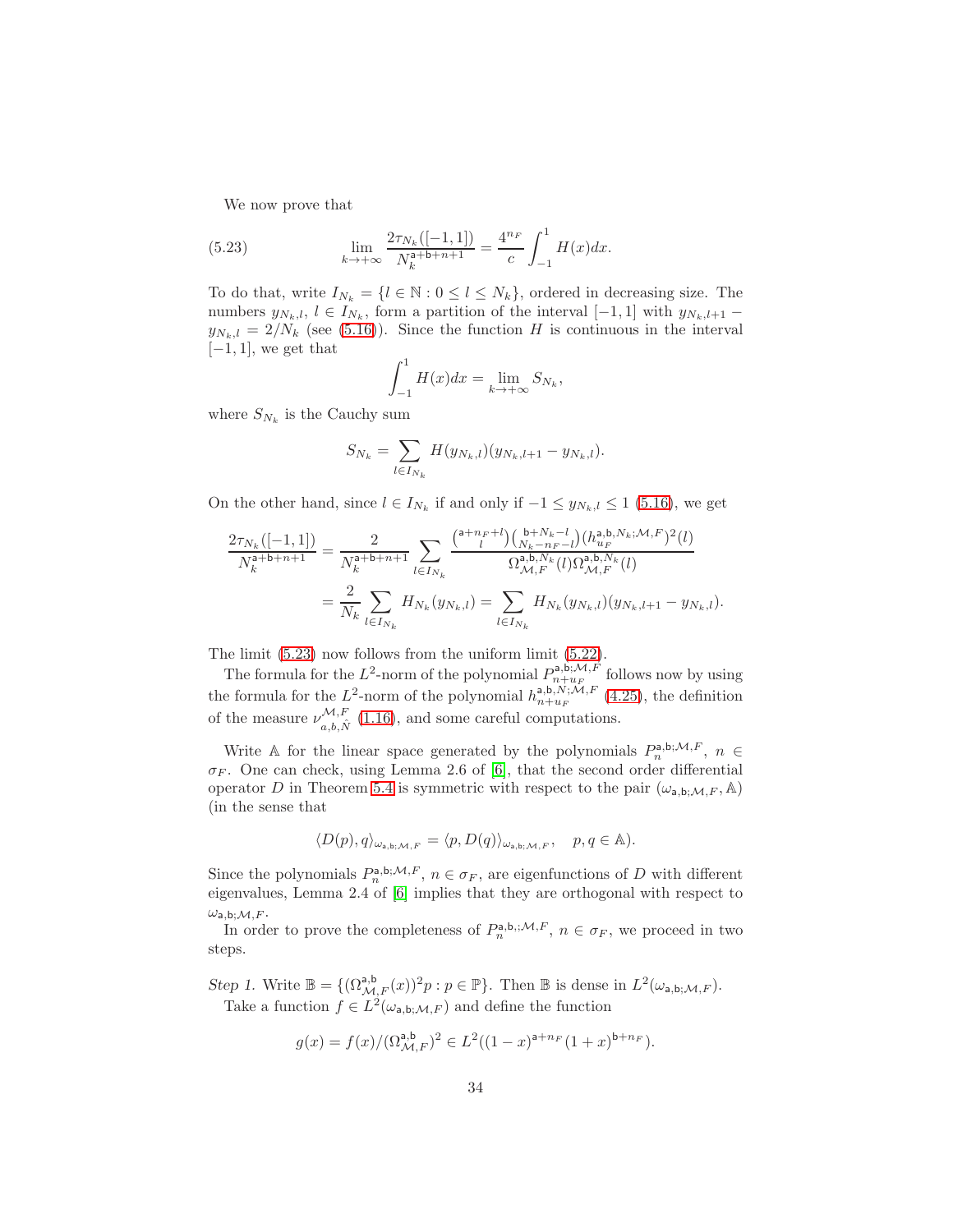Given  $\epsilon > 0$ , since the polynomials are dense in  $L^2((1-x)^{a+n_F}(1+x)^{b+n_F}),$ there exists a polynomial  $p$  such that

(5.24) 
$$
\int_{-1}^{1} |g(x) - p(x)|^2 (1 - x)^{a + n_F} (1 + x)^{b + n_F} dx < \epsilon.
$$

We then have

<span id="page-34-0"></span>
$$
\int_{-1}^{1} |g(x) - p(x)|^2 (1 - x)^{a + n_F} (1 + x)^{b + n_F} dx
$$
  
= 
$$
\int_{-1}^{1} |f(x) - (\Omega_{\mathcal{M},F}^{a,b}(x))^2 p(x)|^2 \omega_{a,b;\mathcal{M},F} dx.
$$

Using [\(5.24\)](#page-34-0), we can conclude that  $\mathbb B$  is dense in  $L^2(\omega_{a,b;\mathcal{M},F})$ .

Step 2.  $\mathbb{A} \subset \mathbb{B}$ .

This step can be proved as Lemma 1.1 in [\[10\]](#page-37-13).

The Theorem follows now from the first step.

 $\Box$ 

We finish this Section comparing the exceptional Jacobi polynomials constructed in this paper with the exceptional Legendre polynomials introduced in [\[19\]](#page-37-5).

In [\[19\]](#page-37-5) the authors construct the exceptional Legendre families by the application of a finite number of confluent Darboux transformations to the Legendre second order differential operator. The approach is hence completely different to the one used here. For a *n*-tuple  $\mathbf{m} = (m_1, \dots, m_n)$ , they associated *n* real parameters  $\mathbf{t}_{\mathbf{m}} = \{t_1, \dots, t_n\}$  (which play the role of our set of parameters M) and define a sequence  $P_{\mathbf{m};i}(z;\mathbf{t}_{\mathbf{m}}), i \in \mathbb{N} \setminus J$ , of polynomials, where J is certain finite set of nonnegative integers. Their definition of the exceptional Legendre polynomial  $P_{\mathbf{m};i}(z; \mathbf{t}_{\mathbf{m}})$  neither use Wronskian nor the polynomials  $P_n^{\mathsf{a},\mathsf{b};\mathcal{M},F}$  introduced in Definition [1.3.](#page-6-0)

Instead of that, they proceed as follows. Define the  $n \times n$  matrix polynomial

$$
\mathcal{R}_{\mathbf{m}}(z; \mathbf{t}_{\mathbf{m}}) = \left( \begin{bmatrix} \delta_{k,l} + t_{m_l} R_{m_k, m_l}(z) \\ 1 \leq k \leq n \end{bmatrix} \begin{matrix} 1 \leq l \leq n \\ 1 \end{matrix} \right),
$$

where

$$
R_{m_k, m_l}(z) = \int_{-1}^{z} P_{m_k}(u) P_{m_l}(u) du,
$$

and  $P_i$  denote the classical Legendre polynomials. They denote by  $\tau_{\mathbf{m}}(z; \mathbf{t}_{\mathbf{m}})$ the determinant of  $\mathcal{R}_{m}(z; t_{m})$  and define the *n*-tuple of polynomials

$$
\mathbf{Q_m}^T(z; \mathbf{t_m}) = \tau_{\mathbf{m}}(z; \mathbf{t_m}) \mathcal{R}_{\mathbf{m}}(z; \mathbf{t_m})^{-1} (P_{m_1}(z), \cdots, P_{m_n}(z))^T,
$$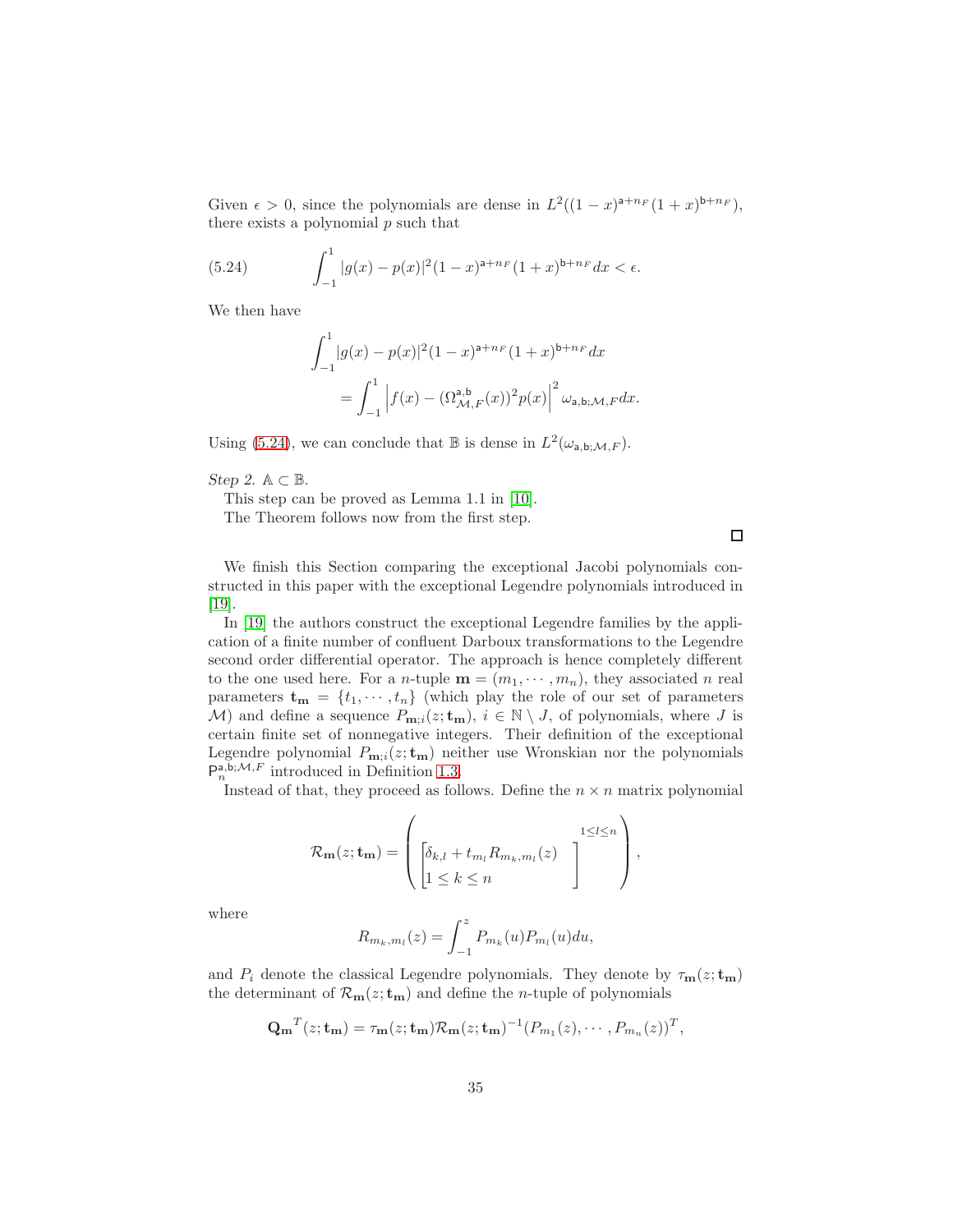and finally

$$
P_{\mathbf{m};i}(z;\mathbf{t}_{\mathbf{m}}) = [\mathbf{Q}_{(\mathbf{m},i)}(z;\mathbf{t}_{(\mathbf{m},i)})]_{n+1},
$$

where  $(\mathbf{m}, i) = (m_1, \dots, m_n, i)$  and  $\mathbf{t}_{(\mathbf{m}, i)} = \{t_1, \dots, t_n, t_i\}$  (see [\[19,](#page-37-5) Definition 3]).

They prove that these polynomials  $(P_{\mathbf{m}:i}(z; \mathbf{t}_{\mathbf{m}}))_i$  are exceptional Legendre polynomials, that is, they are eigenfunctions of a second order differential operator, and under mild conditions on the parameters  $t_m$ , they are also orthogonal in [−1, 1] with respect to the positive weight

$$
\frac{1}{\tau_{\mathbf{m}}(z; \mathbf{t}_{\mathbf{m}})^2}
$$

.

As one can see this definition is completely different to our Definition [5.1.](#page-26-8) In fact, we have not been able to prove that the exceptional polynomials constructed in [\[19\]](#page-37-5) are particular cases of our exceptional Jacobi polynomials, although we have plenty of computation evidence showing that this is the case.

For instance, using Maple, we have been able to check that for a positive integer  $m_1$ , the one parametric exceptional Legendre family in [\[19,](#page-37-5) Section 4.1] correspond to our polynomials  $P_n^{\mathsf{a},\mathsf{b};\mathcal{M},F}$ , where (5.25)

<span id="page-35-1"></span>
$$
\mathsf{a} = \mathsf{b} = -m_1 - 1, \quad F = \{1, \cdots, m_1, 2m_1 + 1\}, \quad M_{m_1} = \frac{2m_1 + 1}{2m_1 + 1 + 2t_{m_1}}.
$$

Notice that the finite set F of positive integers in  $(5.25)$  does not satisfy  $(1.5)$ , but using the Remark [5.3,](#page-29-1) one can check that the exceptional Legendre polynomials associated to  $m_1$  are actually the particular case of

$$
\mathsf a=\mathsf b=-m_1-1,\quad F=\{m_1+1,\cdots,2m_1+1\},
$$

when  $M_i = 1$ ,  $i = 0, \dots, m_1 - 1$ , and  $M_{m_1} = \frac{2m_1+1}{2m_1+1+2t_{m_1}}$ .

# <span id="page-35-0"></span>6 The assumption  $\{-b, \dots, -a - b - 1\} \subset F$

When the assumption  $\{-b, \dots, -a - b - 1\} \subset F(1.5)$  $\{-b, \dots, -a - b - 1\} \subset F(1.5)$  on the finite set of positive integers  $F$  does not hold, one can still associated to  $F$  the sequence of polynomials  $h_n^{a,b,N;\mathcal{M},F}$  or  $P_n^{a,b;\mathcal{M},F}$  as in Definitions [4.1](#page-16-2) or [5.1,](#page-26-8) respectively. Although we have proved that they are eigenfunctions of a second order difference or differential operator only when  $F$  satisfies [\(1.5\)](#page-2-0), the result seems to be always true. In fact, using [\[11,](#page-37-6) Remar 5.3], the duality in Lemma [4.3](#page-18-0) can be extended for many other sets  $F$  which do not satisfy  $(1.5)$ , and then Theorems [4.4](#page-22-0) and [5.4](#page-30-0) are also true for these sets F.

However, there are a number of reasons showing that the case when  $F$  does not satisfy [\(1.5\)](#page-2-0) is not very much interesting.

1. The assumption [\(1.5\)](#page-2-0) implies that  $0 \le a + n_F \le b + n_F$ , and this is a necessary condition for defining the measures with respect to which our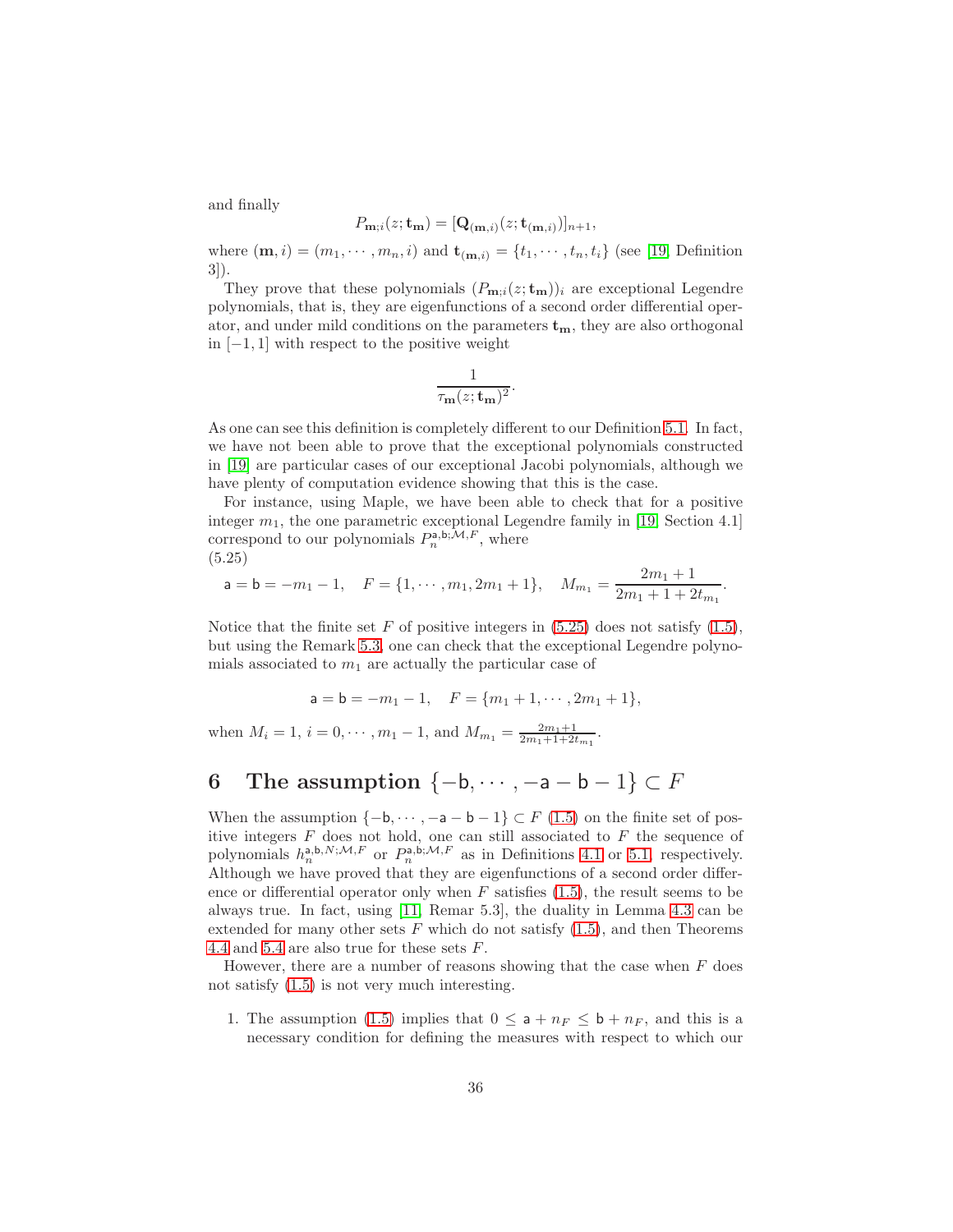exceptional Hahn and Jacobi families are orthogonal. Hence if F does not satisfy [\(1.5\)](#page-2-0) and either  $a + n_F < 0$  or  $b + n_F < 0$ , these measures can not be defined.

- 2. Some of the cases when [\(1.5\)](#page-2-0) fails show other kind of degenerateness which again imply that the measures with respect to which our exceptional Hahn and Jacobi families are orthogonal are not defined (for instance because  $\Omega^{a,b,N}_{\mathcal{M},F}(n) = 0$ , for some  $n = 0, \cdots, N-n_F+1$ , or because  $\Omega^{a,b}_{\mathcal{M},F}(\pm 1) = 0$ .
- 3. And moreover, we guess that when  $F$  does not satisfy  $(1.5)$  and none of the above degenerateness happens, then the exceptional families defined from  $F$  are particular cases of exceptional families defined from a set  $F$ satisfying [\(1.5\)](#page-2-0). For instance, as noticed above [\(5.25\)](#page-35-1), this happens for the sets  $F = \{1, \dots, m_1, 2m_1 + 1\}$ ,  $m_1$  being a positive integer, which corresponds to the exceptional Legendre polynomials introduced in [\[19\]](#page-37-5).

Mathematics Subject Classification: 42C05, 33C45, 33E30 Key words and phrases: Orthogonal polynomials. Exceptional orthogonal polynomial. Hahn polynomials. Jacobi polynomials. Krall discrete polynomials.

### <span id="page-36-7"></span>References

- [1] F. V. Atkinson, Discrete and continuous boundary problems, Academic Press, NY, 1964.
- <span id="page-36-0"></span>[2] N. Bonneux, Exceptional Jacobi polynomials, J. Approx. Theory 239 (2019), 72–112.
- <span id="page-36-1"></span>[3] N. Bonneux and A.B.J. Kuijlaars, Exceptional Laguerre polynomials, Stud. Appl. Math. 141 (2018), 547–595.
- <span id="page-36-4"></span>[4] A.J. Durán, Orthogonal polynomials satisfying higher order difference equations, Constr. Approx. 36 (2012), 459–486.
- <span id="page-36-5"></span>[5] A.J. Durán, Using  $D$ -operators to construct orthogonal polynomials satisfying higher order difference or differential equations, J. Approx. Theory 174 (2013), 10–53.
- <span id="page-36-2"></span>[6] A.J. Durán, Exceptional Charlier and Hermite polynomials, J. Approx. Theory 182 (2014), 29–58.
- <span id="page-36-3"></span>[7] A.J. Durán, Exceptional Maixner and Laguerre polynomials, J. Approx. Theory 184 (2014), 176–208.
- <span id="page-36-6"></span>[8] A.J. Durán, Constructing bispectral dual Hahn polynomials, J. Approx. Theory 189 (2015), 1–28.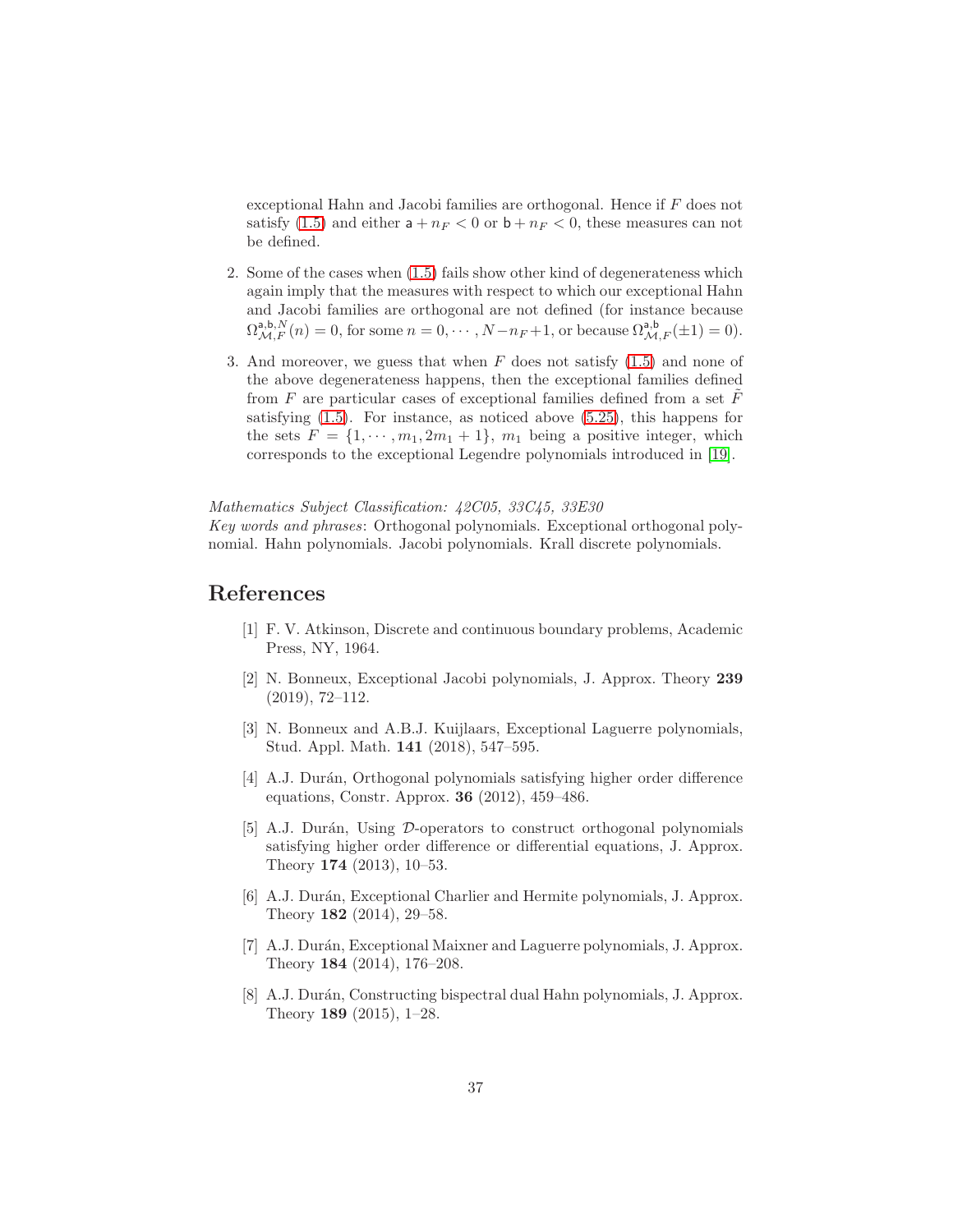- <span id="page-37-0"></span>[9] A.J. Durán, Exceptional Hahn and Jacobi orthogonal polynomials, J. Approx. Theory. 214 (2017), 9–48.
- <span id="page-37-13"></span>[10] A.J. Durán, Corrigendum to the papers on Exceptional orthogonal polynomials: J. Approx. Theory 182 (2014) 29–58, 1184 (2014) 176– 208 and 214 (2017) 9–48, J. Approx. Theory 253 (2020), 105349.
- <span id="page-37-7"></span><span id="page-37-6"></span>[11] A.J. Durán, Bispectral dual Hahn polynomials with an arbitrary number of continuous parameters, submitted.
- [12] A.J. Durán and M.D. de la Iglesia, Constructing bispectral orthogonal polynomials from the classical discrete families of Charlier, Meixner and Krawtchouk, Constr. Approx. 41 (2015), 49–91.
- <span id="page-37-8"></span>[13] A.J. Durán and M.D. de la Iglesia, Constructing Krall-Hahn orthogonal polynomials, J. Math. Anal. Appl. 424 (2015), 361–384.
- <span id="page-37-9"></span>[14] A.J. Durán and M.D. de la Iglesia, Differential equations for discrete Laguerre-Sobolev orthogonal polynomials, J. Approx. Theory 195 (2015), 70–88.
- <span id="page-37-10"></span>[15] A.J. Dur´an and M.D. de la Iglesia, Differential equations for discrete Jacobi-Sobolev orthogonal polynomials, J. Spectr. Theory 8 (2018) 191–234.
- <span id="page-37-12"></span>[16] A. Erd´elyi, W. Magnus, F. Oberhettinger, F. G. Tricomi, (Bateman project), Higher Trascendental Functions, Volumed I and II McGraw Hill, New York, 1953.
- <span id="page-37-11"></span>[17] F. R. Gantmacher, The theory of matrices, Chelsea Publishing Company, New York, 1960.
- <span id="page-37-1"></span>[18] M.A. García-Ferrero, D. Gómez-Ullate and R. Milson, A Bochner type characterization theorem for exceptional orthogonal polynomials J. Math. Anal. Appl. 472 (2019), 584–626.
- <span id="page-37-5"></span>[19] M.A. García-Ferrero, D. Gómez-Ullate and R. Milson, Exceptional Legendre polynomials and confluent Darboux transformations, SIGMA 17 (2021), 016, 19 pages.
- <span id="page-37-2"></span>[20] D. G´omez-Ullate, N. Kamran and R. Milson, An extended class of orthogonal polynomials defined by a Sturm-Liouville problem, J. Math. Anal. Appl., 359 (2009), 352–367.
- <span id="page-37-3"></span>[21] D. Gómez-Ullate, N. Kamran and R. Milson, An extension of Bochner's problem: exceptional invariant subspaces, J. Approx. Theory, 162 (2010), 987–1006.
- <span id="page-37-4"></span>[22] D. G´omez-Ullate, Y. Grandati and R. Milson, Rational extensions of the quantum Harmonic oscillator and exceptional Hermite polynomials, J. Phys. A: Math. Theor. 47 (2014), 015203.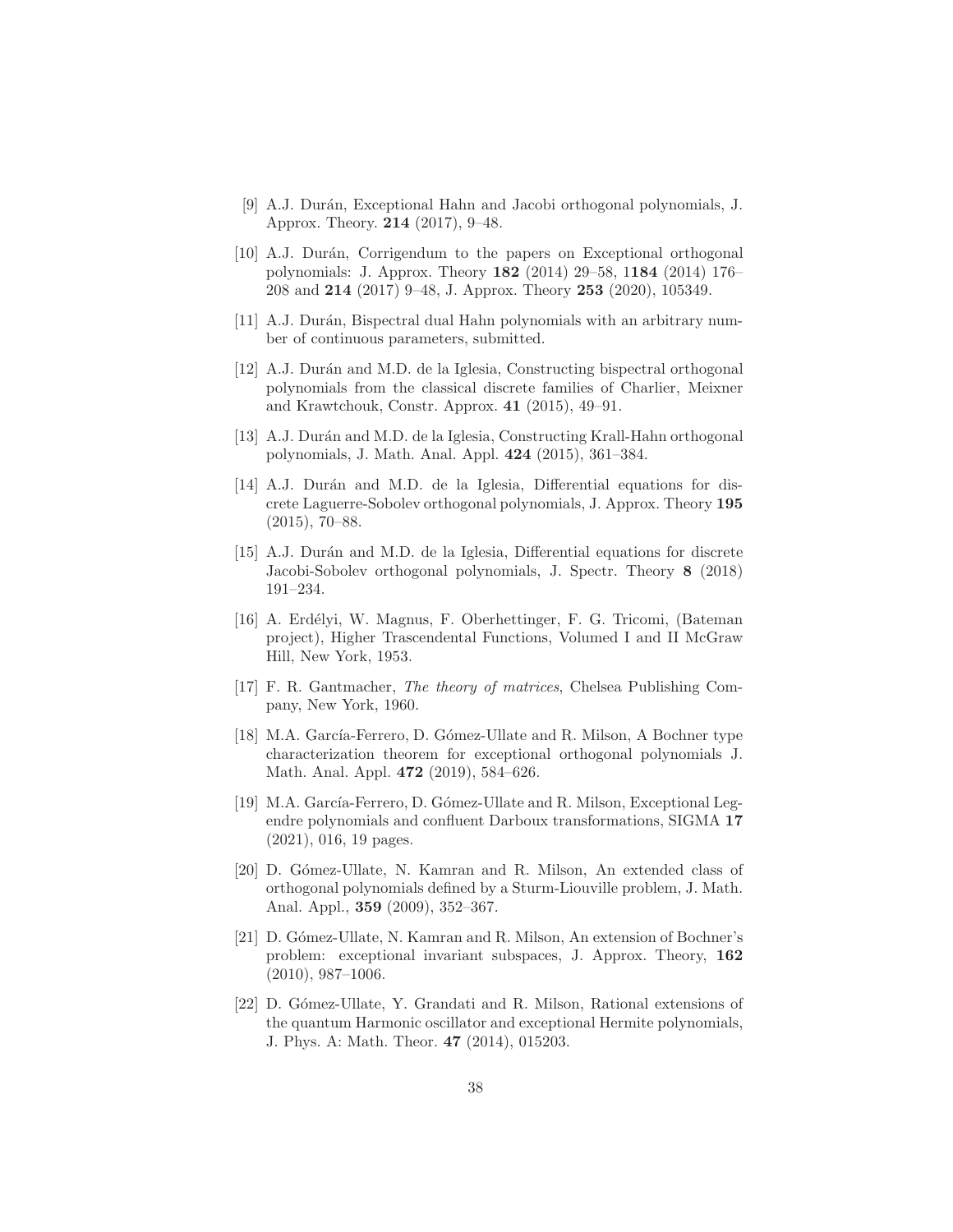- <span id="page-38-0"></span>[23] Y. Grandati and C. Quesne, Disconjugacy, regularity of multi-indexed rationally-extended potentials, and Laguerre exceptional polynomials, J. Math. Phys. 54, 073512 (2013).
- <span id="page-38-5"></span>[24] F.A. Grünbaum and L. Haine, Orthogonal polynomials satisfying differential equations: the role of the Darboux transformation, in: D. Levi, L. Vinet, P. Winternitz (Eds.), Symmetries and Integrability of Differential Equations, CRM Proc. Lecture Notes, vol. 9, Amer. Math. Soc. Providence, RI, 1996, 143–154.
- [25] F. A. Grünbaum and L. Haine, The  $q$ -version of a theorem of Bochner, J. Comput. Appl. Math. 68 (1996), 103–114.
- [26] F. A. Grünbaum and L. Haine, Bispectral Darboux transformations: an extension of the Krall polynomials, Internat. Math. Res. Notices 8 (1997), 359–392.
- <span id="page-38-6"></span>[27] F. A. Grünbaum, L. Haine and E. Horozov, Some functions that generalize the Krall-Laguerre polynomials, J. Comput. Appl. Math. 106 (1999), 271–297.
- <span id="page-38-7"></span>[28] F. A. Grünbaum and M. Yakimov, Discrete bispectral Darboux transformations from Jacobi operators. Pacific J. Math., 204 (2002), 395– 431.
- <span id="page-38-10"></span>[29] R. Koekoek, P. A. Lesky and L.F. Swarttouw, Hypergeometric orthogonal polynomials and their q-analogues, Springer Verlag, Berlin, 2008.
- <span id="page-38-8"></span>[30] P. Iliev, Krall-Jacobi commutative algebras of partial differential operators, J. Math. Pures Appl. 96 (2011), 446–461.
- <span id="page-38-9"></span>[31] P. Iliev, Krall-Laguerre commutative algebras of ordinary differential operators, Ann. Mat. Pur. Appl. 192 (2013), 203–224.
- <span id="page-38-2"></span>[32] J. Koekoek and R. Koekoek, On a differential equation for Koornwinder's generalized Laguerre polynomials, Proc. Amer. Math. Soc. 112 (1991), 1045–1054.
- <span id="page-38-3"></span>[33] R. Koekoek, Differential Equations for Symmetric Generalized Ultraspherical Polynomials, Trans. Amer. Math. Soc. 345 (1994), 47–72.
- <span id="page-38-4"></span>[34] J. Koekoek and R. Koekoek, Differential equations for generalized Jacobi polynomials, J. Comput. Appl. Math. 126 (2000), 1–31.
- <span id="page-38-1"></span>[35] H. L. Krall, On orthogonal polynomials satisfying a certain fourth order differential equation, The Pennsylvania State College Studies, No. 6, 1940.
- [36] O. E. Lancaster, Orthogonal Polynomials Defined by Difference Equations, Am. J. Math., 63 (1941), 185–207.